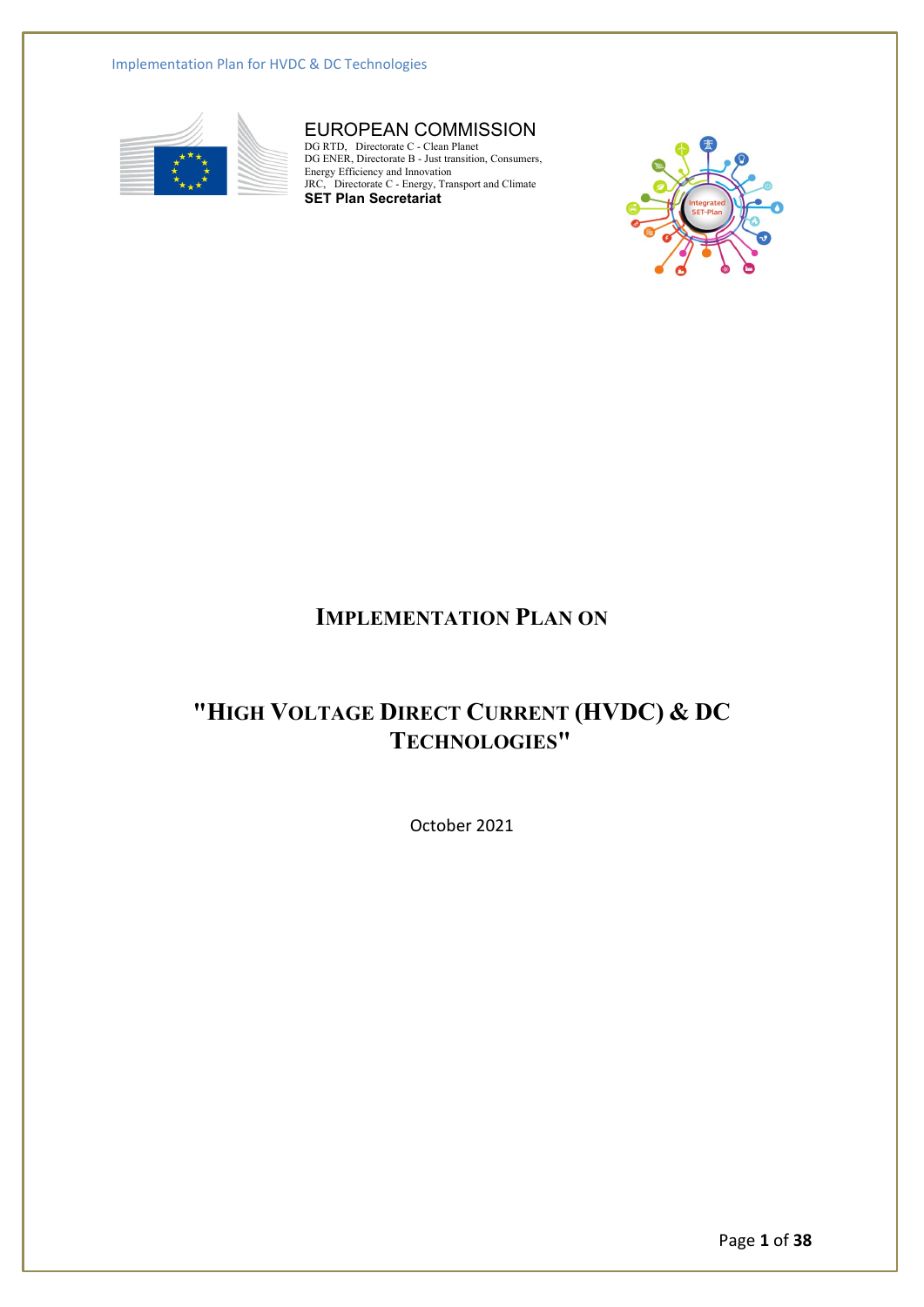## **CONTENTS**

|                  |      | "HIGH VOLTAGE DIRECT CURRENT (HVDC) & DC TECHNOLOGIES" 1      |
|------------------|------|---------------------------------------------------------------|
| 1.               |      |                                                               |
| 2.               |      |                                                               |
|                  | 2.1. |                                                               |
|                  | 2.2. |                                                               |
|                  | 2.3. |                                                               |
| 3.               |      |                                                               |
|                  |      |                                                               |
| $\overline{4}$ . |      |                                                               |
|                  | 4.1. |                                                               |
|                  | 4.2. |                                                               |
|                  | 4.3. |                                                               |
|                  |      | 4.3.1.                                                        |
|                  |      | 4.3.2.                                                        |
|                  |      | 4.3.3.                                                        |
|                  | 4.4  |                                                               |
| 5.               |      | STATE OF AFFAIRS ON HVDC & DC TECHNOLOGIES 14                 |
|                  | 5.1. |                                                               |
|                  | 5.2. | Members States and Associated Countries activities on HVDC 14 |
|                  | 5.3. |                                                               |
|                  | 5.4. |                                                               |
|                  | 5.5. |                                                               |
| 6.               |      | SET PLAN STRATEGIC TARGETS ON HVDC & DC TECHNOLOGIES18        |
|                  |      |                                                               |
|                  |      | 6.1.1.                                                        |
|                  |      | 6.1.1.                                                        |
|                  |      | 6.1.2.                                                        |
| 7.               |      |                                                               |
| 8.               |      |                                                               |
|                  | 8.1. |                                                               |
|                  | 8.2. |                                                               |
|                  | 8.3. |                                                               |
|                  | 8.4. |                                                               |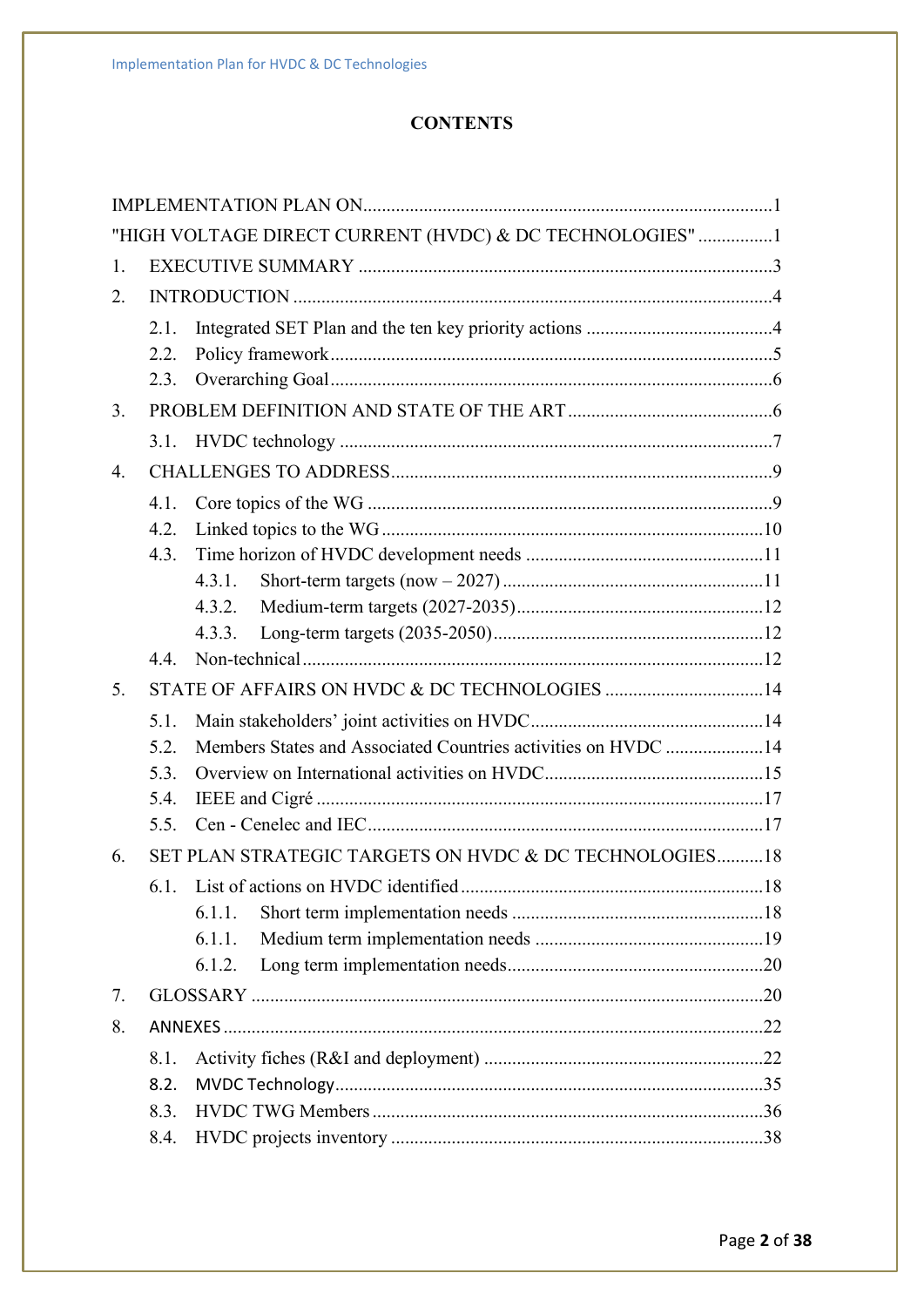### **1. EXECUTIVE SUMMARY**

The SET Plan R&I activities aim at developing, maturing and demonstrating technologies, systems and services sustainably up to a Technology Readiness Level 7-9, i.e. up to demonstration-pre-commercial or pilot or real industrial project. These will enable developing, upgrading and operating the power system with the appropriate level of sustainability, reliability and economic efficiency, while integrating variable renewables, such as wind and solar generation. The goal of this Working Group is to support the development of DC Technologies and Systems, with the initial focus on HVDC, within the existing power system which utilises Alternating Current (AC).

The electricity production landscape is evolving from centralised generation in conventional power plants to decentralised and local generation by renewables. The rollout of renewables results in an increasing number of Power-Electronic Interfaced Devices (PEIDs) in electricity supply. In this context, the new energy system has to fulfil new tasks such as bidirectional power transfer, active management of power quality, ensuring system security, controllability and dynamic stability, integrity and interoperability, while in addition, covering long distances. Furthermore, the offshore generation development prospected from the Offshore Renewable Energy Strategy (ORES) entails a transformation of the grid infrastructure to enable the transport of large amounts of energy generated offshore over very long distances to the consumption centres. With its high-power transmission capabilities, different technological options, applicable topologies and precise power flow controllability, HVDC systems are key for designing reliable power grids. DC Technologies can be applied in any area of the electric energy sector and can play a key role to seamlessly integrate RES in the European energy system. To fully exploit the potentialities of HVDC and DC Technologies and Systems, more Research, Innovation and Demonstration actions (R&I&D) are needed.

The implementation of HVDC systems and grids require developments in different fields and over a longer period of time. The key areas in which innovation is needed are: (i) Technology; (ii) Control and Protection; (iii) Operation and (iv) Planning.

The overall targets considered in the Implementation Plan are:

- *Short-term targets (now – 2027)*:
	- o An operable multi-terminal, multi-vendor HVDC system in Europe (e.g. hybrid interconnector)
- *Medium-term targets (2027-2035)*:
	- o Multi-terminal, multi-vendor HVDC system becomes a cost-effective and scalable solution for large offshore projects
	- o Multi-terminal multi-vendor HVDC system for onshore ready for deployment or expansion and integration into a stable and resilient AC grid.
- *Long-term targets (2035-2050)*:
	- o Backbone HVDC grid covering offshore and onshore networks (while integrating smaller systems)
	- o HVDC available for deep sea applications

Thirteen short term implementation actions were identified and grouped according to the key areas mentioned above.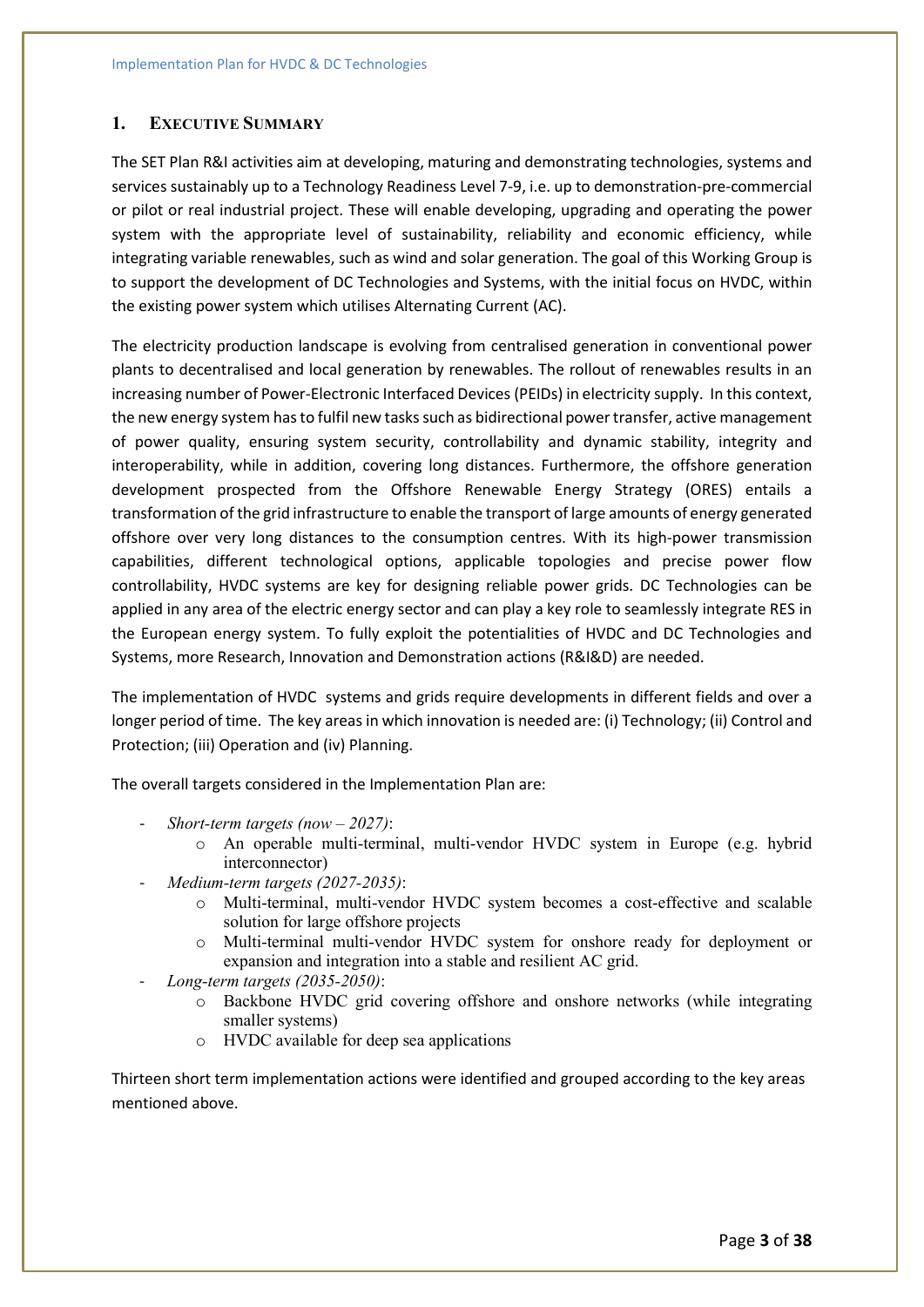## **2. INTRODUCTION**

### **2.1. Integrated SET Plan and the ten key priority actions**

Since 2008, the SET Plan has been the core instrument to help aligning European and national clean energy R&I priorities across Europe by fostering cooperation between governments, the research community and industry.

This cooperation mechanism helps to leverage the use of funding instruments and to attract private investments in key clean energy technologies needed to reach the European Green Deal objectives, including renewables, batteries and smart grids.

The integrated SET Plan identifies 10 actions for research and innovation:

- integrating renewable technologies in the energy systems
- reducing costs of technologies
- new technologies and services for consumers
- resilience and security of energy systems
- new materials and technologies for buildings
- energy efficiency for industry
- competitiveness in global battery sector and e-mobility
- renewable fuels and bioenergy
- carbon capture and storage
- nuclear safety

The actions address the whole innovation chain, from research to market uptake, and tackles both financing and regulatory framework.

To ensure an effective interaction with all partners, the plan has an overall governance structure for measuring key performance indicators (KPIs), including level of investment or cost reduction. The Infographic of the SET Plan in Fig. 1 shows the above actions, divided into 6 domains for clarity. It also lists the 13 SET Plan implementation working groups (IWGs).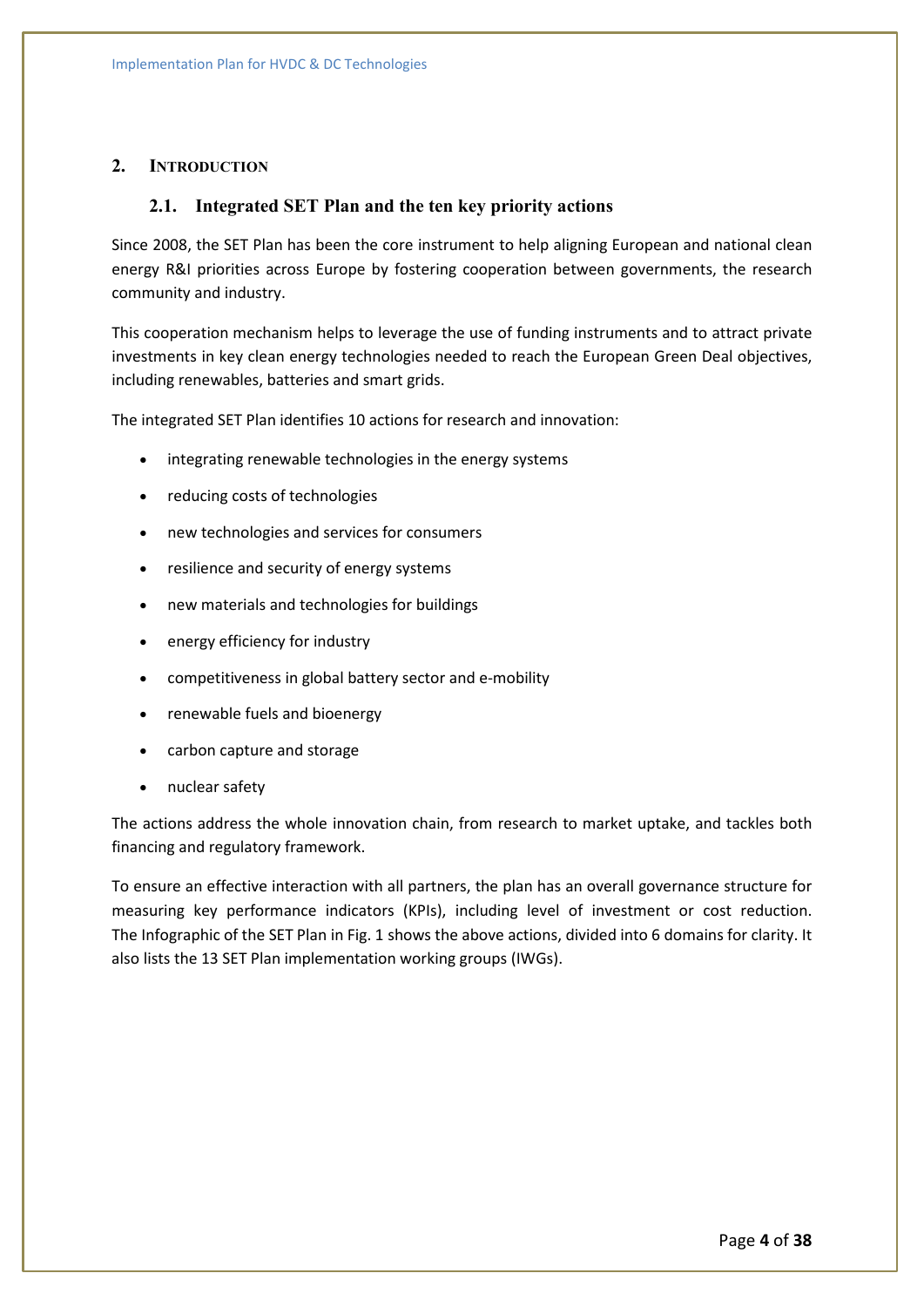Implementation Plan for HVDC & DC Technologies

|                 | The European Strategic Energy Technology Plan |                                                                                     |                                                                                                        |  |  |  |  |  |  |
|-----------------|-----------------------------------------------|-------------------------------------------------------------------------------------|--------------------------------------------------------------------------------------------------------|--|--|--|--|--|--|
|                 |                                               | SET Plan key actions                                                                | 13 implementation working groups                                                                       |  |  |  |  |  |  |
|                 | $N°1$ in                                      | $\left( \#1 \right)$<br>Performant renewable technologies integrated in the system  | $\rightarrow$ Offshore wind<br>$\rightarrow$ Ocean energy<br>$\rightarrow$ Photovoltaics               |  |  |  |  |  |  |
|                 | renewables                                    | $\widehat{F}$<br><b>Reduce costs of technologies</b>                                | $\rightarrow$ Concentrated solar power /<br>$\rightarrow$ Deep geothermal<br>Solar thermal electricity |  |  |  |  |  |  |
|                 | <b>Energy</b><br>systems                      | $(\ast$ 3)<br>New technologies & services for consumers                             | $\rightarrow$ Energy systems                                                                           |  |  |  |  |  |  |
|                 |                                               | $(*4)$<br>Resilience & security of energy system                                    | $\rightarrow$ Positive energy districts                                                                |  |  |  |  |  |  |
|                 | <b>Energy</b><br>efficiency                   | (#S)<br>New materials & technologies for buildings                                  | $\rightarrow$ Energy efficiency in buildings                                                           |  |  |  |  |  |  |
|                 |                                               | <b>Energy efficiency for industry</b><br>(16)                                       | $\rightarrow$ Energy efficiency in industry                                                            |  |  |  |  |  |  |
|                 | <b>Sustainable</b><br>transport               | $\left( \frac{1}{2} \right)$<br>Competitive in global battery sector and e-mobility | $\rightarrow$ Batteries                                                                                |  |  |  |  |  |  |
|                 |                                               | $^{\prime}$ #8<br><b>Renewable fuels and bioenergy</b>                              | $\rightarrow$ Renewable fuels and bioenergy                                                            |  |  |  |  |  |  |
| CO <sub>2</sub> | $ccs$ - $ccu$                                 | Carbon capture storage / use<br>(#9                                                 | $\rightarrow$ Carbon capture and storage<br>Carbon capture and utilisation (CCS - CCU)                 |  |  |  |  |  |  |
|                 | <b>Nuclear</b><br>safety                      | $(*10)$<br><b>Nuclear safety</b>                                                    | $\rightarrow$ Nuclear safety                                                                           |  |  |  |  |  |  |

## Figure 1: SET-Plan Infographic

Implementation Plans (IP) aiming at reaching the targets have been prepared by Temporary Working Groups (TWG), each led (or co-led) by one (or two) SET Plan country(ies)<sup>[1](#page-4-0)</sup>. The IPs describe what needs to be done, how, by whom and when, and how to monitor progress.

With this in mind, the new Temporary Working Group will develop the Implementation Plan on HVDC & DC Technologies.

## **2.2. Policy framework**

In 2018 the European Commission (EC) published its long-term strategy "A Clean planet for all", which identifies offshore renewable energy, amongst others, as a key source to realise our clean energy transition. In November 2020, the Offshore Renewable Energy Strategy has set objectives of at least 60 GW of offshore wind energy and 1 GW of ocean energy by 2030, and 300 GW of offshore wind and 40 GW of ocean energy by 2050 to harness the vast potential for offshore renewable energy generation in various European water basins.

The Offshore Renewable Energy Strategy addresses many aspects related to the deployment of offshore energy infrastructures, including the technologies needed to transmit the generated energy to land, among which a key option is based on High Voltage Direct Current (HVDC) transmission. For each aspect identified, the strategy proposes a series of key actions, including the launch of an additional SET Plan Working Group on HVDC to support development of technology and the associated

<span id="page-4-0"></span><sup>&</sup>lt;sup>1</sup> The TWGs are formed by countries interested in a particular action, stakeholders and the European Commission.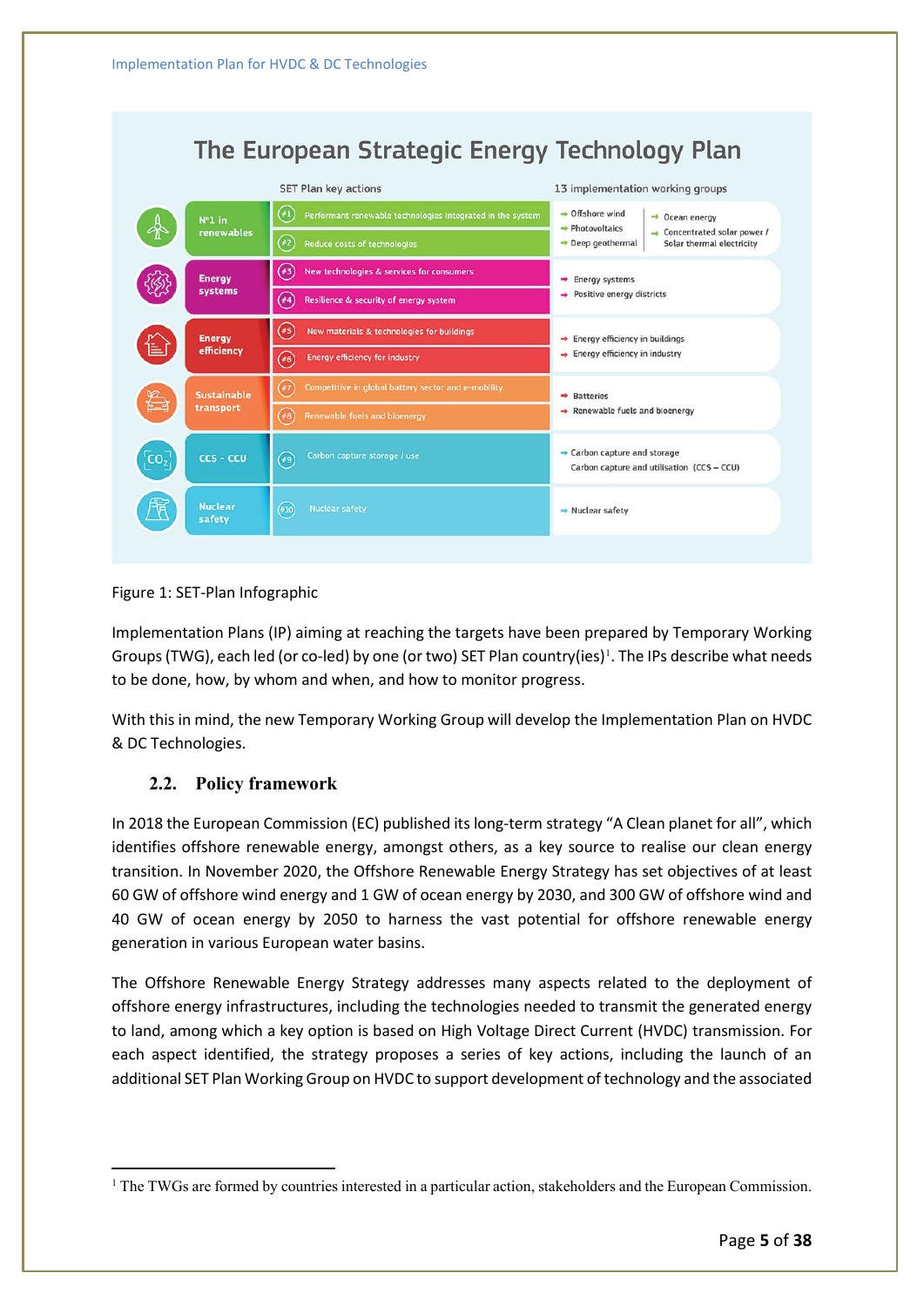value chain, namely through the installation of the first Multi-vendor Multi Terminal HVDC in EU by 2027.

The steadily increasing rollout of renewable energy both offshore and onshore, as promoted by the European Green Deal (EGD), represents a paradigm shift and requires appropriate means for integration in the energy system such as storage, demand response and electricity transmission technologies.

## **2.3. Overarching Goal**

The SET Plan R&I activities aim at developing, maturing and demonstrating technologies, systems and services sustainably up to a Technology Readiness Level 7-9, i.e. up to demonstration-pre-commercial or pilot or real industrial project. These will enable developing, upgrading and operating the power system with the appropriate level of sustainability, reliability and economic efficiency, while integrating variable renewables, such as wind and solar generation. The goal of this Working Group is to support the development of DC Technologies and Systems, with the initial focus on HVDC, within the existing power system which utilises Alternating Current (AC). This will include the assessment and management of a wide-spread AC/DC hybrid system, allowing a high onshore and offshore RES penetration, as well as fostering the resilience of the grid, making both the offshore and onshore grid fit-for-purpose by 2050. The activities of the Working Group will entail the following wider impacts:

- Increase interest and acceptance of HVDC systems among professional engineers, industries and decision-makers, favouring value chain development and availability of skilled labour.
- Stimulate R&D to increase the interoperability, controllability, security, dynamic stability and efficiency of the electricity grid equipped with many HVDC systems.
- Introduce and evaluate the benefits of new technologies that can support the roll out of HVDC grid and AC/DC hybrid grids.
- Provide the grounds to decision-makers and investors to make better-informed decisions regarding the HVDC systems as an important grid development option. These decisions usually concern major investments, multiple stakeholders and multiple countries and require multiple analyses of the benefits that can be provided.
- Support the Offshore Renewable Energy Strategy, the Green Deal, the Energy Union and the Long-Term Strategy

## **3. PROBLEM DEFINITION AND STATE OF THE ART**

The electricity production landscape is evolving from centralised generation in conventional power plants to decentralised and local generation by renewables. The rollout of renewables results in an increasing number of Power-Electronic Interfaced Devices (PEIDs) in electricity supply, which adds up to those in load, storage, sector coupling and interconnections. In this context, the new energy system has to fulfil new tasks such as bidirectional power transfer, active management of power quality, ensuring system security, controllability and dynamic stability, integrity and interoperability, while in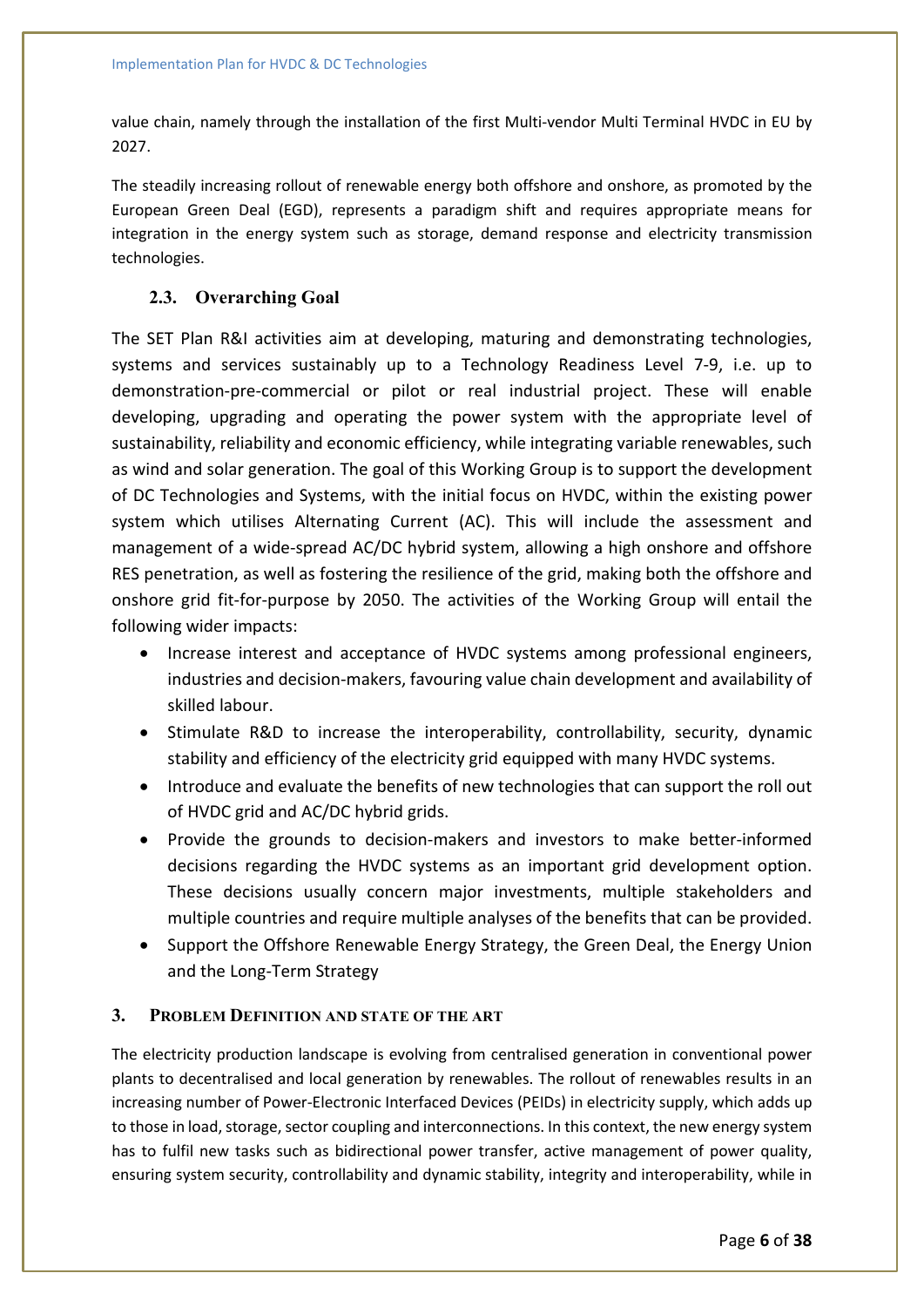addition, covering long distances. Furthermore, the offshore generation development prospected from the Offshore Renewable Energy Strategy (ORES) entails a transformation of the grid infrastructure to enable the transport of large amounts of energy generated offshore over very long distances to the consumption centres. In course of using more and more remote generation, power transmission becomes more and more important maintaining the security of supply. This requires appropriate design of the transmission system. With its high-power transmission capabilities, different technological options, applicable topologies and precise power flow controllability, HVDC systems are key for designing reliable power grids. At the same time, HVDC technology must be reliable. The technology is based on converters utilizing thousands of power electronic components, will be largely based on underground power transmission, transferring bulk amounts of power. On the other hand, they provide new flexibility means. This change compared to traditional energy transmission requires special attention to ensure system reliability, both from component and system level.

DC Technologies can be applied in any area of the electric energy sector and can play a key role to seamlessly integrate RES in the European energy system. To fully exploit the potentialities of HVDC and DC Technologies and Systems, more Research, Innovation and Demonstration actions (R&I&D) are needed.

## **3.1. HVDC technology**

HVDC is a Power Electronics (PE) based technology that enables the transmission of electricity over long distances and allows integrating high shares of RES in the actual Alternating Current (AC) energy system. It is an efficient and economical option for long distance bulk transmission of electrical power compared to the High Voltage Alternating Current (HVAC) systems. An HVDC transmission system consists primarily of:

- 1. an AC/DC converter station at one end of the HVDC transmission system (on the left in Figure 1), where the power from the HVAC grid is converted from Alternating Current (AC) to Direct Current (DC);
- 2. transmission lines (namely overhead lines or cables) that connect the AC/DC converter station to the DC/AC converter station and transmit the HVDC power;
- 3. and a DC/AC converter station at the other end of the HVDC transmission system (on the right in Figure 1), where the power is converted from (DC) to (AC) for delivery back into the HVAC grid.



*Figure 1 HVDC system integrated in the AC grid. Source: Duke-American Transmission Co.*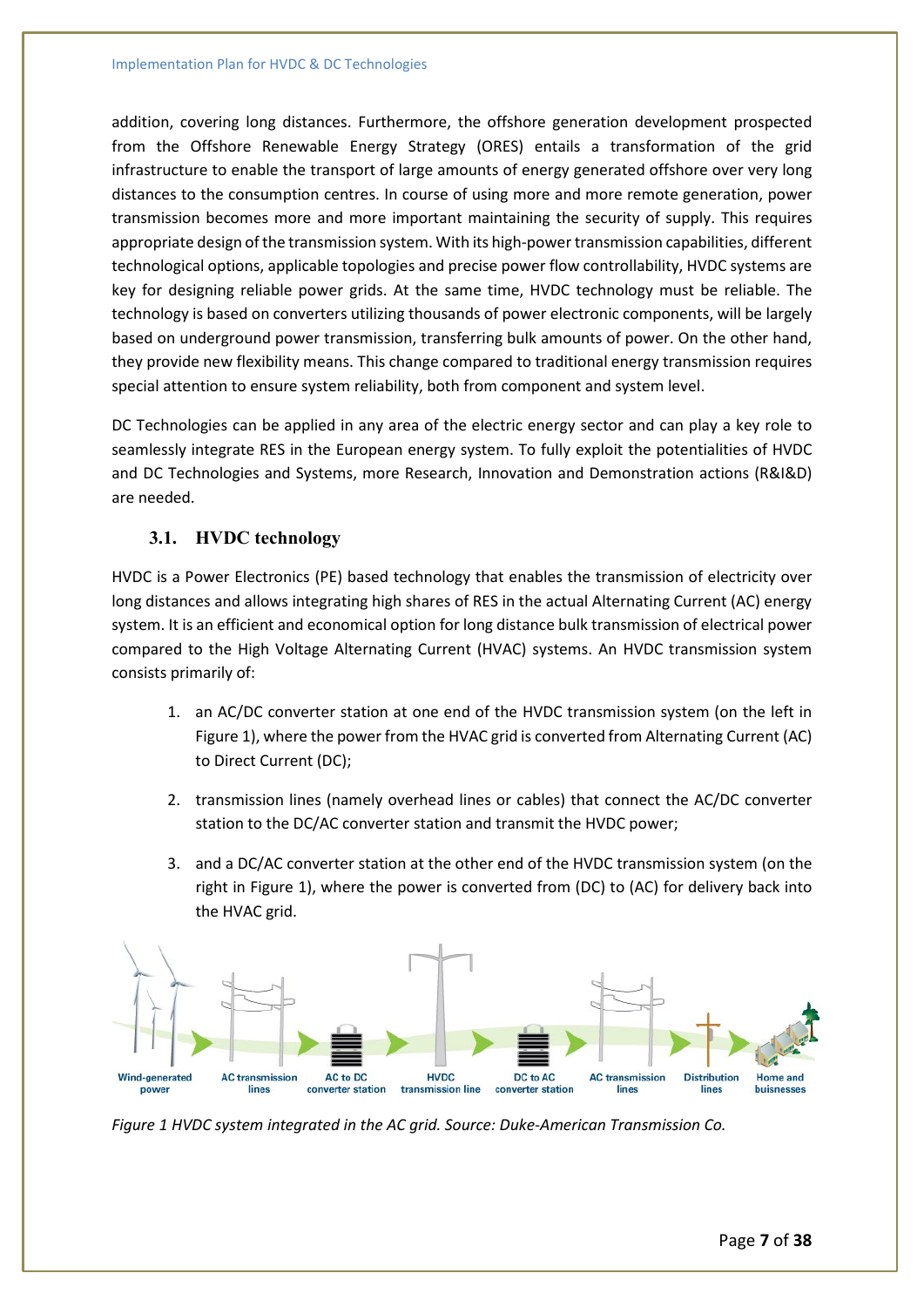Considering the DC transmission technologies available today, the characteristics of the latest generation of High Voltage Direct Current (HVDC), namely the Voltage Source Converter (VSC) prospects solutions addressing the highlighted challenges.

HVDC systems can be integrated in the AC electric grid and allow the control of direction and amount of power to be transferred. HVDC can offer several distinct advantages over a typical Alternating Current (AC) Transmission system. The key characteristic is that the power can be transmitted over very long distances without compensation for the reactive power<sup>[2](#page-7-0)</sup>. Furthermore, HVDC stations can be connected to networks that are not synchronised or do not even operate at the same frequency. HVDC systems help to prevent the transmission of faults between connected AC grids and can serve as a system "firewall" against cascading faults.

The first generation of HVDC technology, the Line Commutated Converter – "LCC-HVDC", also referred as Current Source Converter (CSC) or HVDC Classic, is available since the 50's and enables mostly point to point connection of regions or countries for the market exchange of electricity or more recently for the connection of windfarms.

Voltage Source Converter HVDC, also known as self-commutated converter HVDC offers many advantages over LCC HVDC due to its difference in construction. VSC HVDC has a high degree of flexibility with in-built capability to control both its active and reactive power, which makes it attractive for urban power network areas and offshore applications. In addition, the control strategies of the converter can be engineered to make it a "Grid Follower Converter or Grid Forming Converter", addressing the issue of loss of system's inertia and guaranteeing the manageability of the grid under a high penetration of RES.

Different types of VSC are available, which provide additional flexibility in system planning. Such different types of converters can be seen in so-called Half Bridge Type MMC, Full Bridge Type MMCs or converters representing a combination thereof.

The interconnection of more than two VSC HVDC converter stations leads to Multi-Terminal VSC-HVDC (MT VSC HVDC) in different topologies, e.g., radial, ring and meshed or through a DC power hub. MT HVDC provides the ability to connect multiple AC grids, remote power plants and remote loads together. MT HVDC networks can be applied offshore as well as onshore to increase system reliability, contribute to smoothen wind power variability and trade electric energy safely across national borders.

In short, MT VSC HVDC transmission is considered a promising technology for the integration of massive generation from renewable sources into the power system.

<span id="page-7-0"></span><sup>2</sup> Reactive power does not contribute to the effective real power transmitted (active power) flowing from generator to load but it involves an exchange between them. Moreover, it refers the extra power that needs to be spent to transfer active power over the network due to the physical and electrical characteristics of AC transmission. Since in HVDC the voltage is constant in time domain, reactive power is not generated. Only two conductors are needed (or even one conductor if the ground or the sea is used as return) for HVDC compared to the three conductors traditionally used for HVAC.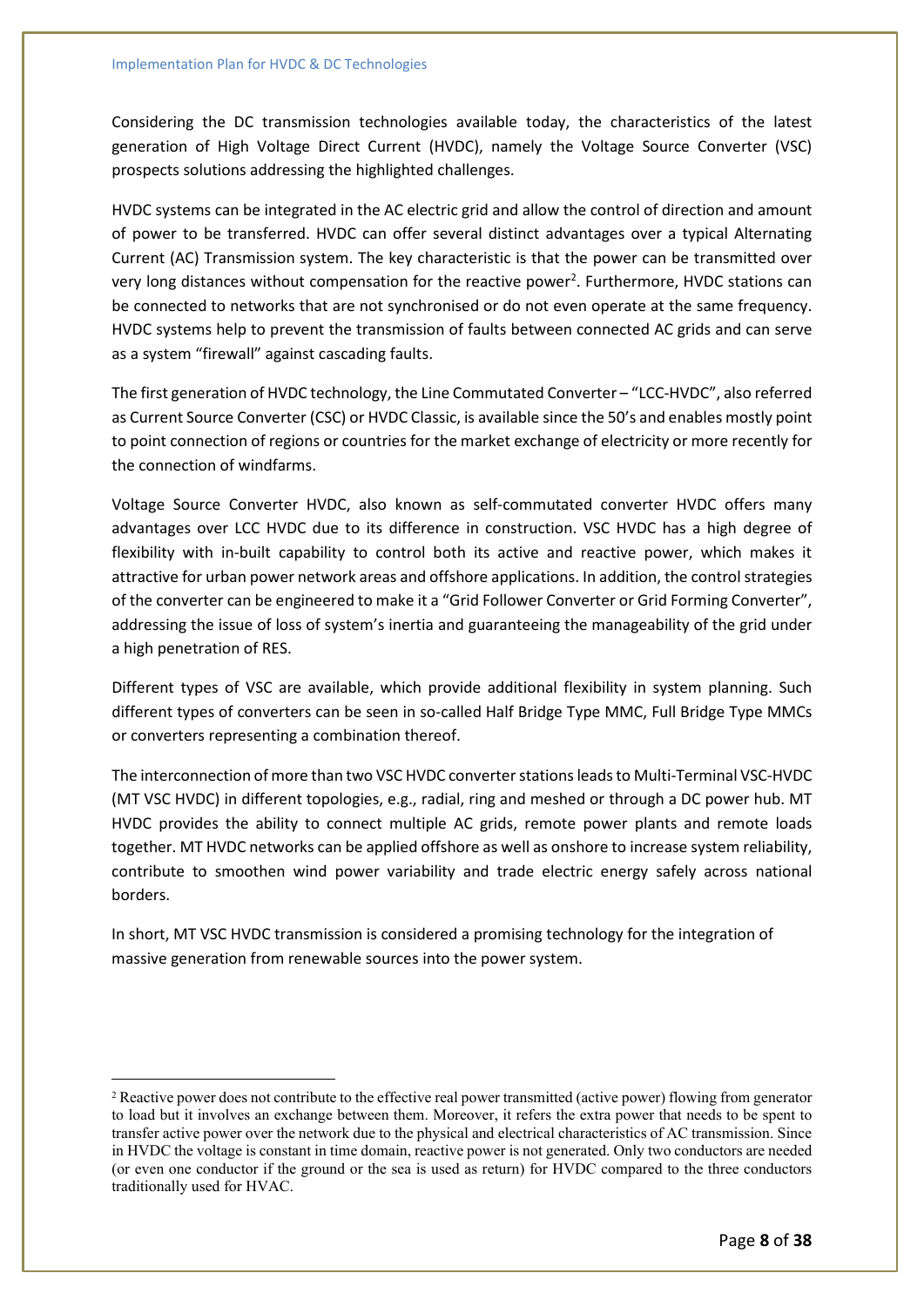## **4. CHALLENGES TO ADDRESS**

## **4.1. Core topics of the WG**

The implementation of HVDC $3$  systems and grids require developments in different fields and over a longer period of time.

The key areas in which innovation is needed are:

- **Technology:** The development of components that constitute the HVDC system is key to its deployment: these components allow new features and can drive the economics. The components consist of *primary equipment* such as HVDC converters (half-bridge, full-bridge, but also DC-DC converters), HVDC cables, HVDC overhead lines and conductors, switchgear (e.g. DC breakers, but also DC GIS cable termination including standardization) and the power electronic components[4](#page-8-1) themselves, and *secondary equipment* such as measurement equipment and protection relays. The developments can lead to more sustainable, efficient, reliable or cheaper solutions, but could also lead to higher power ratings or operating voltages. Additionally, technology developments with respect to supporting equipment can accelerate the deployment of HVDC systems, e.g., through the development of cheaper / smaller (offshore but also onshore) substations.
	- **Examples of innovation needs:** developments and improvement of all HVDC system components: converters and their auxiliaries, submarine/underground cables, overhead lines, junctions and conductors, GIS without SF6, new converter topologies, DC Switchgear, DC/DC converters, DC flow control, DC fault current limiting devices, storage integration into HVDC systems or converters, etc. with the objective of realizing larger power ratings (e.g. 4-5 GW), higher efficiencies, costreduction measures, improved life-cycle analysis, etc.
- **Control and protection:** With control and protection of HVDC (grids), and coordinated with the ones in the AC grids, the set of equipment and the associated software/settings which regulates the behavior of the system and the interactions with the remainder of the system is meant. In particular, it is responsible for the correct behavior of the power electronic converters, the speed and accuracy of services provision, the detection and selective clearing of faults, etc.
	- **Examples of innovation needs:** Multi-vendor interoperability, grid forming mode, ancillary services capabilities for the DC grids, enhancing the capabilities of ancillary services towards the AC grids, AC and DC side protection, integration of HVDC in

<span id="page-8-0"></span><sup>3</sup> In the initial phase, the priority lies with the development of an implementation plan and roadmap for HVDC systems. In a second phase, this will be extended with MVDC research. Some of the key elements related to MVDC development needs are included in the Annex

<span id="page-8-1"></span><sup>4</sup> e.g.: WBG materials, such as Silicon Carbide (SiC), represent the key enabling technology for an innovative and very efficient class of power devices suitable for a wide range of power conversion applications, in particular within the HVDC systems. SiC MOSFETs and diodes, in addition to wider energy gap with respect to Silicon, exhibit very high critical electric field and electron saturation velocity, making them the most advanced power semiconductor switches to fit into converters for HVDC systems.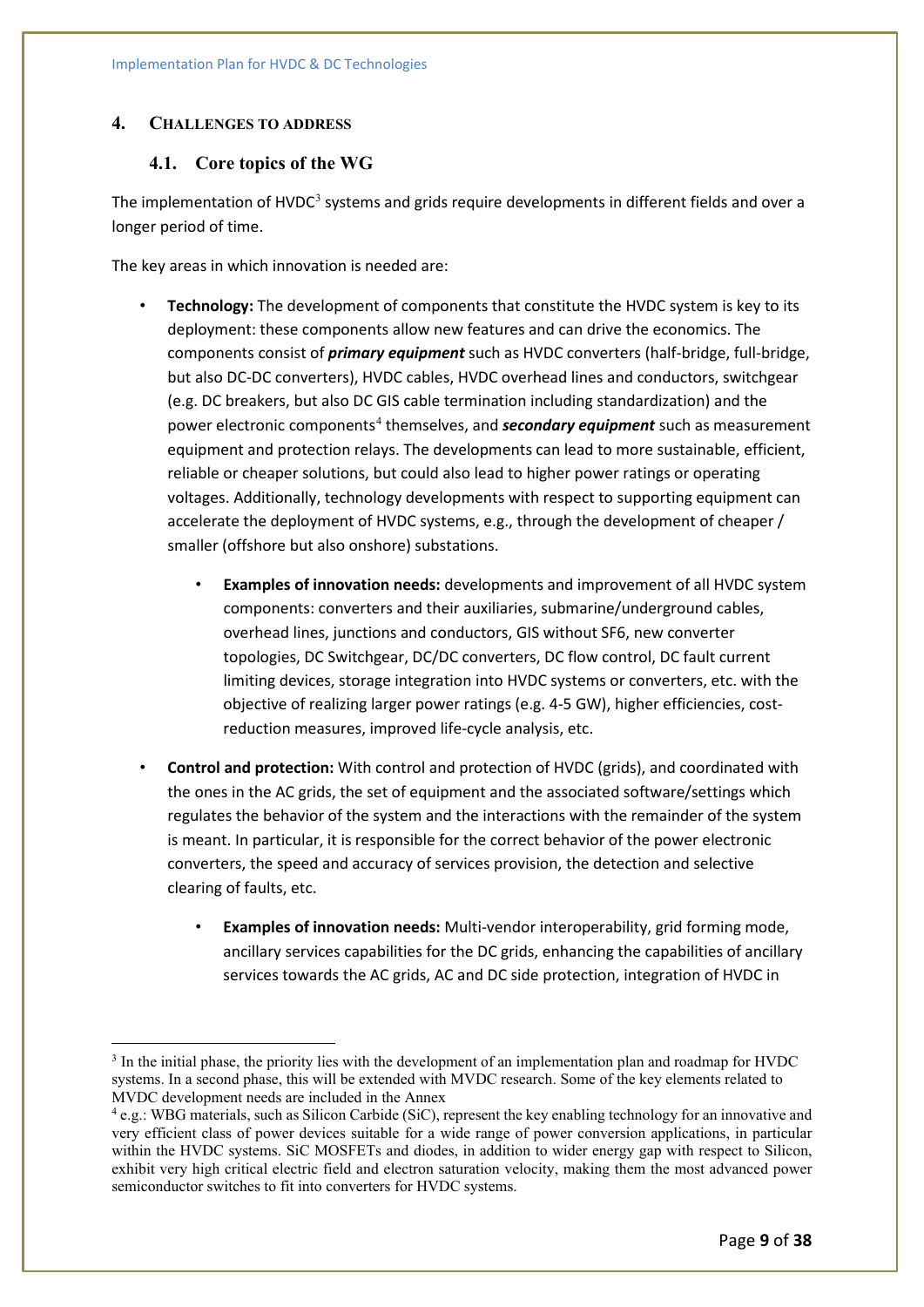emergency and restoration of the AC grids, firewalling, communication protocols adapted to hybrid AC-DC systems

- **Operation:** With operation, the system level management of the power system is meant. Power system operation ensures a reliable, economic operation of the power system. With increased use of HVDC systems, operators will have additional degrees of freedom to increase the AC system controllability, but the influence of HVDC control actions will affect local stability issues. HVDC transmission systems could interconnect multiple synchronous areas and provide connection to RES. Indeed, the future system will work as a system-ofsystems, with an agile (situation dependent) interaction resulting in a more resilient system. In order to achieve that, management approaches that will incorporate the controllability of HVDC systems are needed. This will need to be translated into operational rules (grid codes) and implemented in the tools (e.g. SCADA/EMS).
	- **Examples of innovation needs:** Incorporation of HVDC control principles into control room software, HVDC Grid supervisors and coordinated controls that are able of controlling the DC grid and contribute to the proper functioning of the hybrid AC/DC systems (e.g. monitoring higher dynamics of [hybrid] grids, dynamic load flow and stability calculations), AC/DC power flow and OPF tools, Congestion management, sharing reserves over HVDC, integration of preventive and corrective actions, risk based reliability management,…
- **Planning:** HVDC systems need to be integrated in the future power system in such a way that they can form multi-terminal HVDC grids. This includes integrated and onshore grids, (inter-) connection of different control zones and synchronous areas, power wheeling over larger distances and reliability management<sup>[5](#page-9-0)</sup>. System expansion towards HVDC links or meshed HVDC grids should result in a cost-effective and well accepted solution for society (social welfare) and the individual investor to be supported by commonly accepted methodologies and decision supporting tools. System planning should provide some form of top-down orchestration, to guide and enable step-wise organic development of HVDC grid system pieces.
	- **Examples of innovation needs:** Technical economic analysis tools, System expansion planning tools with HVDC, hybrid interconnection planning with Cross-border investment planning for backbone application, combined AC/DC expansion planning at offshore and onshore level, HVDC grid planning standards in the EU context (architecture principles, technologies, control and protection), Consolidated vision of HVDC transmission long-term needs.

## **4.2. Linked topics to the WG**

Next to the four key areas mentioned above, there are four linked areas which are expected to have a significant influence on HVDC system requirements, operations and development. While not a particular topic of the WG activities, the developments in these areas must be monitored as their

<span id="page-9-0"></span><sup>&</sup>lt;sup>5</sup> "Power system reliability management allows the electricity grid to maintain performance at a desired level, while minimizing the socio-economic costs of maintaining that performance level", reproduced from <https://cordis.europa.eu/article/id/221334-new-reliability-criteria-for-power-system-management>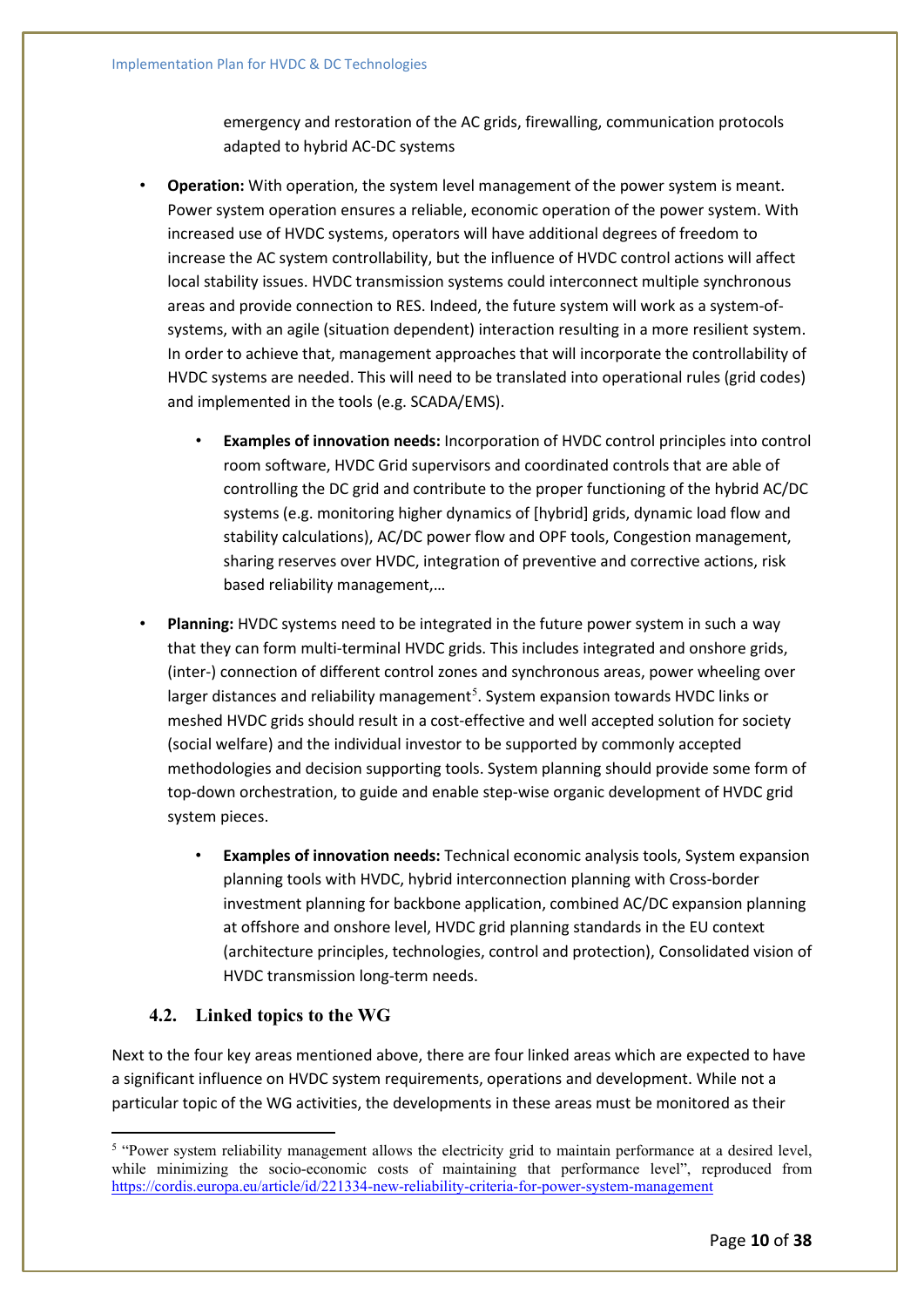evolution may govern the innovation needs in the core topics. While these topics themselves are not part of the innovation roadmap, innovation actions at the interface of core topics with these linked topics are anticipated.

The linked topics are:

- **RES integration:** Arguably, the development of future HVDC grids is driven by the transition to more renewables, which are located further from the load centers and have lower capacity factors.
- **Economic framework and developments**: While no direct concern of the HVDC system, its economic viability and its use are determined by the energy flows and the services. Some of the elements which are of particular interest to the HVDC community are the manner in which HVDC technology/grids will be incorporated into congestion management, provision ancillary services and their harmonization across borders.
- **Regulation and governance:** the framework under which the system is developing is crucial as it determines the technical requirements and the responsibilities e.g., different ownership models are possible, and that will have an impact on the HVDC grids development.
- **Social and environmental:** The future (HVDC based) power system should not only be technically sound, but also be a sustainable and socially acceptable solution. As such, solutions need to adhere to circular economy principles and be well accepted in communities.

## **4.3. Time horizon of HVDC development needs**

In this section, first the overall targets are identified on a short-, medium- and long-term. They are guiding the development needs.

## 4.3.1. *Short-term targets (now – 2027)*

- An **operable** multi-terminal, multi-vendor HVDC system in Europe (e.g. hybrid interconnector). The number of interconnections with integrated DC systems will increase, thereby raising the need of standard and extendable technological solutions covering multiterminal, multi-vendor and multi-purpose capability including interoperability among different vendors' HVDC converter stations. This will be very important also towards the future realisation of multiple, coordinated VSC HVDC links (and maybe some LCC equipped with reactive compensation devices), embedded within the European continental HVAC system (onshore).
- Top-down orchestration of HVDC grid planning, enabling an efficient step-wise organic development of future HVDC grid system pieces: consolidated vision of HVDC transmission development long-term needs, HVDC grid planning standards which are emerging, in order to enable multiple projects.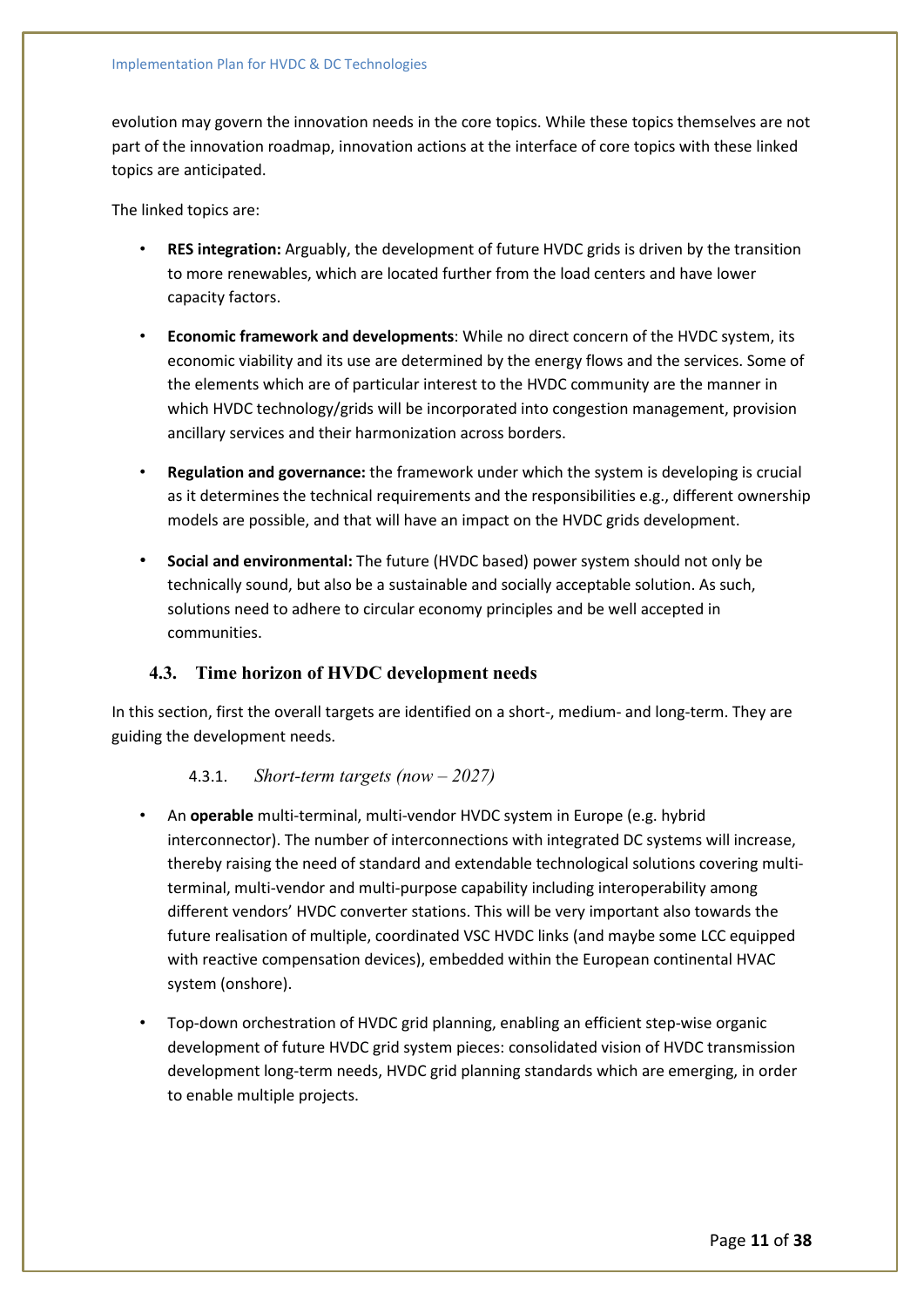## 4.3.2. *Medium-term targets (2027-2035)*

- Multi-terminal, multi-vendor HVDC system becomes a cost-effective and scalable solution for large offshore projects
- Multi-terminal multi-vendor HVDC system for onshore ready for deployment or expansion and integration into a stable and resilient AC grid.

### 4.3.3. *Long-term targets (2035-2050)*

- **Backbone** HVDC grid covering offshore and onshore networks (while integrating smaller systems)
- HVDC **available for deep sea applications**

## **4.4. Non-technical**

The level of penetration and integration of HVDC systems prospects a series of non-technical issues such as legal framework, network code, market conditions, environmental, governance, roles and responsibilities, circular economy, social acceptance, which can constitute a barrier for the deployment of HVDC systems and needs to be addressed. Below are reported only some examples of areas of non-technical matters to be further developed<sup>[6](#page-11-0)</sup>.

### **The legal framework**

Offshore wind and offshore grid connections have developed strongly in the past few years while the legal framework lags behind. While solutions have been sought to facilitate offshore wind, hybrid solutions that combine interconnection with offshore wind connection are often not yet supported by legal frameworks. Therefore, the legal framework needs to be adapted to facilitate the development of a meshed offshore electricity grid. For example, regarding the applicability of EU law at sea, according to the EU founding treaties, EU law is applicable to the Member States of the European Union<sup>[7](#page-11-1)</sup>. Therefore, except for a few specific cases, EU law is applicable to the territory of the Member States. However, it is not evident to what extent EU law is applicable to the Northern Seas.

### **Network Codes**

The Regulation (EC) No 714/2009 provides for the cooperation of the European electricity TSOs through the establishment of the European Network for European Electricity TSOs (ENTSO-E). The Regulation's assignments to ENTSO-E are the promotion of cross-border electricity trade, the coordinated operation and optimal management of the transmission network and the completion of the internal market in electricity. One of the tasks of ENTSO-E is the development of European network codes (at the initiative of the Commission, and via ACER). These network codes serve specifically to facilitate cross-border trade and transmission of electricity. The COMMISSION REGULATION (EU) 2016/1447 of 26 August 2016 establishes a network code on requirements for grid connection of high voltage direct current systems and direct current-connected power park modules. The network code

<span id="page-11-0"></span><sup>6</sup> Extracted from the deliverable "Legal framework and legal barriers to an offshore HVDC electricity grid in the North Sea" of the project PROMOTIoN by Ceciel Nieuwenhout

<span id="page-11-1"></span><sup>7</sup> TEU, art. 52; Treaty on the Functioning of the European Union (TFEU) art. 355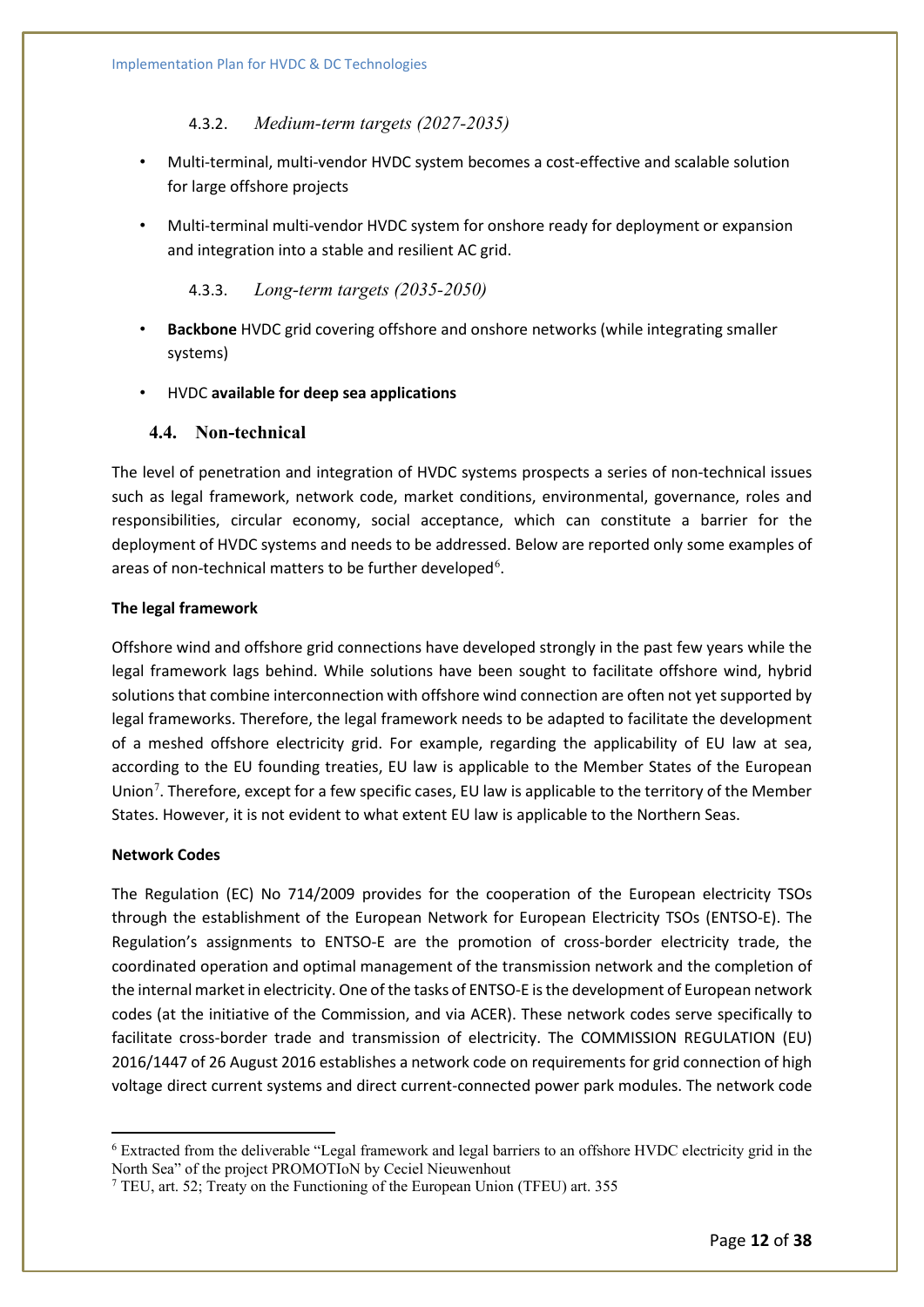regulates requirements for HVDC connections, such as for example active power control and frequency support, reactive power control and voltage support, fault ride through capability, control and protection devices. Future HVDC system developments might result into a need for changes into existing network codes, or into the development of new network codes that govern the DC side behaviour. HVDC innovation actions might provide insights and recommendations for such network code developments.

### **Market rules**

The rules on priority access and dispatch reduce the risk on investments for RES, as the certainty that the generated electricity can be sold on the market is increased when the access to the grid is prioritised. However, in a meshed offshore grid where connection of OWFs $^8$  $^8$  is mixed with interconnection between countries, clear agreements have to be made. For example, it should be decided whether the full capacity of the cable is available for transportation of the offshore generated electricity (which means that this electricity always has priority access), or whether part of the cable is separated in some way and reserved for interconnection, as is suggested in some studies<sup>[9](#page-12-1)</sup>. This should be examined in more detail.

### **Environmental Impact**

The Environmental Impact Assessment Directive obliges Environmental Impact Assessments (EIAs) to be carried out before projects that are likely to have an impact on the environment are approved<sup>[10](#page-12-2)</sup>. The EIA Directive is applicable to windfarms as far as national authorities determine so. There is no specific mention of OWFs, so it seems that these fall under the same rules as onshore windfarms, namely, at the discretion of the national authorities. Concerning electric cables, there is a mention of overhead electrical lines and cables, but there is no similar mention of specifically underground (or even sub-sea) cables. Nevertheless, there has not been any concrete change in the revision of the EIA Directive of 2014<sup>[11](#page-12-3)</sup>. Therefore, the EIA Directive does not impose EIAs on (offshore) underground electricity cables at this moment.

However it is a purpose of the IWG to stimulate the development of technology which respects the circular economy principles and so there will be the need investigate and account life cycle environmental impact of these kind of structures, such as: raw materials mining and treatment (before installation), energy consumption from components and equipment manufacturing, soil occupation (during installation and use); equipment disassembly, components end-of-life recovery (e.g. reuse or recycling).

### **Social impact**

Onshore HVDC deployment may require identifying NIMBY phenomena and analysing how to deal with it through technology design and network planning.

<span id="page-12-0"></span><sup>8</sup> or hybrid farms, comprising of wind, ocean and/or other technologies

<span id="page-12-1"></span><sup>&</sup>lt;sup>9</sup> See, for example, NSCOGI Market Arrangements Paper, 31-7-2014, p. 5/6 (virtual case 1).

<span id="page-12-2"></span><sup>&</sup>lt;sup>10</sup> Council Directive 85/337/EEC of 27 June 1985 on the assessment of the effects of certain public and private projects on the environment (EIA Directive), as amended by directives 97/11/EC and 2003/35/EC

<span id="page-12-3"></span><sup>&</sup>lt;sup>11</sup> Directive 2014/52/EU of the European Parliament and of the Council of 16 April 2014, amending Directive 2011/92/EU on the assessment of the effects of certain public and private projects on the environment, OJ L 124.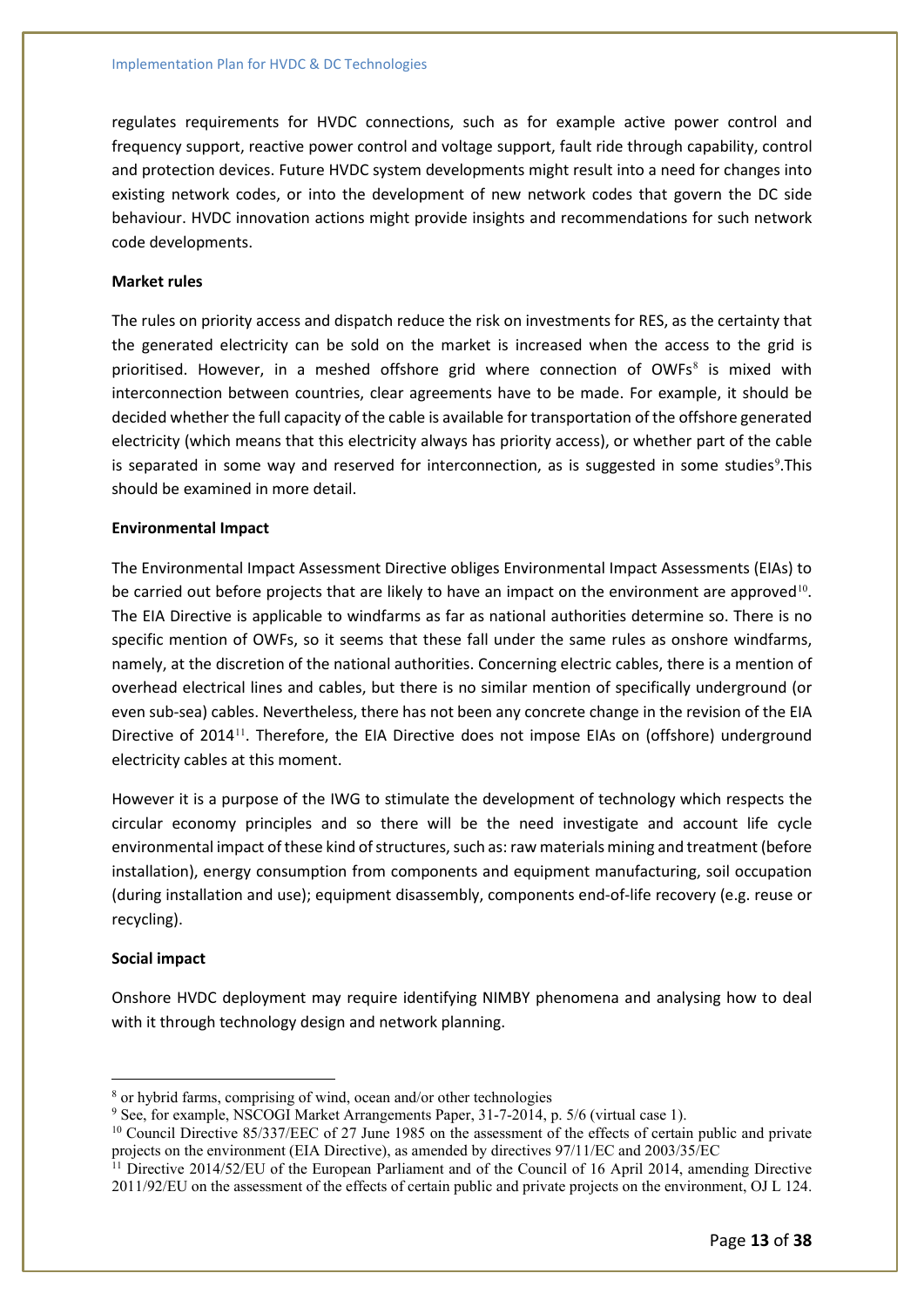## **5. STATE OF AFFAIRS ON HVDC & DC TECHNOLOGIES**

Significant progress in the development of the HVDC technology has been done in the past decade or so. HVDC converters based on VSC technology have been used for connecting offshore wind power plants or for interconnecting countries and/or power systems. Many of the developments have been facilitated by multiple initiative and R&D projects at national and EU level. This section aims at briefly introducing the main developments and initiatives at national and EU level. It will also highlight the main initiatives from the main stakeholders (ENTSO-E, T&D Europe and WindEurope) towards the development of multi-vendor HVDC systems.

## **5.1. Main stakeholders' joint activities on HVDC**

The European Network of Transmission System Operators (ENTSO-E) , who represents 42 electricity transmission system operators from 35 countries across Europe, together with the European association of the electricity transmission and distribution equipment and services industry (T&D Europe) and WindEurope , an association promoting the use of wind power in Europe outlined their joint perspective on research directions to solve the technical challenges caused by the integration of a large number of converter stations delivered by various technology providers. The focus is placed on the development, delivery and deployment of multi-terminal, multi-vendor high-voltage direct current (HVDC) systems providing the connection to offshore wind. Five interlinked workstreams are proposed and their performance detailed in a coordinated approach between different development stages (research and development [R&D] and industrial implementation) to achieve multi-terminal, multi-vendor HVDC systems: (i) Development of Standardised Interaction Study Processes and Interfaces; (ii) Assessment of Interoperability for Multi-Terminal, Multi-Vendor HVDC Systems; (iii) Multi-Terminal, Multi-Vendor Real Industrial-Scale Project; (iv) Cooperation Framework and Governance; (v) Network Planning, Project Financing and Procurement.

## **5.2. Members States and Associated Countries activities on HVDC**

Multiple R&D projects – of various sizes and ambitions – have been funded at national levels. A more detailed list is given in the appendix. In this section, some of the larger ones are briefly described.

**MultiDC[12](#page-13-0)** (Denmark), 2017-2022, funded by Innovation Fund Denmark has addressed challenges related to dynamic stability and security of inverter-based power systems, AC/DC coordinated control in the Nordic Power System and inclusion of HVDC links into market operation. The research included validation on RTDS and PHILS of the developed concepts, elevating he TRL level at 4-5.

**NEPTUNE[13](#page-13-1)** (Belgium). 2018-2023, funded by the Energy Transition Fund focuses on three axes: (i) Planning and rollout of the grid in a cost-efficient and reliable way; (ii) Reliable protection to prevent grid outage or component damage due to faults; (iii) Control of the converters to achieve stable grid operation.

**RSE - RdS C.4 T&D-CC** (Italy), 2015-2018, was funded by the Italian Ministry of Economic Development - Fund for National Energy System Research, performed research on: (i) Analyses of HVDC systems integration in traditional AC transmission networks; (ii) Study of HVDC technology evolution; (iii)

<span id="page-13-0"></span><sup>12</sup> <http://www.multi-dc.eu/>

<span id="page-13-1"></span><sup>13</sup> <https://www.energyville.be/en/research/neptune-north-sea-energy-plan-transition-sustainable-wind-energy>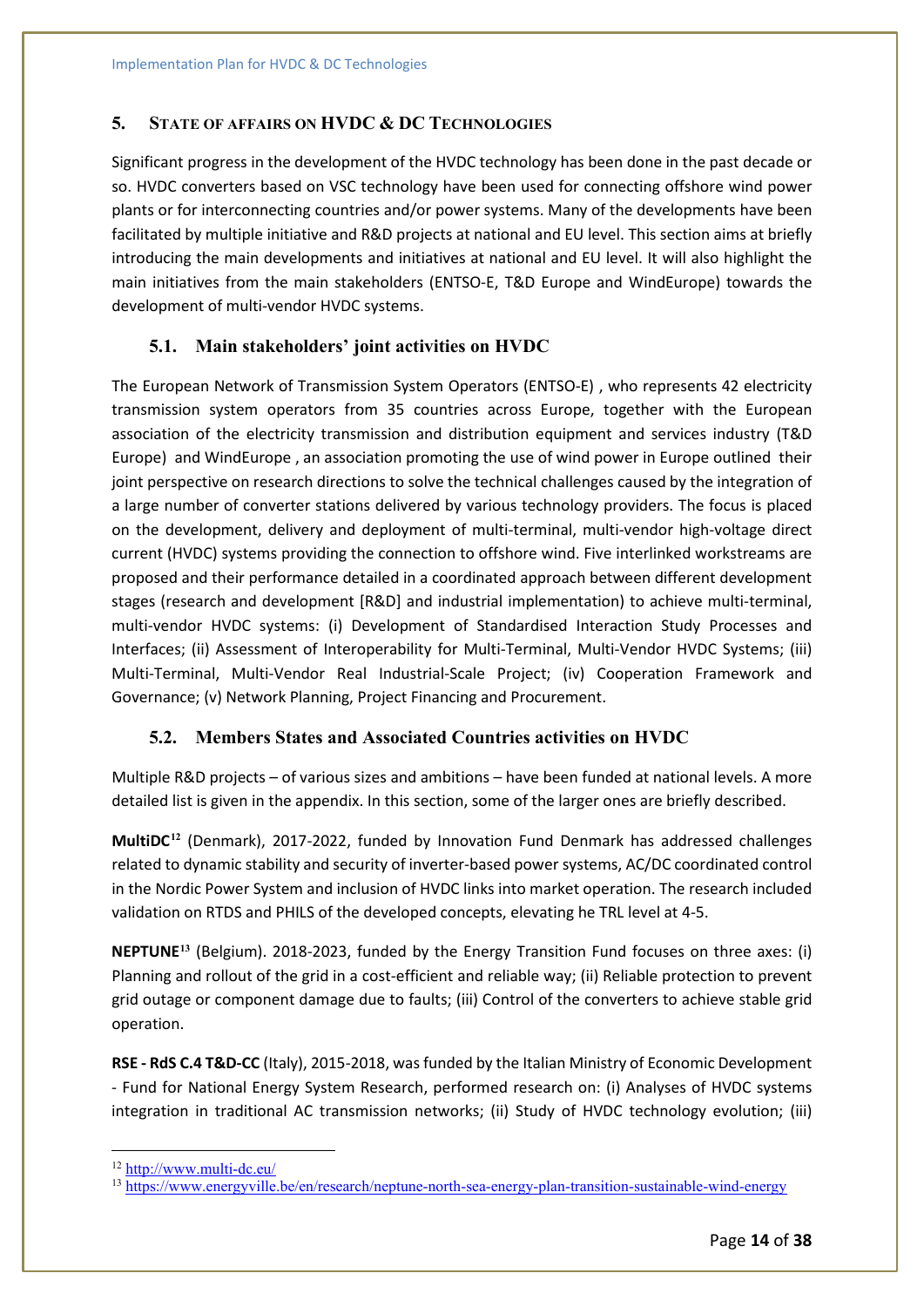Assessment of control logics of HVDC system components, also for multiterminal application; (iv) Analyses of MVDC and LVDC systems integration in AC distribution networks, also for multiterminal application; (v) Investigation on conductors for HVDC transmission; (vi) Techno-economic assessment of new SACOI interconnection; (vii) Evaluation of AC-to-DC transmission OHL conversion and (viii) Analyses and development of LV DC breaker prototype. The target TRL level was 4-6.

**OffshoreDC[14](#page-14-0)** (Nordic), 2011-2015, funded by the Nordic Energy Research, had as overall objective to identify and pursue solutions to offshore HVDC grids and their functionality as means of integrating large amounts of offshore wind power. With voltage-source converter-based HVDC possibilities for integrating multiple wind plants with multi-terminal DC transmission promises benefits in power flow control and asset utilisation. DC network operation, multi-plant control and connection to land AC grids are among the challenges to be solved. The results were at TRL level 3-4.

**Ensure[15](#page-14-1) & Ensure 2** (Germany), 2016-2022, funded by Federal Ministry of Education and Research, are part of Kopernikus, a large research initiative in Germany in the field of the energy transition. The aim is to make it possible for Germany to be climate-neutral by 2050. Ensure is a two phases project; the integration of HVDC into the existing grid is only one part of the project, as it considers all aspects of the power grid of the future. The goal of the second phase of ENSURE is to draft an overall systemic concept for the energy supply that is embedded in the existing socio-economic framework, and to ensure transferability of the results within Germany and Europe, with a time horizon of 2050. It also includes research on (i) Hybrid AC/DC transmission grid; (ii) Intelligent components: DC breakers and sensors; (ii) Capacity of HVDC converters and the associated grid-serving capabilities and (iii) Piloting of an MVDC direct coupling, aiming at reaching TRL 7-9 (components)

**Multi Terminal Test Environment for HVDC Systems[16](#page-14-2)** (UK), funded by OFGEM, has materialized in the National HVDC center in UK, and provides live project support for HVDC in GB, R&D support in key HVDC innovations, replica hosting, update tracking, enhanced FST design & implementation.

## **5.3. Overview on International activities on HVDC**

Several European projects have addressed the development of VSC-HVDC technology and provided steps towards the development of offshore HVDC grids and the associated technical challenges and regulatory and financial barriers. This section – not exhaustive – aims at presenting the main R&D projects identified. They have provided important steps, paving the way towards the demonstration of multi-terminal, multi-vendor HVDC systems.

**TWENTIES[17](#page-14-3)**, 2010 – 2013, was funded under the Seventh Framework Programme and was one of the first large European projects that addressed HVDC converters, HVDC breakers and planning of offshore HVDC grids. It provided initial results in all of the topics, combining simulations studies with laboratory setups for a TRL level of 3-5.

<span id="page-14-0"></span><sup>14</sup> <http://www.offshoredc.dtu.dk/>

<span id="page-14-1"></span><sup>15</sup> <https://www.kopernikus-projekte.de/en/projects/ensure>

<span id="page-14-2"></span><sup>16</sup> <https://www.hvdccentre.com/>

<span id="page-14-3"></span><sup>&</sup>lt;sup>17</sup> <http://www.ewea.org/fileadmin/files/library/publications/reports/Twenties.pdf>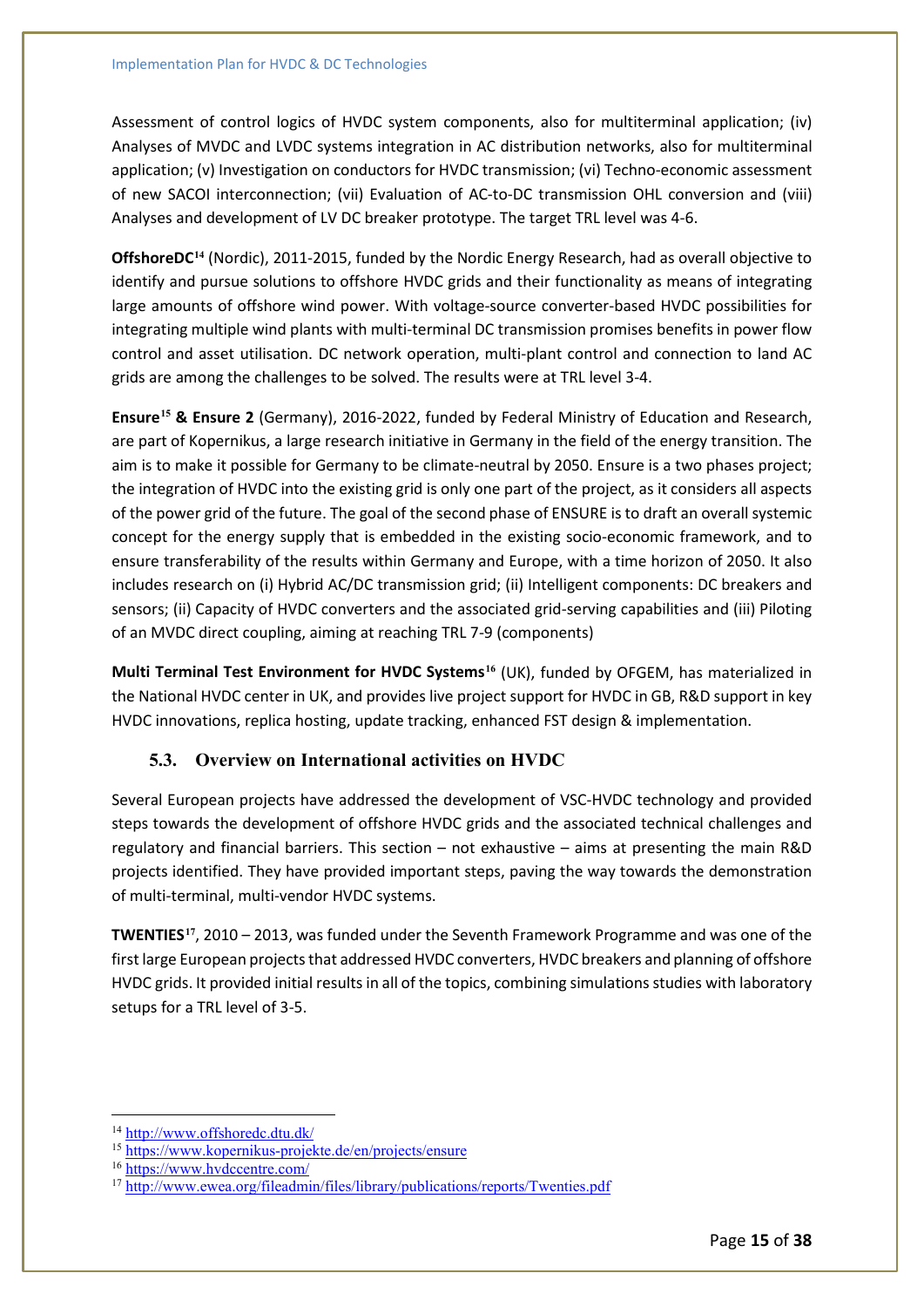**E-Highway 2050[18](#page-15-0),** 2012 – 2015, funded by the Seventh Framework Programme, and following the Study "Roadmap towards a Modular Development Plan on the Pan-European Electricity Highways System 2050" performed by ENTSO-E members in response to the Energy Infrastructure Package blueprint published by the European Commission (EC), a consortium of 28 partners, involving a wide spectrum of stakeholders, proposes the development and implementation of a top-down long-term planning approach, coordinated by RTE France. One overall result is the Modular Development Plan which will present the architectural possibilities of the electricity transmission network in 2050, including, among other information, the assumptions and calculations for electricity generation, demand and transmission technologies until 2050. Moreover, a network planning method is developed to serve as the basis for all future long-term network planning.

The approach begins with the Pan-European Transmission Network as proposed by the Ten-Year Network development Plan (TYNDP) 2012, which is assumed to be in line with the 2020 EU energy targets.

**MEDOW[19](#page-15-1)**, 2013-2017, funded the Seventh Framework Programme's Marie Curie-Sklodowska Initial Training Networks, was one of the first large scale educational programme in offshore wind and HVDC grids. It had a broad spectrum, covering topics from connection of offshore wind to HVDC grids, to HVDC protection and components and interactive AC/DC grids. Most of the results were of lower TRL level, creating fundamental knowledge in the area of offshore wind and HVDC. The TRL levels were 3- 4.

**BestPaths[20](#page-15-2)**, 2014-2018, was funded under the Seventh Framework Programme, addressed challenges related to HVDC links in offshore wind and offshore interconnectors and HVDC-VSC multi-vendor interoperability. It provided laboratory scale experimental results, equivalent to a TRL level of 4-6.

**InnoDC**, 2018-2021, is funded under European Union's Horizon 2020 research & innovation programme under the Marie Sklodowska-Curie training networks. It covers a broad spectrum of topics in HVDC technology and grids and offshore wind, developing tools and methods for design and operation of offshore wind and HVDC grids. The TRL level is 4-5

**PROMOTioN[21](#page-15-3)**, 2016-2020, was funded under European Union's Horizon 2020 research & innovation programme, being the largest to date energy project in the program. The research in PROMOTioN focused on three areas: (i) Linking technology research, validation (testing), and the development of proposals and recommendations for meshed offshore grids; (ii) Identifying technical requirements and investigating possible topologies for meshed HVAC/DC offshore grids; (iii) Developing recommendations for a coherent EU and national regulatory framework regarding DC offshore grids. It provided the first full scale test of DC breakers components, elevating the technology to a TRL level 7, HVDC grids control technology to TRL 6, HVDC grids protections to TRL level 6 and HVDC gas insulated systems to TRL level 9.

<span id="page-15-0"></span><sup>18</sup> <https://docs.entsoe.eu/baltic-conf/bites/www.e-highway2050.eu/e-highway2050/>

<span id="page-15-1"></span><sup>19</sup> <http://sites.cardiff.ac.uk/medow/>

<span id="page-15-2"></span><sup>20</sup> <http://www.bestpaths-project.eu/>

<span id="page-15-3"></span><sup>21</sup> <https://www.promotion-offshore.net/>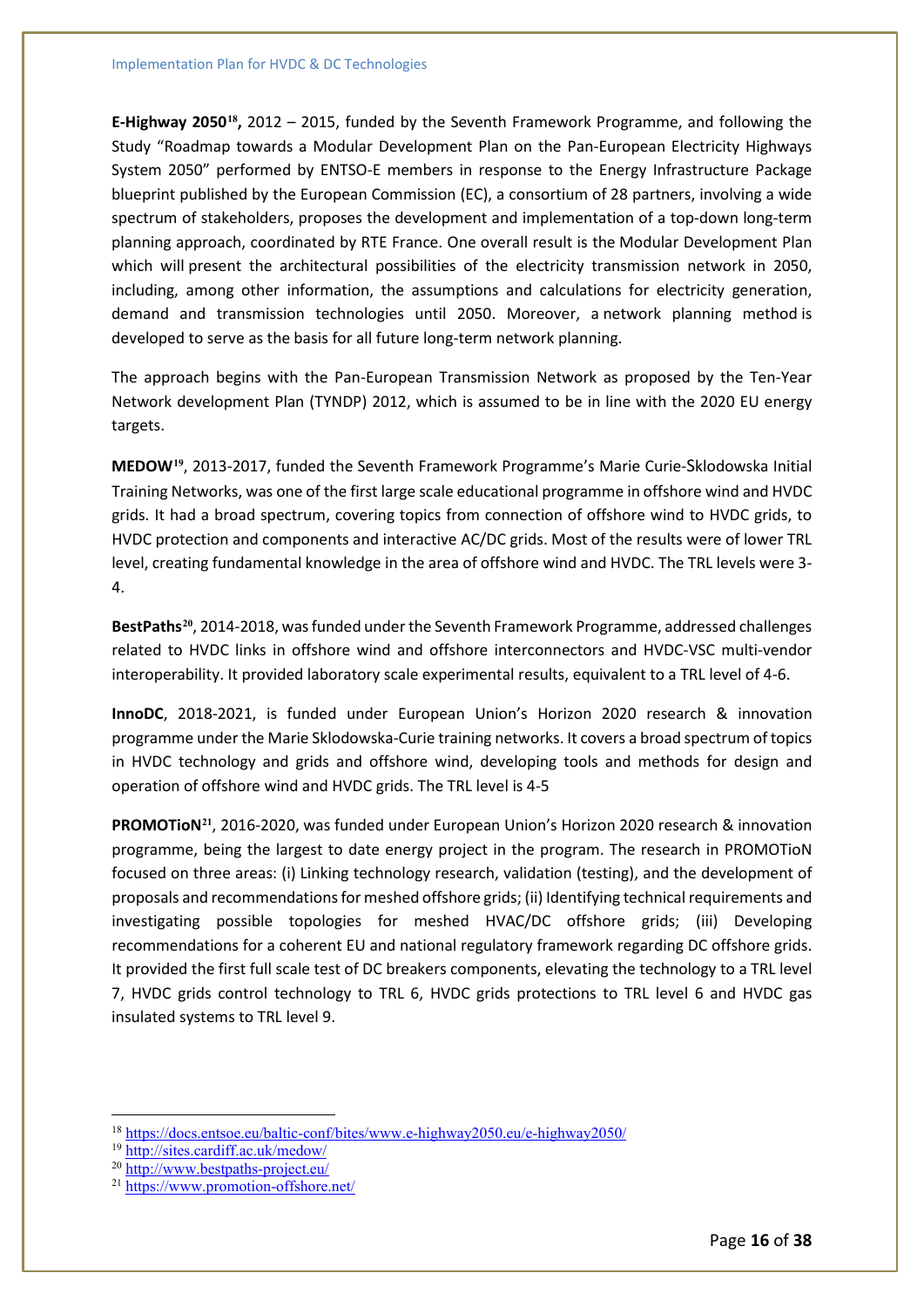## **5.4. IEEE and Cigre**

IEEE (the institute for electric and electronics engineers) (http://www.ieee.org) and Cigre (conseil international des grands réseaux électriques) (http://www.cigre.org) are member based engineering associations that on the one hand organize events, conferences and symposia on scientific and technical matters, and on the other hand organize expert working groups and committees to develop technical training, guidelines and standards. Both organizations have dedicated activities with respect to HVDC.

The HVDC related activities of IEEE are organized under the HVDC & FACTS [\(https://site.ieee.org/pes](https://site.ieee.org/pes-hvdcfacts/)[hvdcfacts/\)](https://site.ieee.org/pes-hvdcfacts/).

The HVDC related activities of Cigre are organized under the study committee B4 (https://b4.cigre.org). The scope of SC B4 covers High Voltage Direct Current systems and power electronic equipment for AC systems. The study committee also covers DC systems and equipment and Power Electronics for other applications such as distribution, and Power Quality improvement. Overhead lines or cables, which may be used in DC systems are not included in the scope of SC B4. DC converters for energy storage are part of the activities of SC B4. The members of SC B4 come from manufacturers, utilities, transmission system operators (TSOs), distribution system operators (DSOs), consultants and research institutes.

The extensive list of current working groups can be found on their website: [https://b4.cigre.org/GB/technical-activities/working-groups.](https://b4.cigre.org/GB/technical-activities/working-groups)

## **5.5. Cen - Cenelec and IEC**

The IEC are responsible for the creation and maintenance of the applicable standards, which are adopted by CEN or CENELEC as European EN standards.

For IEC, most HVDC related standards are organized under the technical committee 115 (TC115<sup>[22](#page-16-0)</sup>). The scope of this committee is standardization in the field of HVDC Transmission technology above 100kV. The task includes HVDC system oriented standards as design aspects, technical requirements, construction and commissioning, reliability and availability, and operation and maintenance. Standards of HVDC equipment so far related to the system aspects are prepared in close collaboration with the relevant Technical Committees and Subcommittees.

There are also notable developments under IEC technical committee 22 (TC22<sup>[23](#page-16-1)</sup>) which covers the field of Power electronic systems and equipment. The task of this technical committee is to prepare international standards regarding systems, equipment and their components for electronic power conversion and electronic power switching, including the means for their control, protection, monitoring and measurement. Of particular relevance here is that of sub committee SC22F who focus on the aspects of power electronics and/or semiconductor switching equipment related to electrical transmission and distribution systems.

<span id="page-16-0"></span><sup>22</sup> [https://www.iec.ch/dyn/www/f?p=103:7:606079806990061::::FSP\\_ORG\\_ID,FSP\\_LANG\\_ID:3988,25](https://www.iec.ch/dyn/www/f?p=103:7:606079806990061::::FSP_ORG_ID,FSP_LANG_ID:3988,25)

<span id="page-16-1"></span> $^{23}$  [https://www.iec.ch/dyn/www/f?p=103:7:::::FSP\\_ORG\\_ID:1293](https://www.iec.ch/dyn/www/f?p=103:7:::::FSP_ORG_ID:1293)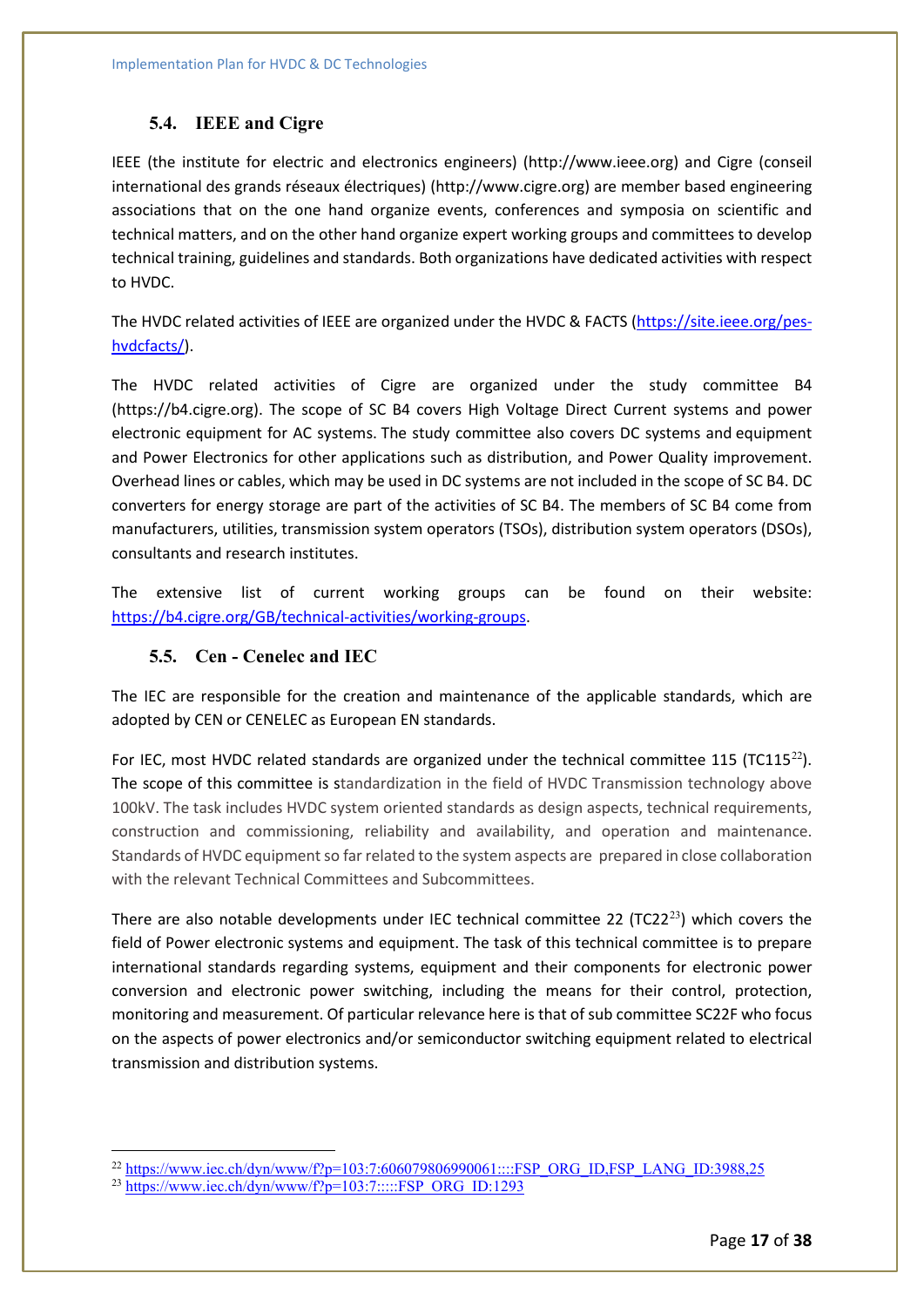Most recent activities of Cenelec related to this working group are covered in CENELEC - CLC/TS 50654 HVDC Grid Systems and connected Converter Stations - Guideline and Parameter Lists for Functional Specifications - Part 1&2. There is also working group 06 (WG06) which considers System aspects for HVDC grids as part of the CENELEC technical committee CNC/TC 8x.

## **6. SET PLAN STRATEGIC TARGETS ON HVDC & DC TECHNOLOGIES**

The overarching target – in the short term – is to enable the radical transformation of the European power system towards climate-neutrality and to facilitate a very high offshore and onshore RES share. On the medium & long term, the strategic target is to develop hybrid AC/DC grids, foster the resilience of the grid and make both the offshore and onshore grid fit-for-purpose by 2050.

Reaching the short-term target will not be possible without developing the framework – technical, legal and regulatory – for demonstrating interoperability of HVDC systems (control and protection) in a multi-vendor environment.

## **6.1. List of actions on HVDC identified**

To timely unleash the offshore and onshore RES potential in support to the Offshore Renewable Energy Strategy and the European Green Deal, efforts from all stakeholders should ensure achievement of the targets listed below – while respecting the intrinsic process - in a timeframe as short as possible:

## 6.1.1. *Short term implementation needs*

### **Technology:**

| Code     | <b>Description</b>                                                                                                                                                                                                                                                                                                                                              |  |  |  |  |  |  |
|----------|-----------------------------------------------------------------------------------------------------------------------------------------------------------------------------------------------------------------------------------------------------------------------------------------------------------------------------------------------------------------|--|--|--|--|--|--|
| $ST-T-1$ | Converters (and other components such as DC breakers, GIS, etc) – higher voltage                                                                                                                                                                                                                                                                                |  |  |  |  |  |  |
|          | & current ratings, integration of storage (within converters or HVDC systems),                                                                                                                                                                                                                                                                                  |  |  |  |  |  |  |
|          | capability to withstand high fault currents                                                                                                                                                                                                                                                                                                                     |  |  |  |  |  |  |
| $ST-T-2$ | Cable systems - higher voltage & current ratings, monitoring systems; cable<br>system ageing; reliable and easy-to-install cable joints and terminations, eco-<br>designed and manufactured cable systems; predictive models for cable system<br>ageing (fraction-of-life lost, remaining life), life and reliability; monitoring and fault<br>location systems |  |  |  |  |  |  |
| $ST-T-3$ | Further development of Wide Band Gap (WBG) materials.                                                                                                                                                                                                                                                                                                           |  |  |  |  |  |  |
| $ST-T-4$ | Conversion technics and standards of HVAC overhead lines to HVDC                                                                                                                                                                                                                                                                                                |  |  |  |  |  |  |

### **Control and protection**

| Code      | <b>Description</b>                                                                  |  |  |  |  |  |  |
|-----------|-------------------------------------------------------------------------------------|--|--|--|--|--|--|
| $ST-CP-1$ | Multi-vendor interoperability - first European full-scale implementation of Multi-  |  |  |  |  |  |  |
|           | Vendor Multi Terminal VSC                                                           |  |  |  |  |  |  |
| ST-CP-2   | Grid forming capabilities offered by HVDC systems and DC connected power park       |  |  |  |  |  |  |
|           | modules - demonstration of grid forming control                                     |  |  |  |  |  |  |
| ST-CP-3   | Components and interfacing for AC & DC side protection system design ensuring       |  |  |  |  |  |  |
|           | that all possible faults are detected and cleared sufficiently fast, in a selective |  |  |  |  |  |  |
|           | manner                                                                              |  |  |  |  |  |  |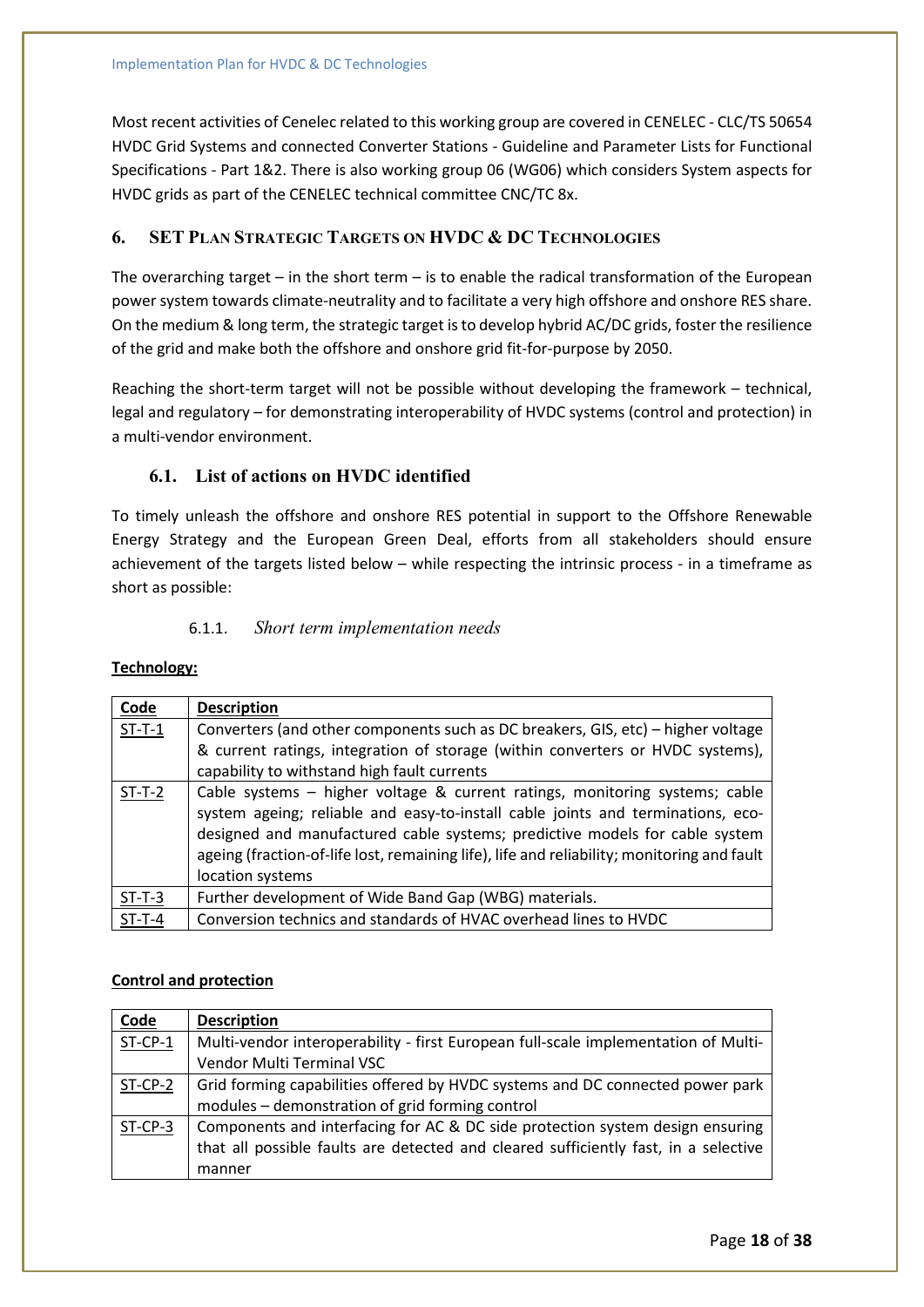| l ST-CP-4 | Techno-economic benefits of the capability of HVDC converters in acting as a        |
|-----------|-------------------------------------------------------------------------------------|
|           | firewall, i.e. blocking the spread of disturbances while permitting the interchange |
|           | of power                                                                            |

## **Operation**

| Code     | <b>Description</b>                                                                |  |  |  |  |  |
|----------|-----------------------------------------------------------------------------------|--|--|--|--|--|
| $ST-O-1$ | Software tools for AC/DC hybrid systems (online power flow calculation, stability |  |  |  |  |  |
|          | assessment)                                                                       |  |  |  |  |  |
| $ST-O-2$ | Methods for balancing & reserves sharing over MT HVDC                             |  |  |  |  |  |
| $ST-O-3$ | Operational models and tools to accommodate different governance options          |  |  |  |  |  |
|          | (including Ownership and responsibilities) over large HVDC grid system assets     |  |  |  |  |  |
|          | (off-shore, on-shore, off-on-shore)                                               |  |  |  |  |  |
| $ST-O-4$ | Operation principles for large HVDC grid system assets (off-shore, on-shore, off- |  |  |  |  |  |
|          | on-shore)                                                                         |  |  |  |  |  |

## **Planning**

| Code           | <b>Description</b>                                              |
|----------------|-----------------------------------------------------------------|
| $\vert$ ST-P-1 | Methods and tools for combined system (HVAC and HVDC) expansion |

## 6.1.1. *Medium term implementation needs*

## **Technology**

| <b>Code</b>   | <b>Description</b>                                                |
|---------------|-------------------------------------------------------------------|
| $MT-T-1$      | Converters – cost efficient & standardized HVDC converters blocks |
| $MT-T-2$      | O&M technology to reduce operational costs of HVDC systems        |
| $MT-T-3$      | DC-DC converters and DC power flow control technologies           |
| $MT-T-4$      | Development of subsea components for deep sea HVDC links          |
| <u>MT-T-5</u> | Development high voltage, industry grade WBG                      |

## **Control and protection**

| $\cosh$        | <b>Description</b>                                                               |
|----------------|----------------------------------------------------------------------------------|
| <b>MT-CP-1</b> | Demonstration of grid forming control at system level & assessment of its impact |
|                | on the stability of the connecting AC system.                                    |

## **Operation**

| <b>Code</b> | <b>Description</b>                                                           |
|-------------|------------------------------------------------------------------------------|
| $MT-O-1$    | Implementation of methods and tools for stability management in hybrid AC-DC |
|             | power system                                                                 |
| $MT-O-2$    | Recommendations to network codes for HVDC grids                              |
|             |                                                                              |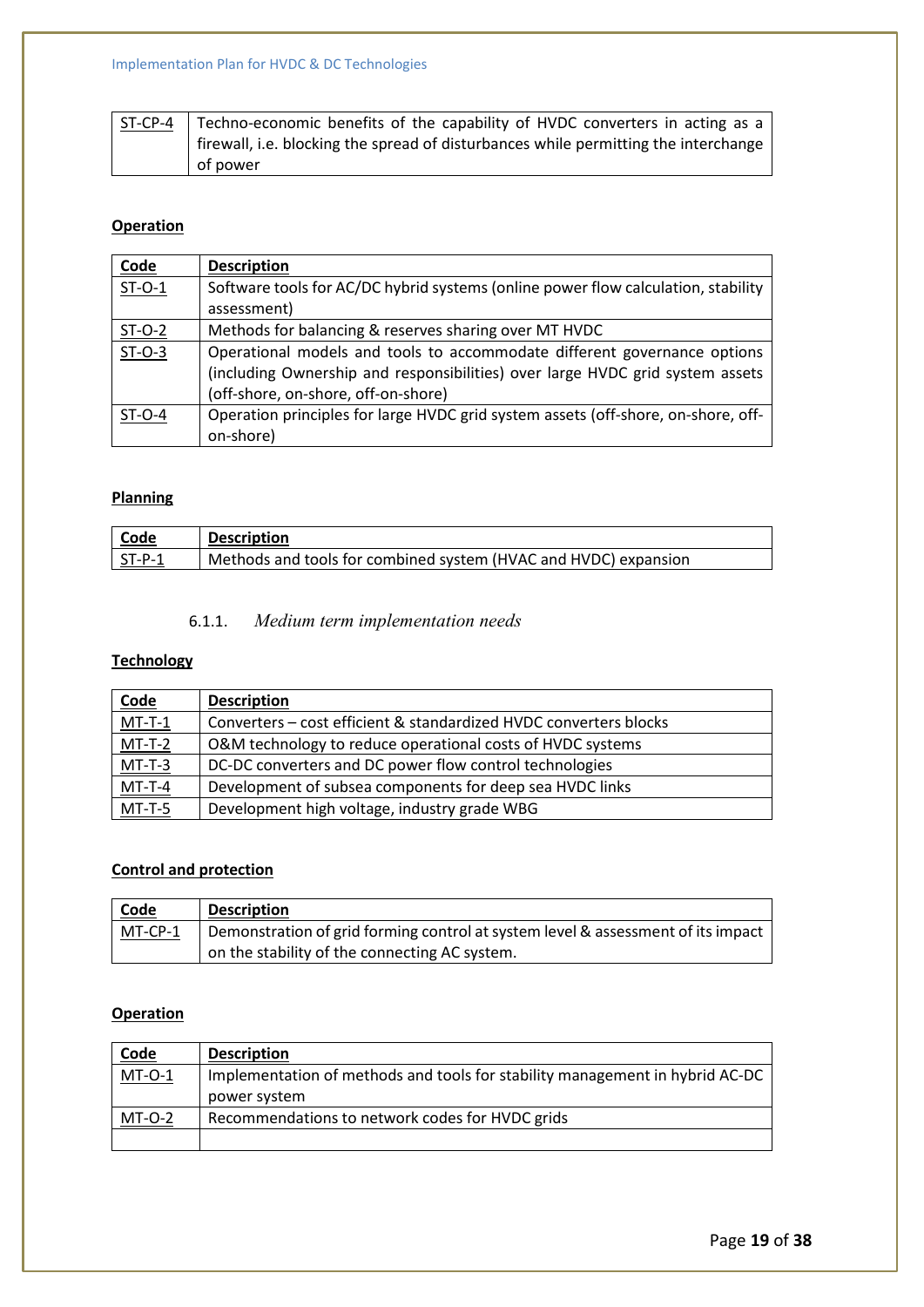## **Planning**

| Code     | <b>Description</b>                                                           |  |  |  |  |  |
|----------|------------------------------------------------------------------------------|--|--|--|--|--|
| $MT-P-1$ | Back-to-back HVDC applications for internal continental AC grid segmentation |  |  |  |  |  |
|          | and controllability as well as for asynchronous systems interconnection and  |  |  |  |  |  |
|          | integration                                                                  |  |  |  |  |  |
| $MT-P-2$ | Definition and agreement on HVDC-based high power corridors which will form  |  |  |  |  |  |
|          | the backbone systems                                                         |  |  |  |  |  |
| $MT-P-3$ | Life cycle environmental impact assessment of HVDC                           |  |  |  |  |  |

## 6.1.2. *Long term implementation needs*

| <b>Code</b> | <b>Description</b> |  |  |  |  |  |  |                                                                       |  |
|-------------|--------------------|--|--|--|--|--|--|-----------------------------------------------------------------------|--|
| LT-TCOP-1   |                    |  |  |  |  |  |  | Backbone HVDC grid covering offshore and onshore (integrating smaller |  |
|             | systems)           |  |  |  |  |  |  |                                                                       |  |

## **7. GLOSSARY**

| N.           | Acronym                    | <b>Description</b>                                                |
|--------------|----------------------------|-------------------------------------------------------------------|
| $\mathbf{1}$ | AC                         | <b>Alternating Current</b>                                        |
| $\mathbf{2}$ | AC / DC hybrid grid/system | A grid composed of a mix of AC and DC based grid technologies     |
| 3            | <b>ACER</b>                | European Union Agency for the Cooperation of Energy<br>Regulators |
| 4            | <b>CBA</b>                 | <b>CBA Cost-Benefit Analysis</b>                                  |
| 5            | <b>CCP</b>                 | <b>Common Connection Point</b>                                    |
| 6            | <b>CSC</b>                 | <b>Current Source Converter</b>                                   |
| 7            | DC                         | <b>Direct Current</b>                                             |
| 8            | DG                         | <b>Distributed Generation</b>                                     |
| 9            | <b>DSO</b>                 | Distribution System Operator                                      |
| 10           | E.DSO                      | <b>European Distribution System Operators</b>                     |
| 11           | EC                         | <b>European Commission</b>                                        |
| 12           | EGD                        | European Green Deal                                               |
| 13           | <b>ENTSO-E</b>             | European Network of Transmission System Operators                 |
| 14           | EU                         | European Union                                                    |
| 15           | EVs                        | <b>Electric Vehicles</b>                                          |
| 16           | <b>FACTS</b>               | Flexible Alternating Current Transmission System                  |
| 17           | GaN                        | <b>Gallium Nitride</b>                                            |
| 18           | GW                         | Giga Watt                                                         |
| 19           | <b>HVAC</b>                | <b>High voltage Alternating Current</b>                           |
| 20           | <b>HVDC</b>                | High voltage Direct Current                                       |
| 21           | <b>IEA</b>                 | International Energy agency                                       |
| 22           | IP                         | <b>Intellectual Property</b>                                      |
| 23           | <b>ISGAN</b>               | <b>International Smart Grid Action Network</b>                    |
| 24           | <b>KPIs</b>                | Key Performance Indicators                                        |
| 25           | LCC-HVDC                   | Line Commutated Converter HVDC                                    |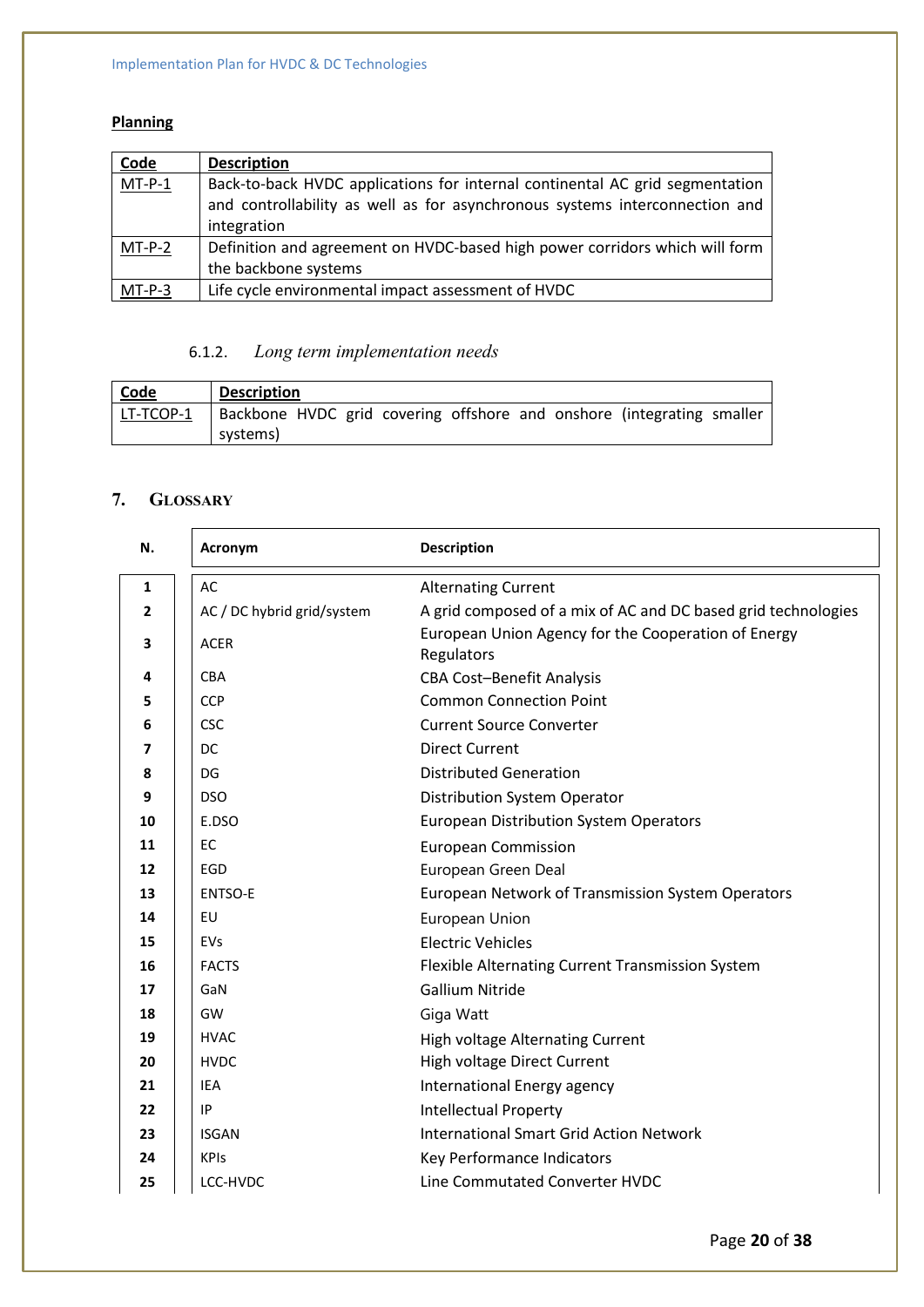| 26 | <b>MLC</b>           | Multi-Level Converter                       |
|----|----------------------|---------------------------------------------|
| 27 | <b>MMC</b>           | Modula Multi-level Converter                |
| 28 | <b>MVAC</b>          | Medium voltage Alternating Current          |
| 29 | <b>MVDC</b>          | Medium voltage Direct Current               |
| 30 | <b>NIMBY</b>         | Not In My Back Yard                         |
| 31 | <b>NRAs</b>          | <b>National Regulatory Authorities</b>      |
| 32 | <b>ORES</b>          | Offshore Renewable Energy Strategy          |
| 33 | PCI                  | Project of Common Interest                  |
| 34 | PE                   | <b>Power Electronics</b>                    |
| 35 | PEIDS                | <b>Power Electronics Interfaced Devices</b> |
| 36 | POD                  | <b>Power Oscillation Damping</b>            |
| 37 | PV                   | Photovoltaics                               |
| 38 | <b>R&amp;I&amp;D</b> | Research, Innovation and Demonstration      |
| 39 | <b>RES</b>           | Renewable Energy Sources                    |
| 40 | ROI                  | Return On Investment                        |
| 41 | SET-Plan             | Strategic Energy Technology-Plan            |
| 42 | Si                   | Silicon                                     |
| 43 | SiC                  | Silicon Carbide                             |
| 44 | <b>STATCOM</b>       | <b>Static Synchronous Compensator</b>       |
| 45 | <b>STATCON</b>       | <b>Static Synchronous Condenser</b>         |
| 46 | SWG                  | Sub-Working Group                           |
| 47 | <b>TCP</b>           | <b>Technology Collaboration Programme</b>   |
| 48 | <b>TSO</b>           | <b>Transmission System Operator</b>         |
| 49 | <b>UHVDC</b>         | Ultra High Voltage Direct Current           |
| 50 | VSC - HVDC           | Voltage Source Converter HVDC               |
| 51 | WG                   | <b>Working Group</b>                        |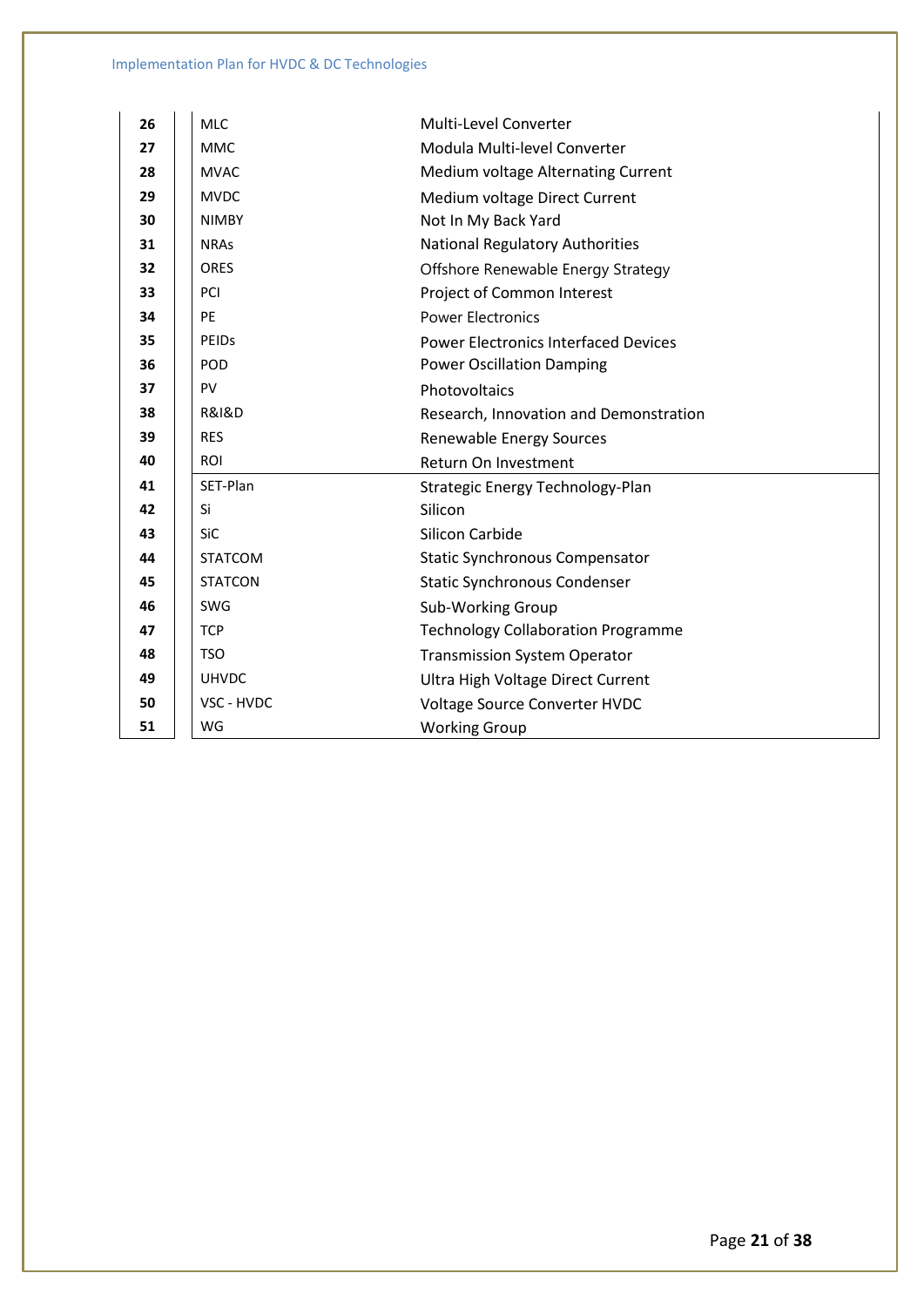### **8. ANNEXES**

## **8.1. Activity fiches**

## **HVDC R&I Activity ST-CP-1**

**Title**: Multi-vendor interoperability - first European full-scale implementation of Multi-Vendor Multi Terminal VSC

**TRL:** 6-7

### **Description:**

In line with the EU's ambition to attain climate neutrality by 2050, HVDC is the key enabling technology necessary to integrate renewable energy into the European Grid.

Interoperability of Multi-terminal Multi-vendor HVDC Systems is a fundamental topic that shall be addressed in order to ensure security of supply and scalability of the power system integrating renewable energy sources.

To this end, a real-time demonstrator is the preliminary step to de-risking the multi-terminal multivendor technology and enabling a real-life demonstrator application, which will pave the way to the exploitation of the offshore RES and the development of the offshore grid.

*Note: this proposal is in line with the scope of the HORIZON-CL5-2022-D3-01-09 funding call.*

### **Targets/Milestones**

- Development of Standardised Interaction Study Processes and Interfaces for Multi-Terminal, Multi-Vendor (MTMV) HVDC Systems
- Definition of functional requirements at the AC and DC connection points, including grid-forming controls (GFCs) for MTMV HVDC Systems
- Definition of the Governance, as well as Cooperation and Legal Framework for MTMV HVDC systems
- Common approach to modelling and simulation framework, and data sharing principles for multivendor HVDC interaction studies and large-scale EMT simulations
- Assessment of Interoperability for MTMV HVDC Systems
- Network Planning, Project Financing and Procurement
- Definition of roles, responsibilities and methods needed within the interoperability process
- Importance of financing MTMV real industrial-scale demonstrators, and associated funding schemes
- Potential functional specification options
- Potential for future extendibility of MTMV HVDC systems
- Grid concept development (topology and potential operational configurations, control and protection strategies)
- Focus on control and protection solution ensuring interoperability of MTMV HVDC systems
- Realisation of the first European MTMV HVDC Real Industrial-Scale Project

| Deliverables:                                                  | <b>Total</b>   |
|----------------------------------------------------------------|----------------|
|                                                                | <b>Budget:</b> |
| Requirements and definitions for MTMV HVDC interaction studies | TBD            |
| Standardised interface definition report                       |                |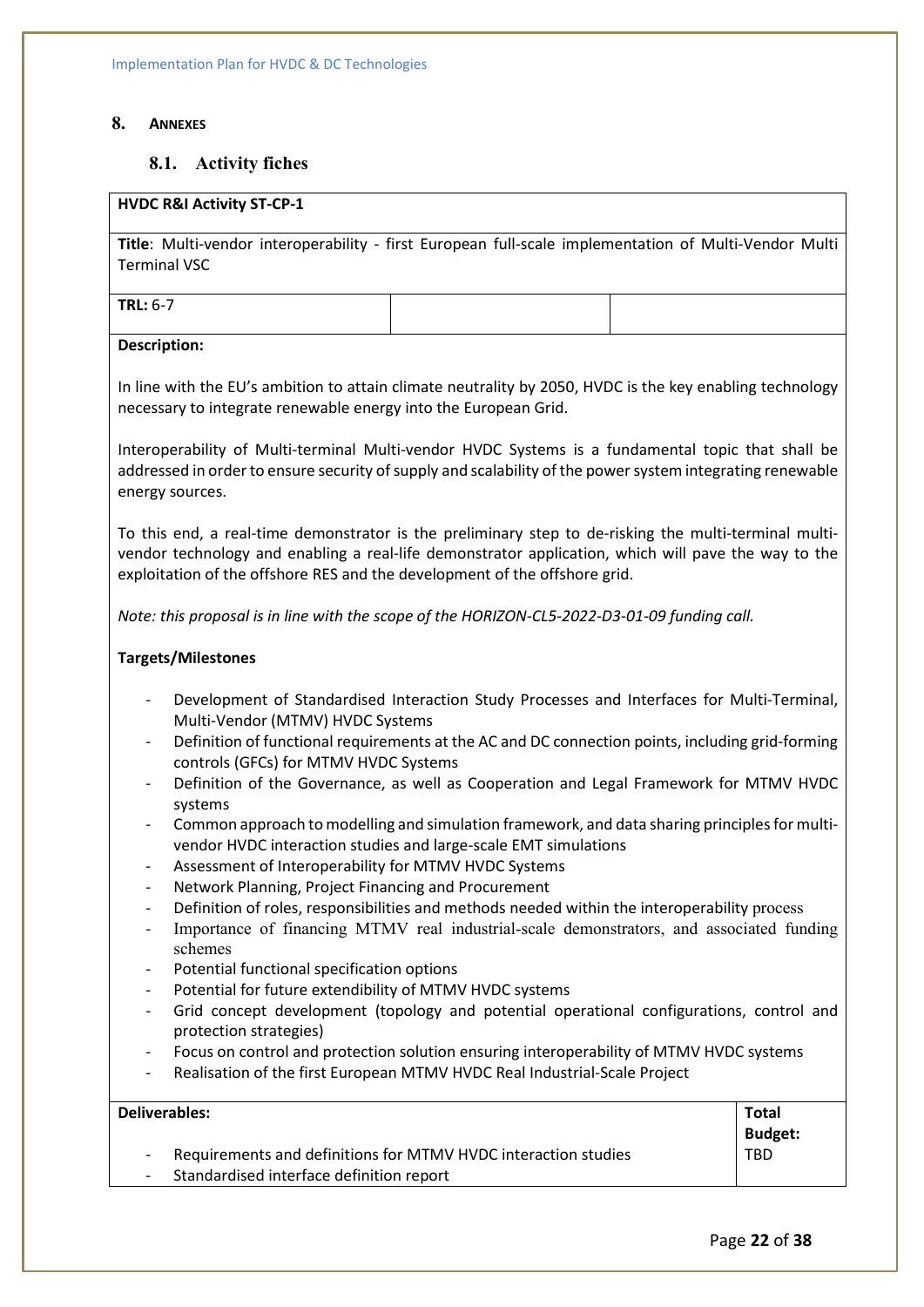- Definition of standardised interaction study process including inputs and outputs required from each stakeholder
- Standard process for defining functional specifications for MTMV HVDC systems
- Functional requirements of GFCs for MTMV HVDC systems
- Recommendations of GFCs for DC grid codes, in the context of MTMV HVDC systems
- Topology diagram of HVDC Grid System for the MTMV HVDC project
- Demonstration of interoperability of MTMV HVDC systems in a HIL environment
- Recommendations on the construction phase of the first MTMV HVDC system from a technical and interoperability perspective
- First Multi-terminal, multi-vendor HVDC installation in operation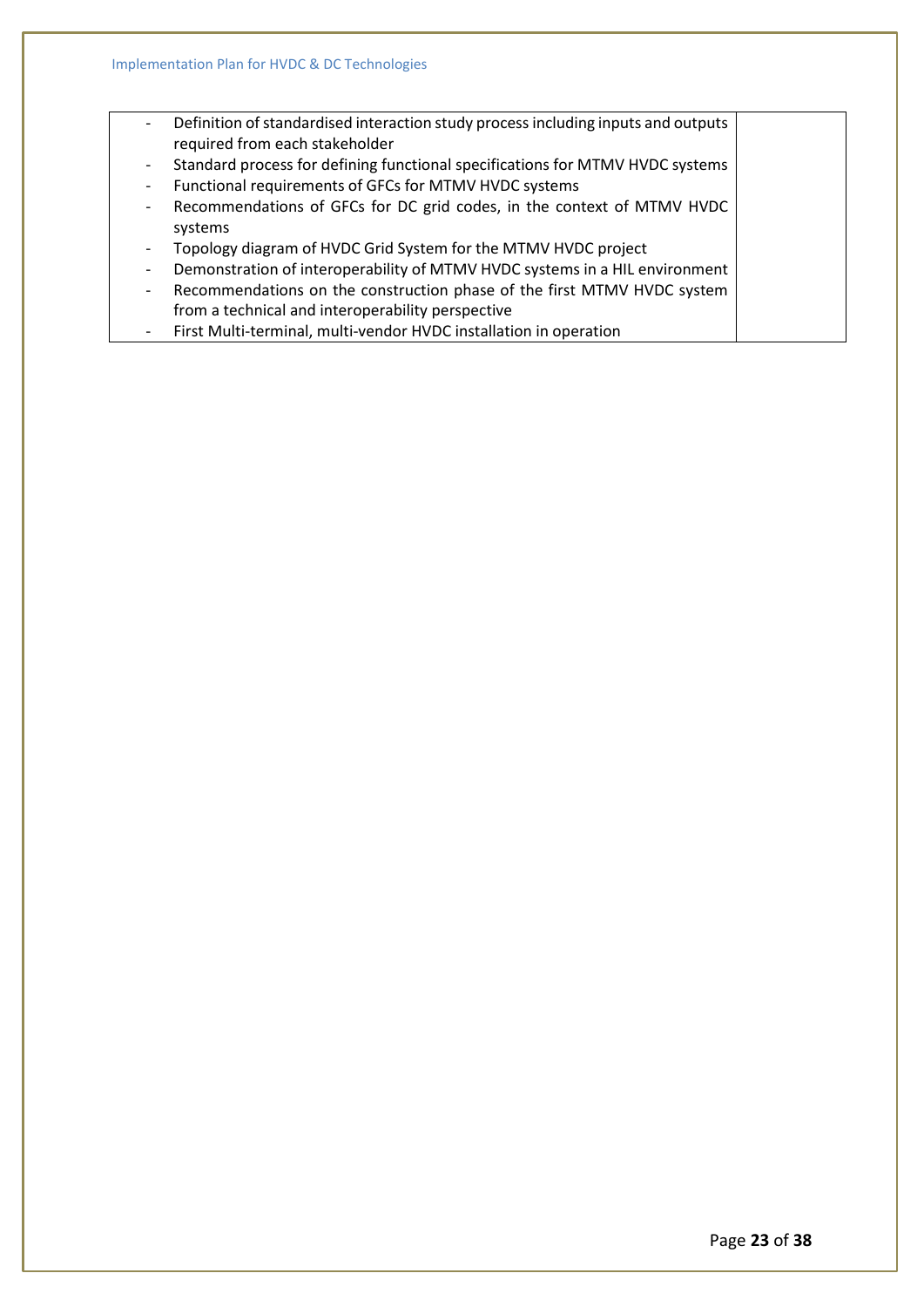### **HVDC R&I Activity ST-CP-2**

**Title**: Grid forming capabilities offered by HVDC systems

**TRL:** 4-6

#### **Description:**

The Offshore Renewable Energy strategy of the European Commission sets up the target of integrating 30GW offshore wind power by 2030 and 300GW by 2050 into the European Synchronous area. The grid integration of this huge amount of wind power generation cannot be achieved without the deployment of HVDC systems including multi-terminal HVDC grids. Besides the key task of transmitting bulk amount of wind power generation from the offshore sides to the onshore AC transmission grids, HVDC converters stations shall provide a system supportive behaviour at the onshore grid connection point. Grid forming capabilities<sup>[24](#page-23-0)</sup> offered by HVDC converter stations is an important pillar of the stability management in the future converter-based AC-DC transmission grid. On that basis, this activity provides key research milestones needed to be addressed in future research*.*

### **Targets/Milestones:**

- Functional requirements and demonstration of grid forming capability at the onshore high voltage transmission system interface (grid connection point of the onshore HVDC converter station) of an HVDC system connecting offshore wind power parks.
- Functional requirements and demonstration of grid forming capability at both the sending and the receiving converter station of an embedded HVDC transmission system.
- Functional requirements and demonstration of grid forming capability at the onshore grid connection point of an HVDC converter station being part of a multi-terminal HVDC grid.
- Validation procedure for testing grid forming capabilities offered by HVDC systems (embedded or connecting offshore wind power parks in point to point or multi-terminal connection) by means of simulation models.

| <b>Deliverables:</b> |                                                                                                                                                                                                                                                                                                                                                                                                        | <b>Total</b>   |
|----------------------|--------------------------------------------------------------------------------------------------------------------------------------------------------------------------------------------------------------------------------------------------------------------------------------------------------------------------------------------------------------------------------------------------------|----------------|
|                      |                                                                                                                                                                                                                                                                                                                                                                                                        | <b>Budget:</b> |
|                      | Definition of functional requirements for grid forming capabilities offered by<br>HVDC converter station in the above-mentioned use cases.<br>Implementation of control concepts and validation of grid forming capabilities<br>Quantification of the impact of functional requirements on the system<br>capabilities and control chain including DC connected power park modules<br>where applicable. | <b>TBD</b>     |

<span id="page-23-0"></span> $24$  A possible definition is grid forming capability can be found at the ENTSO-E technical report: "High Penetration of Power Electronic Interfaced Power Sources and the potential contribution of grid forming converters," signed by ENTSOE, WindEurope and TD Europe, published in 2019.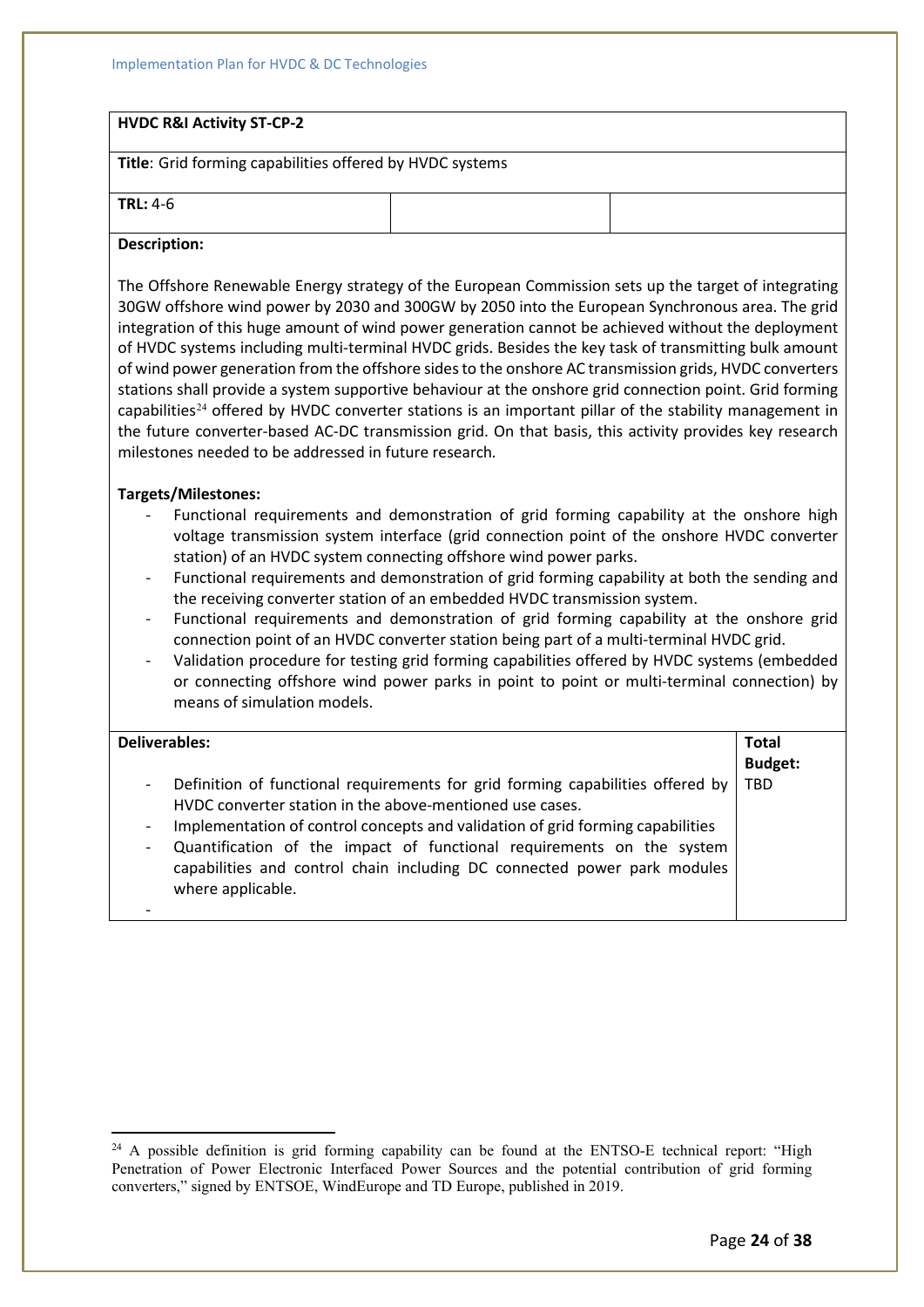## **HVDC R&I Activity ST-CP-3**

**Title**: Components and interfacing for AC & DC side protection system design ensuring that all possible faults are detected and cleared sufficiently fast, in a selective manner

| $4-6$<br><b>TRI</b><br>. u<br>.<br>$\sim$ |  |  |  |
|-------------------------------------------|--|--|--|
| .<br>$\sim$                               |  |  |  |

### **Description:**

In order to achieve high reliability, HVDC grid protection is indispensable. However, the nature of the HVDC grid and the DC-side fault behaviour makes its protection difficult. In comparison to AC protection, the main technical challenge of HVDC grid protection is interrupting a DC fault current—without naturally reoccurring zero-crossings—within a very short amount of time. The promotion project has resulted in significant progress with respect to the development of DC-side protection, however several open questions remain.*.*

### **Targets/Milestones:**

Maturity of AC & DC side protection strategies and readiness of their functional design, to support grid optimal architecture planning and prepare project tendering

- Methodology to assess admissible temporary loss of transmitted power in case of DC fault
	- o AC-DC transient stability, when DC transmitted power is temporarily and partially interrupted, in case of a DC fault
	- o Impact of reactive power supply transient interruption (converter blocking)
	- o In case of HVDC-connected Off-Shore Wind farm: coordination of control actions from HVDC and wind turbines
	- o Anticipation of new system dynamics due to high PEID penetration
	- $\circ$  Impacts of partially selective versus fully selective DC fault-clearing strategies
	- o Impacts mitigation
	- o Recommendation for AC-DC system design and DC protection design
- Multi-vendor interoperable HVDC grid protection
	- $\circ$  Improved methodologies for the determination of functional requirements of DC grid protection in a technical and vendor neutral manner
	- o Standardised validation tests for de-risking interoperability issues
	- o Specification of protection component and auxiliary ratings
	- o DC substation Communication architecture and protocols (e.g. IEC 61850 for DC)
	- o Protection system simulation models and information exchange
- HVDC grid protection strategies and design
	- o Methodologies for the protection of mixed (OHL/cable, bipolar/monopolar) DC grids
	- o Methodologies to optimally determine the optimal HVDC grid protection system, including combined selective, non-selective and partially protection schemes within the same DC grid
	- o Development of converter assisted HVDC grid protection
	- o DC station design and optimization from protection point of view
- AC & DC side protection system functional design for fully selective and partially selective fault clearing strategies, including the connection to low inertia AC systems
	- o Protection functions
	- o Mains, back-ups
	- o KPIs

### **Deliverables:**

Methodology to assess admissible temporary loss of transmitted power in case of DC fault **Budget:** TBD

**Total**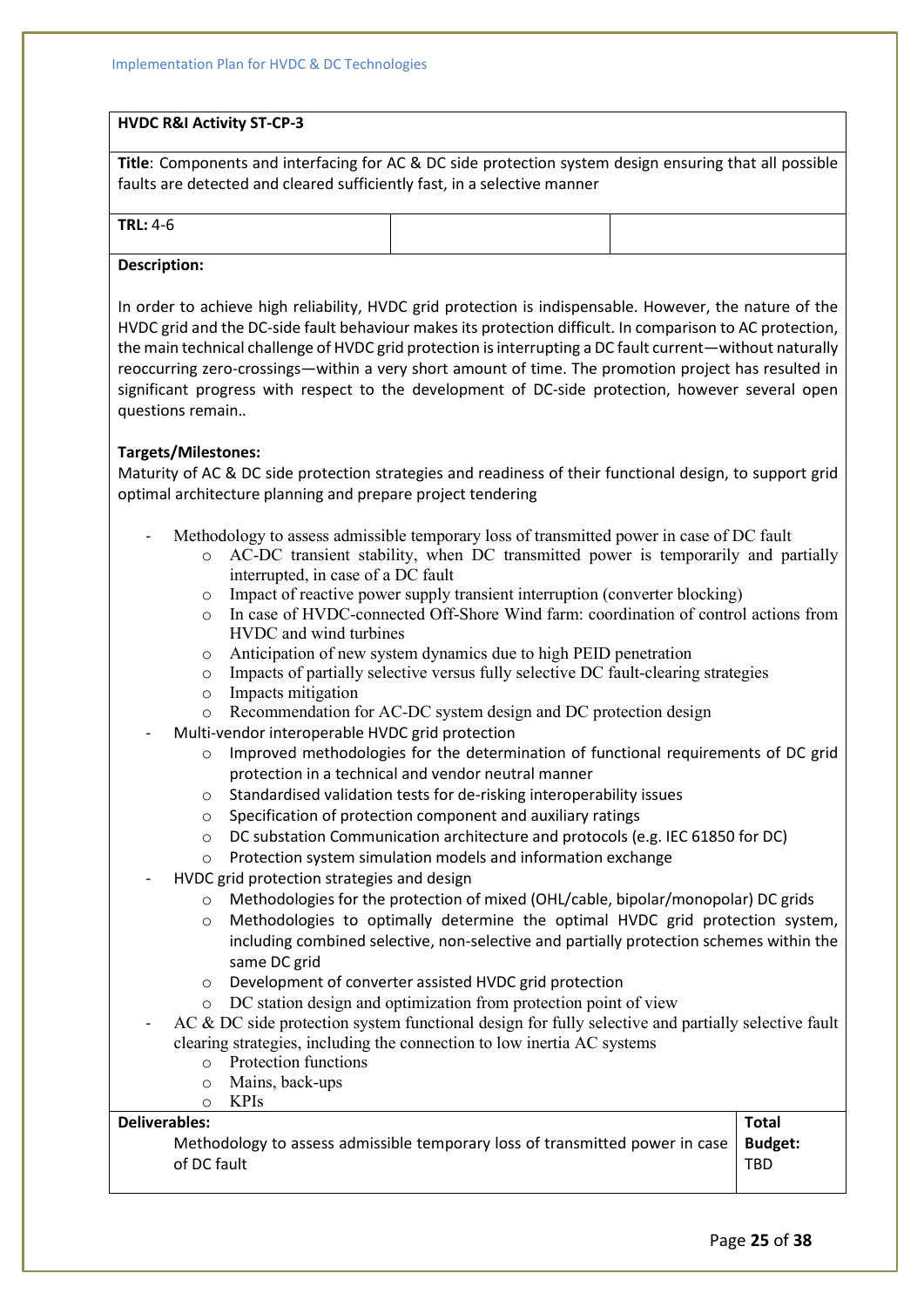- Methodology principles validated with system operators Methodology implementation demonstrated on use cases HVDC grid protection strategies and design: Consolidated strategies with associated single line diagrams - Consolidated vision of admissible strategies, according to application (off-shore grids, on-shore grids, distances, size of nodes) - Consolidated TEA, according to different level of admissible temporary loss of transmitted power in case of DC fault HVDC grid protection standards: Communication standards Development of generic protection system simulation models Definition of information exchange between protection equipment and other HVDC equipment Multi-vendor interoperability of HVDC grid protection demonstration: Development of functional specs - Standardized test procedures for HVDC grid protection equipment AC & DC side protection system functional design for fully selective and partially selective fault clearing strategies - Functional design, functional specifications - Industrial relays Demonstration in the Lab (off-line, HIL) - Inputs for standardization - Inputs for project tendering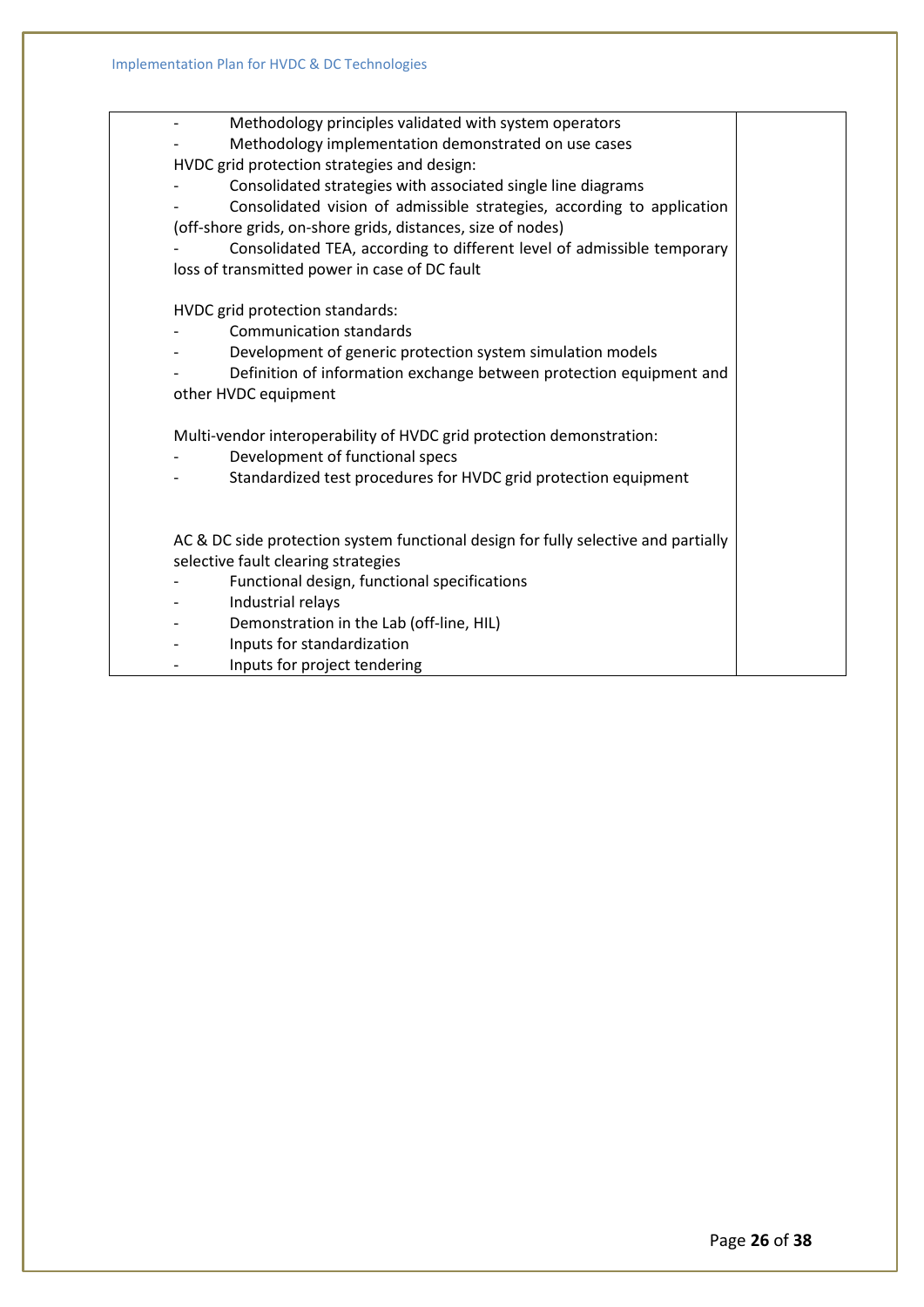### **HVDC R&I Activity ST-O-1**

**Title**: Development and integration of advanced software tools in SCADA systems for AC/DC hybrid systems

### **TRL: 5**-8

### **Description:**

The aim is to develop innovative algorithms and software tools for analysing and controlling the system of mixed, hybrid AC/DC grids and to integrate them into the control room software. The objective is to ensure a secure and stable system state of both the AC and DC systems at all times while determining optimal power flows. For the estimation of the current system state and its security assessment, online and real-time capable algorithms and tools must be developed in order to enable optimal operation of the hybrid AC/DC system (e.g. avoidance of circular flows) and to support security analyses. Furthermore, innovative ancillary services (e.g. frequency control, mitigation of periodic frequency fluctuations), which are required by a multi-terminal DC grid integrated into the AC transmission grid, will also be deployed, in addition to the crucial voltage regulation and reactive power control. The framework of the markets as well as impacts on them have to be considered appropriately. The tools shall support different levels of autonomy, starting from recommendations for operators up to fully autonomous operation as far as possible.

In addition to managing control operation through largely autonomous acting, the software tools must also deliver automated actions or assistance to personnel in critical system states, as far as possible. In the event of a fault, support is required for fault identification and return to safe, normal operation. Here, analysis is required for the behaviour in an AC and / or DC fault case in order to assess the effects of a fault clearing in the HVDC system on the AC grid with regard to stability aspects. These elements are very critical towards the reliable and stable operation of hybrid AC/DC grids, especially for multi-terminal DC grids integrated into the AC transmission grid. The possibilities offered by fast HVDC control in terms of islanding, black-start capability, firewalling shall be exploited for fault impact minimisation/avoidance in this sense.

These new tools must be successively integrated into the control room software after tests in realistic environments and continuously upgraded with additional functionalities. In this context, inter gridoperator communication and coordination must be supported by the software tools in order to optimise and ensure operation beyond control and regulation zones. Future developments of these tools can be further envisaged to provide proper observation of the whole pan-European AC/DC grid.

The tools and algorithms shall support systems and components from various manufacturers, as well as offer and support appropriate interfaces for interoperability and enable multi-vendor operation. Preferably, joint development by different manufacturers and software providers should be aimed for, and this can benefit from the use of open-source technologies in terms of transparency, reproducibility, and flexible adoption. It will enable faster development of new functions and faster bug fixing.

### **Targets/Milestones**

Development and integration of advanced software tools in SCADA systems for AC/DC hybrid systems.

Work should focus on developing and demonstrating methodologies, algorithms and software tools to

- Scalable and flexible software framework for operation of hybrid AC/DC power systems supporting various vendor-dependent system and component models, e.g. more accurate and wider representation of connected systems, power flow calculations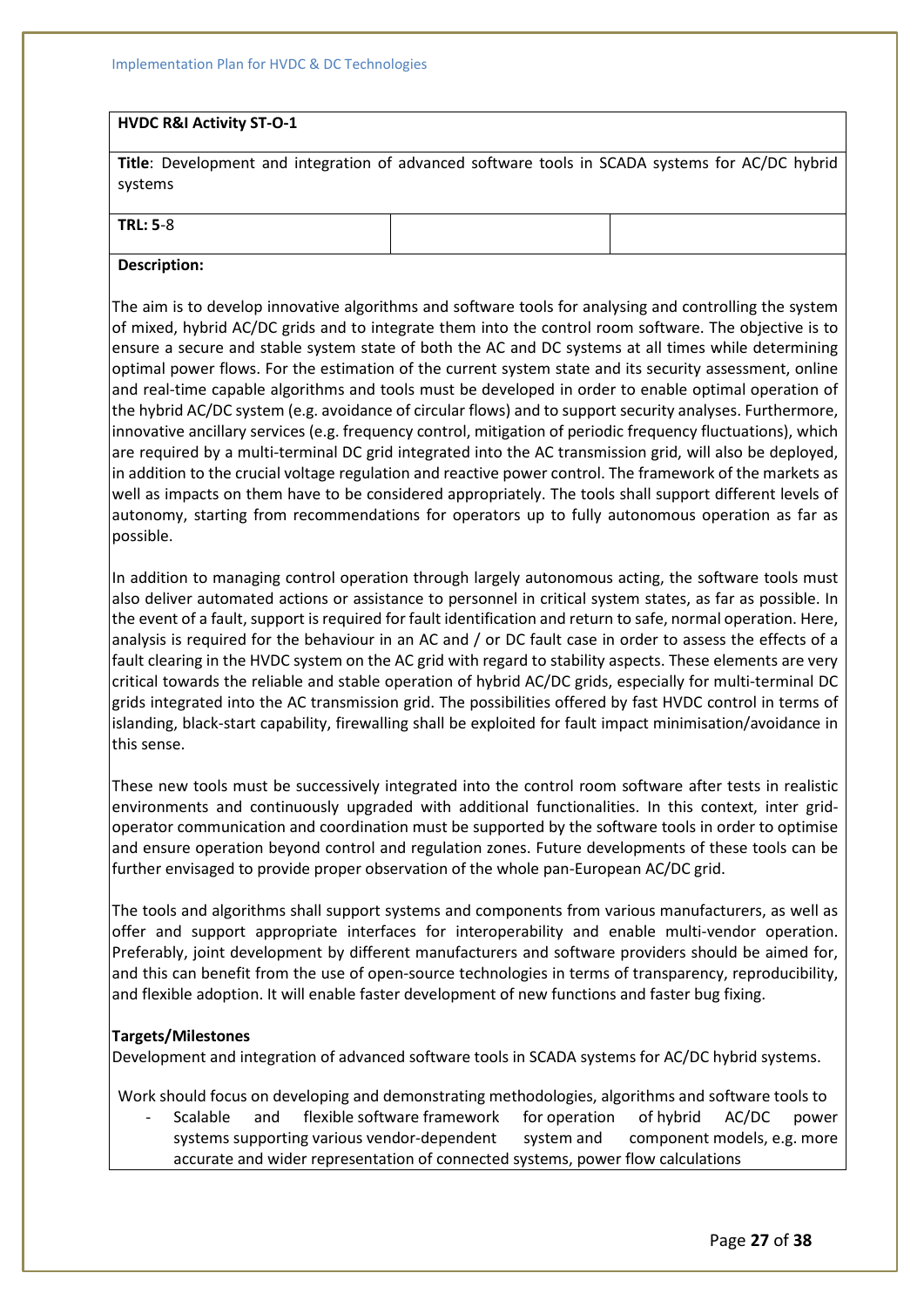- Upper level Control of voltage source converters (multi-vendor, multi-terminal), including changing active power setpoints, voltage/reactive power control setpoints and changing controller parameters.
- Robust online estimation and calculation of the system state of the AC, DC and hybrid system
- Control of the hybrid system taking into account system stability, optimal asset utilisation and market requirements
- Manage ancillary and balancing services across hybrid AC/DC grids
- Safety and reliability analysis of the system state, analysis of possible failure situations as well as curative measures for the failure event, e.g. transient and dynamic stability, coordinated risk management
- Calculation and determination of solutions for AC/DC system protection
- AI-based decision support systems supporting technical and market aspects
- Unified Human Machine Interface (HMI)
- Integration of cyber secure, resilient ICT platforms and communication for data exchange
- Integration of standardised data protocols

-

| Deliverables:            |                                                                                                             | <b>Total</b>   |
|--------------------------|-------------------------------------------------------------------------------------------------------------|----------------|
|                          |                                                                                                             | <b>Budget:</b> |
| $\overline{\phantom{a}}$ | Definition of required basic software tools features set to support operation for<br>multi-vendor operation | <b>TBD</b>     |
|                          | Upgrade of power flow control tools and sophisticated optimisation techniques<br>considering AC/DC systems  |                |
| $\overline{\phantom{a}}$ | AI-based decision support systems                                                                           |                |
|                          | Vendor independent hybrid HVDC/AC network SCADA/Energy Management<br>System                                 |                |
|                          | Pilot for fully automated decision support systems for better supported decisions                           |                |
|                          | in the control centres                                                                                      |                |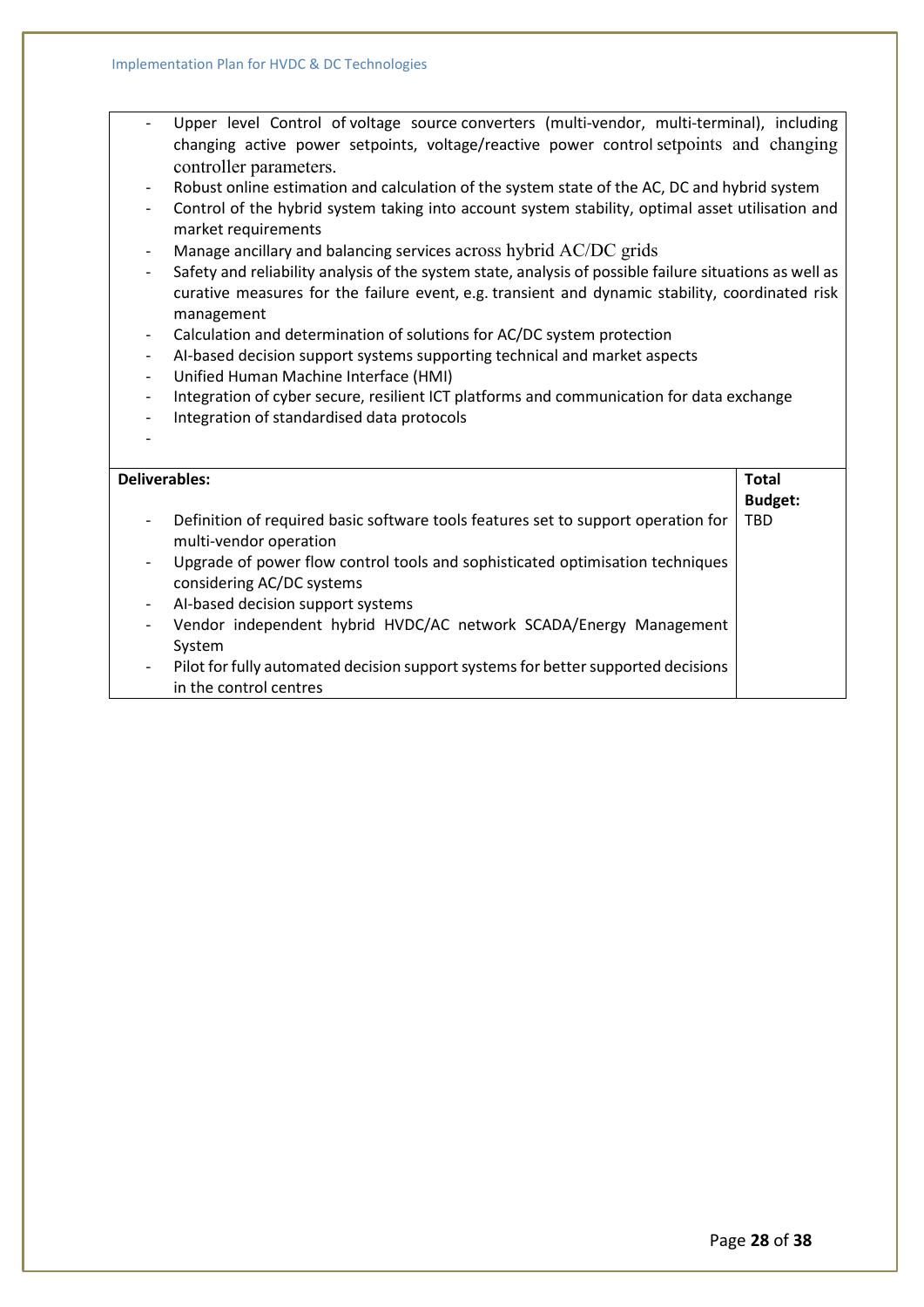Implementation Plan for HVDC & DC Technologies

### **HVDC R&I Activity ST-P-1**

**Title**: Methods and tools for combined system (HVAC and HVDC) expansion

**TRL:** 2-5

#### **Description:**

The aim is to develop innovative methods and adequate tools able to properly take account of mixed, hybrid AC/DC grids towards the future pan-European system evolution and expansion. The need for integration of HVDC systems regards multi-terminal HVDC grids, both offshore and onshore, and HVDC links embedded within the HVAC network as well as HVDC ties (inter-)connecting different control zones and synchronous areas (in full or in back-to-back schemes). Methods and tools for combined HVAC and HVDC transmission expansion planning are to be crucially set for a top-down orchestration, to guide and enable stepwise organic development of future pan-European HVAC and HVDC grid system pieces.

The combined HVAC and HVDC transmission expansion planning need to account for the various uncertainties and operational changes that drive investment needs. It is crucial that the methodological framework and the related (set of) tools for the combined HVAC and HVDC transmission expansion planning can comprehensively and fully capture all costs and benefits, including flexibility and controllability, that can be provided by the different (HVAC and HVDC) system extension options. Of course, all possible configurations (monopolar, bipolar, mixed) need to be considered, and this for both onshore and onshore expansion options. For this goal, the methodological framework and the related (set of) tools must also properly represent and model further innovative and flexible technologies that, in addition to HVDC, can play a role in the future pan-European system development: FACTS, DLR/RTTR, HTSC (superconductors), storage, DR/DSM, EVs. The tools shall allow the selection of the most suitable system extension candidate(s) by static and dynamic approaches towards the calculation of the related benefits and costs.

Within this view, while taking stock of experiences with the application of DC model (linear)-based optimisation, it is essential that the combined HVAC and HVDC transmission expansion planning relies on detailed representation of the non-linear nature of the hybrid AC/DC grid. E.g. through the development of expansion models based on AC model (non-linear)-based optimisation or convex relaxations. The methodologies and tools for the combined HVAC and HVDC grid expansion can set a framework that shall also include reliability and resilience methodologies for properly addressing security and adequacy issues and criteria via not only deterministic but also probabilistic (e.g. Monte-Carlo) methods.

The inclusion of environmental assessments in the methodological framework for the combined HVAC and HVDC transmission expansion planning shall be also pursued.

Future extensions of the methodological framework and the related (set of) tools for the combined HVAC and HVDC transmission expansion planning may also include the representation and modelling of distribution grids as well as multi-energy vector integration (sector coupling) for long-term analyses.

### **Targets/Milestones**

- Development of a solid methodological framework and an adequate set of tools for combined HVAC and HVDC transmission expansion planning

| <b>Deliverables:</b> | <b>Total</b>   |
|----------------------|----------------|
|                      | <b>Budget:</b> |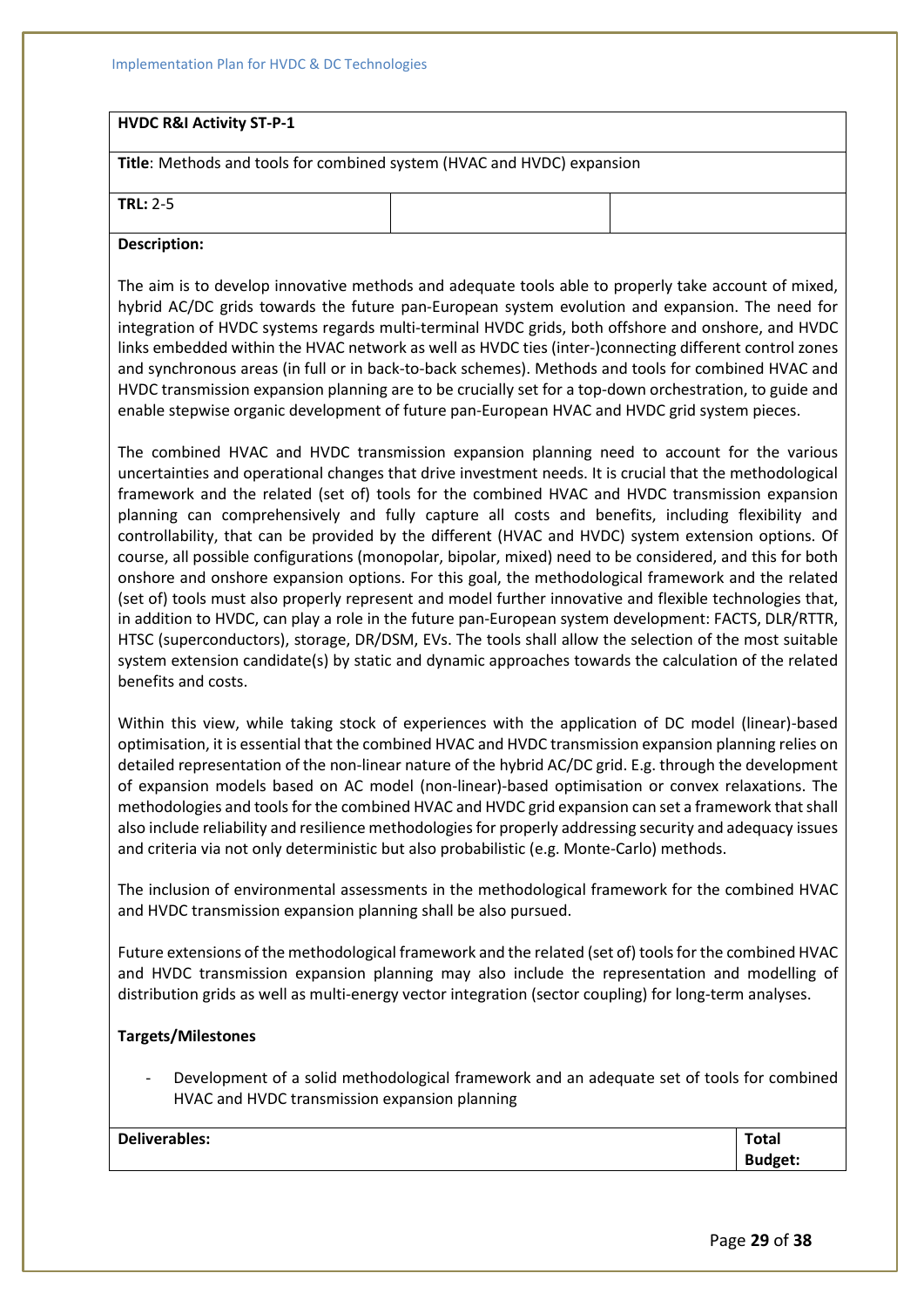| $\overline{\phantom{a}}$ | Review of state-of-the-art of transmission expansion methodologies with the | <b>TBD</b> |
|--------------------------|-----------------------------------------------------------------------------|------------|
|                          | inclusion of HVDC technologies and links                                    |            |
| $\overline{\phantom{a}}$ | Development of a solid methodological framework for combined HVAC and       |            |
|                          | HVDC transmission expansion planning (techno-economic assessment)           |            |
| $\overline{\phantom{0}}$ | Development of a solid methodological framework for combined HVAC and       |            |
|                          | HVDC transmission expansion planning (addition of environmental assessment) |            |
| $\overline{\phantom{0}}$ | Development of an adequate set of tools for combined HVAC and HVDC          |            |
|                          | transmission expansion planning                                             |            |
|                          |                                                                             |            |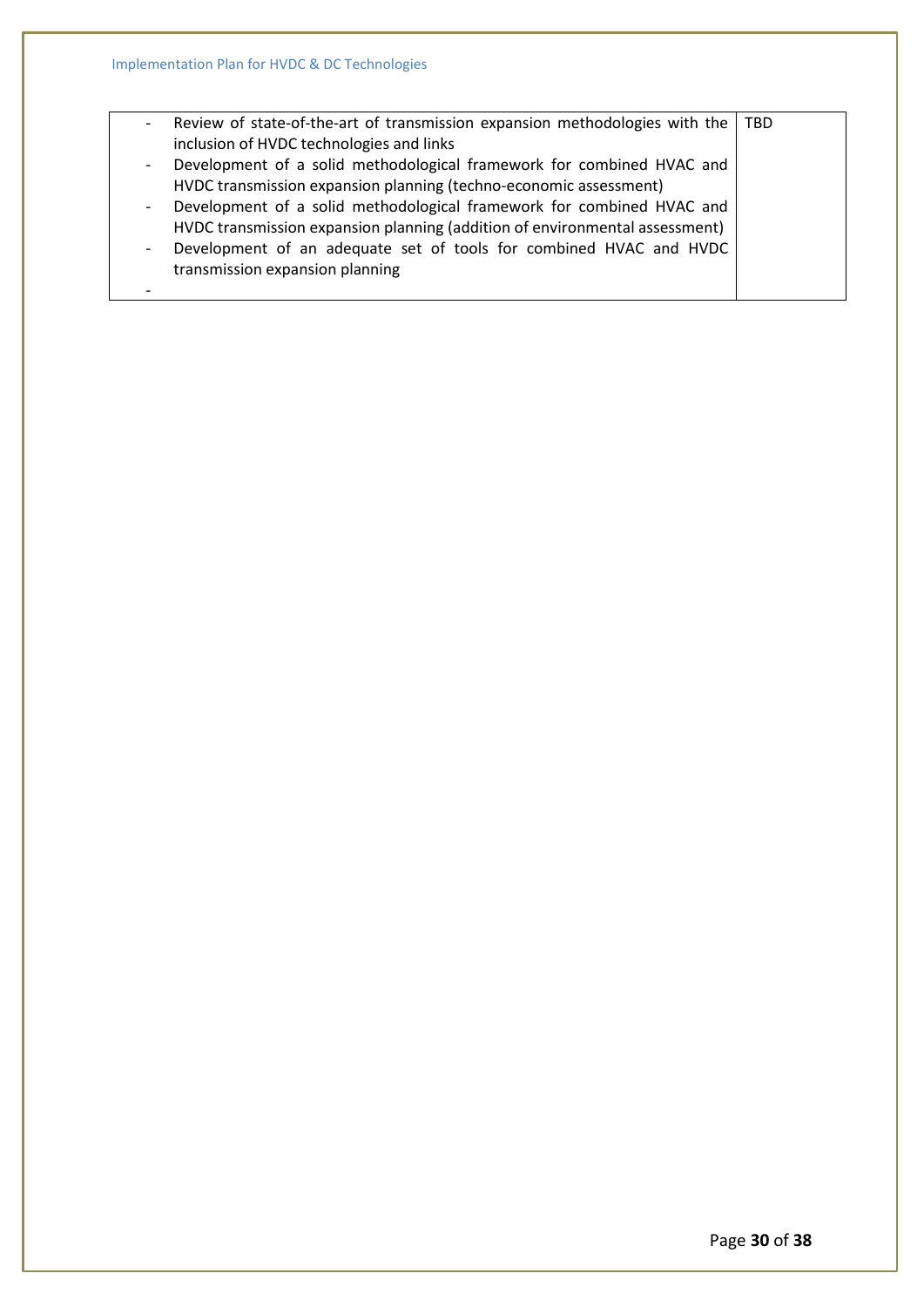### **HVDC R&I Activity ST-T-1**

**Title**: Converters (and other components such as DC breakers, GIS, etc) – higher voltage & current ratings, integration of storage (within converters or HVDC systems), capability to withstand high fault currents

| $\sim$ $\sim$<br>TDI<br>้ค่ะห<br>ີ |  |
|------------------------------------|--|
|                                    |  |

### **Description:**

In line with the EU's ambition to attain climate neutrality by 2050, HVDC is the key enabling technology necessary to integrate renewable energy into the European Grid.

With the increasing penetration of power-electronic-interfaced devices and renewable energy sources by virtue of HVDC systems - a key enabling technology - new requirements regarding voltage level, current ratings and integration of energy storage, among others, shall be addressed by new technological developments.

Understand and manage how faults within the DC part of the grid affect AC parts and vice-versa when substituting switchgear, gas-insulated lines and gas-insulated substations with SF6-free equipment while ensuring resilience, reliability, safety, and security of the power system and reducing environmental impact.

### **Targets/Milestones**

- Investigation and development of additional energy storage solutions, interfacing with HVDC systems, to support the AC system.
- Investigation of DC breaker integrated in Multi-terminal DC (MTDC) systems. DC breakers may be required when multiterminal dc grid is materialised, to limit the loss of infeed caused by single point of failures
- Investigation of the application of DC GIS in VSC HVDC converters, including economic benefits on overall system solution
- Development of smaller and more compact converter topologies could potentially, resulting in significant cost savings offshore
- Investigation of high-fault currents' HVDC converter topologies. Increasing the fault current capability of the HVDC converter without a corresponding proportional increase in its cost would require a drastic rethink of how the VSC topology currently looks like
- Boost SF6-free technologies in high-voltage equipment, as well as a regulatory roadmap for replacement and new assets
- Carry out a technical analysis of possible trade-offs in performance, ambient condition impact, maintenance, reliability, dimensioning, testing procedures, etc.

### **Deliverables:**

- Demonstration of enhancement of AC system stability and AC system frequency by providing energy storage systems interfaced to HVDC systems **Budget:** TBD
- Assessment of technical and economic feasibility of application of DC breakers in MTDC systems
- Demonstration of DC fault ride through capabilities in MTDC systems by using DC breakers
- Assessment of potential new converter topologies addressing future offshore developments with the aim of reducing the CAPEX and OPEX of the investments, and with increased fault current capabilities

**Total**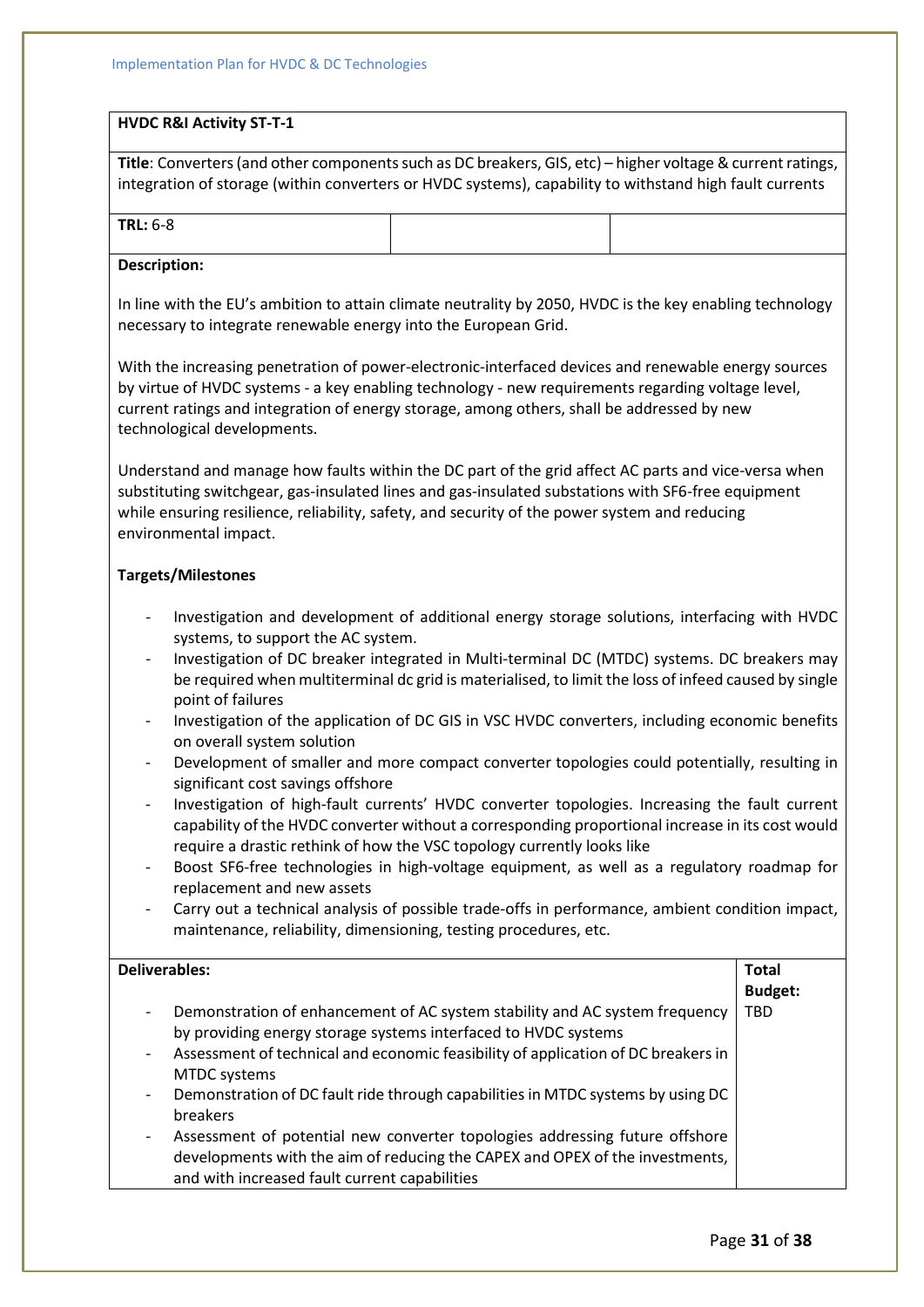- Economic and environmental assessment of replacement and new installation roll-out options (timeline, perspective of global market, full lifecycle impact) - Regulatory recommendations at EU level to cope with financial risks inherent with putting novel technologies into the system and transition time options to
- move from SF6 to SF6-free technology for new equipment - Actual demonstrator for an SF6-free gas-insulated substation or for air-insulated SF6-free instrument transformers or switchgear at different voltage levels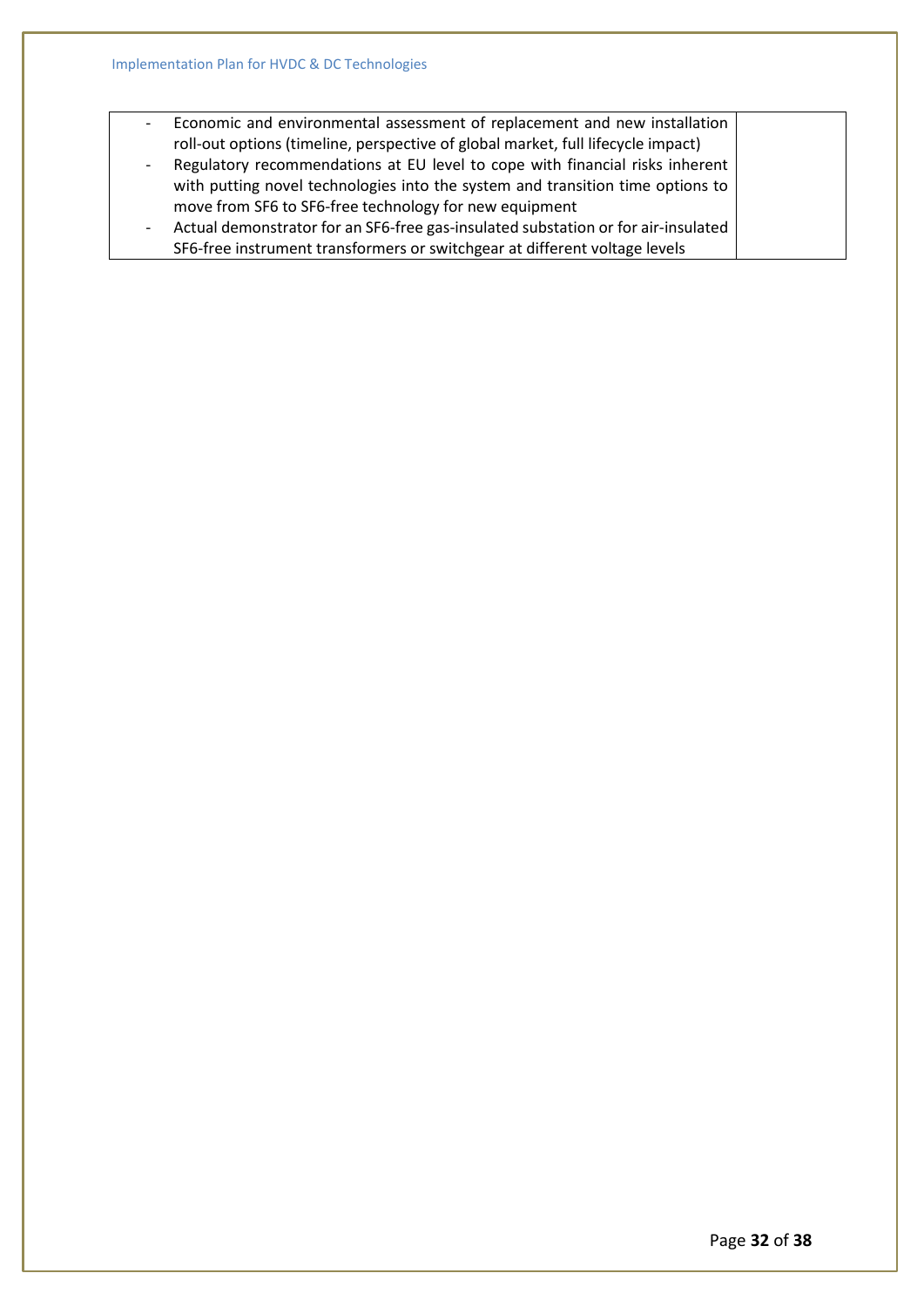### **HVDC R&I Activity ST-T2-2**

**Title**: Cable systems – higher voltage & current ratings, monitoring systems; cable system ageing; reliable and easy-to-install cable joints and terminations, eco-designed and manufactured cable systems; predictive models for cable system ageing (fraction-of-life lost, remaining life), life and reliability; monitoring and fault location systems

|--|

### **Description:**

Cables are required to timely realise the goals of the European Green Deal, integrate the renewable energy generation, improve the European electricity market, and increase power grid stability through enhanced interconnectors between countries.

### **Targets/Milestones:**

- Improved by incorporating innovative technological solutions such as robotic technologies for data collection and maintenance in in all type of location (easy-to-access and inhospitable)
- Develop procedures for optimised maintenance and repair concepts of offshore stations using BIM and 3D-Models
- Further improving different types of extruded insulation materials (e.g., DC-XLPE, Polypropylene) cables, by refining the procedure of separation of the many components of the cable – insulation, wires, tapes, sheaths, etc. – from each other and their recycling procedure separation of the many components of the cable – insulation, wires, tapes, sheaths, etc. – from each other and their recycling procedure.
- Feasibility study for use superconducting cables for submarine connections since they do not emit any heat.
- Develop and pilot new network components with reduced environmental impact such as EHV/HV cables without lead, application of superconductors, DC cables/gas insulated lines for voltages above 550 kV
- Further development and improvement of on-and off-line diagnostics and condition monitoring techniques for HVDC cable systems such as PD and leakage current measurements for online and space charge and dielectric permittivity and loss factor measurements for offline.

| Deliverables:                                                                                                                                                                                | <b>Total</b><br><b>Budget:</b> |
|----------------------------------------------------------------------------------------------------------------------------------------------------------------------------------------------|--------------------------------|
| Development of not only better performing, but also more environmentally<br>$\overline{\phantom{a}}$<br>friendly materials for cable insulation                                              | <b>TBD</b>                     |
| Improved tools for remote monitoring, repair and maintenance of equipment<br>$\overline{\phantom{a}}$<br>Assessment of the feasibility of new cable technologies<br>$\overline{\phantom{a}}$ |                                |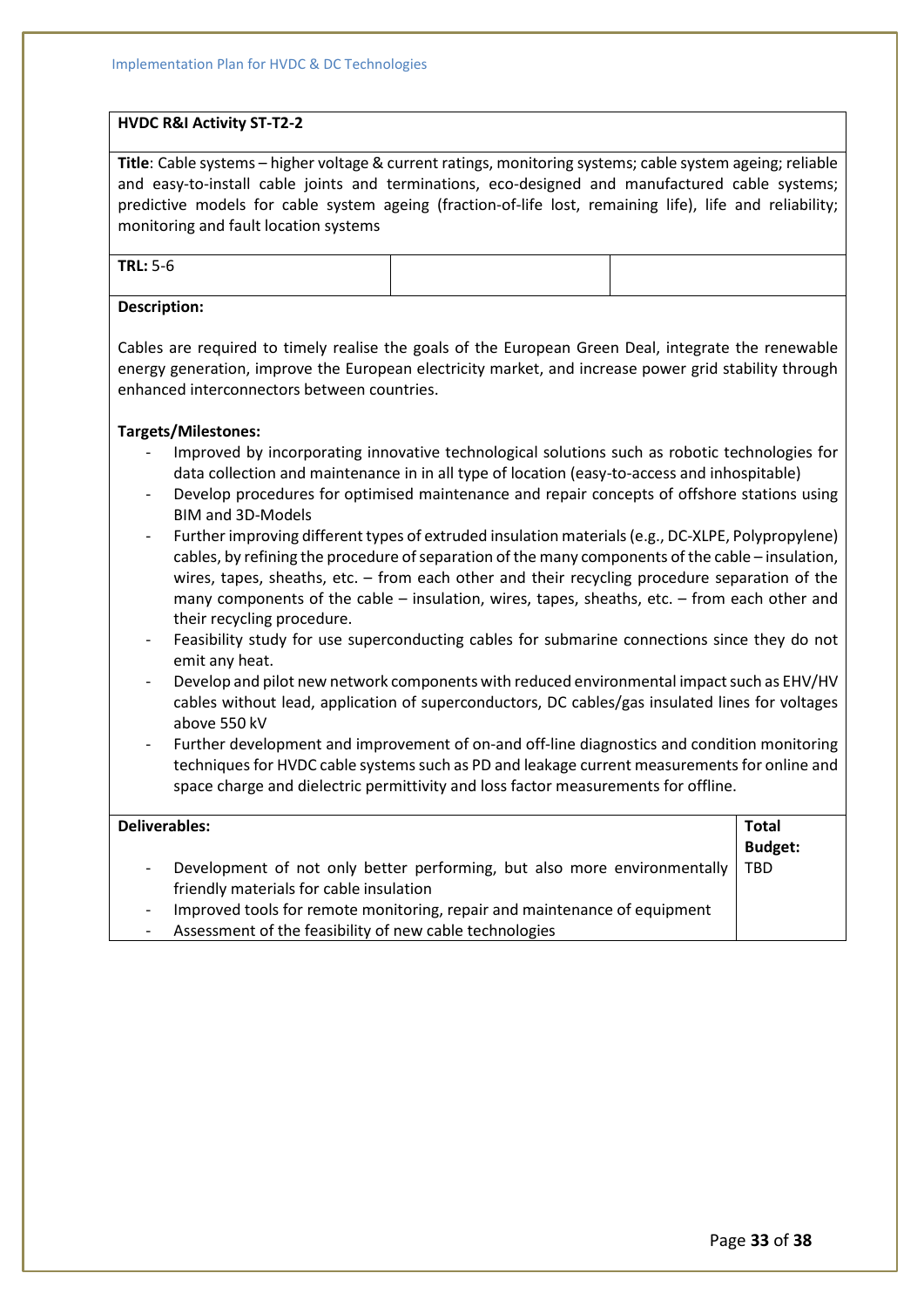### **HVDC R&I Activity ST-T-3**

**Title**: Further development of Wide Bandgap (WBG) materials

|--|--|

#### **Description:**

With regard to the semiconductor technology used, HVDC systems particularly require components with low conduction losses, high power ratings and high reliability, which is why the use of wide bandgap semiconductors has such high potential. For HVDC converters, silicon (Si) devices are state-of-the-art today.

The properties of semiconductor materials are substantially determined by the bandgap between the valence band and the conduction band. In the case of the semiconductors most commonly used to date, the bandgap is in the lower range (e.g. germanium at 0.67 eV, silicon at 1.12 eV), while in the case of wide bandgap semiconductors the bandgap is very large (e.g. > 3 eV). The use of wide bandgap materials therefore enables lower losses in switching devices, the handling of higher voltages, operation at higher (environmental) temperatures, the operation at higher frequencies or a higher reliability. Thus, the performance of the HVDC is essentially determined by the used semiconductor components. New submodule topologies for HVDC converters offer benefits in combination with these new wide bandgap semiconductors.

### **Targets/Milestones**

Improvement of wide bandgap semiconductors for integration in HVDC components. Work should focus on improving wide bandgap semiconductor devices, packaging and their integration in converter submodules:

- Improved WBG power devices with better performance metrics, e.g. lower conduction losses, higher blocking voltage, better surge current capability, higher switching frequencies, better short-circuit capability
- Improved cost efficiency of power devices and semiconductor fabrication processes
- Advanced control circuits for WBG based bridges
- Improved packages featuring high-voltage insulation, high temperature operation, robustness, and low parasitics
- New submodule topologies for HVDC converters with WBG semiconductors and better performance metrics, e.g. reduced losses, higher reliability, lower volume / weight, less costs
- Implementing WBG semiconductor devices for DC protection devices, e.g. DC breakers

| Deliverables:                                    | <b>Total</b>   |
|--------------------------------------------------|----------------|
|                                                  | <b>Budget:</b> |
| WBG devices with better performance metrics      | <b>TBD</b>     |
| Improved packaging options                       |                |
| - Lab tested new submodules based on WBG devices |                |
| Submodules based on WBG devices in field trial   |                |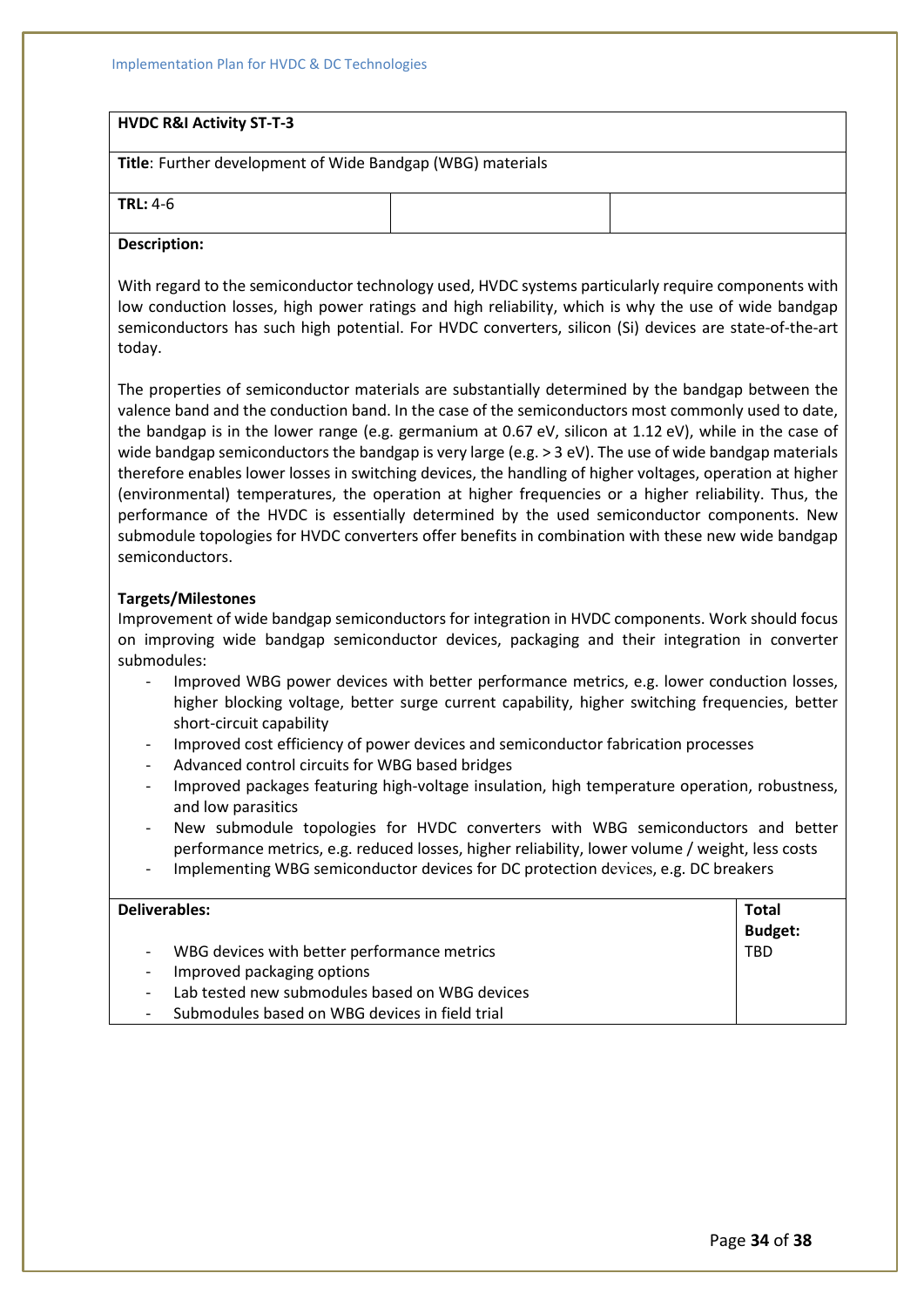### **8.2. MVDC Technology**

#### **Technology description**

Today the transmission grid uses HVAC and HVDC whereas for the distribution grid Medium Voltage AC (MVAC) only is used. This is due to the simplicity, effectiveness and efficiency of the transformer needed to step-up or step-down the voltage. In the same way as for HVDC, the evolution of highvoltage and high-current Power Electronics (PE) devices has paved the way to design sophisticated high-power electronic converters suitable to perform AC/DC voltage conversion in the medium voltage range at considerably high efficiencies. The relevant aspect of an MVDC grid is the innovative infrastructure aiming at potential applications. Today, considering that renewables such as PV or windfarms could be connected in MVDC, instead of performing the conversion to AC, the MVDC distribution grid becomes an area of interest for grid optimisation. Moreover, the segmentation of MVAC grids through sections in DC could offer several advantages to DSOs to increase flexibility and controllability of distribution systems, that are more frequently required to act as active (and not passive like in the past) grids due to the continuously increasing penetration level of Distributed Generation and RES in medium voltage systems. Furthermore, cross-border exchange of electricity could be performed at MVDC level with the liberalisation of the electrical energy market, instead of stepping-up the Medium Voltage to High Voltage through the border and then back to Medium Voltage again. In this context, MVDC grids could reduce the number of required energy conversion stages on both the supply and load sides, thus simplifying the overall electrical architecture. As a result, the distribution of electricity would be performed at not only higher efficiency and reliability, but also with higher control flexibility.

### **Challenges to address**

MVDC networks offer the opportunity to "mesh" the current MVAC distribution network to make it more robust and controllable, thereby ensuring the decoupling of AC sections and facilitating RES integration at distribution level. The consequent evolution of an MVDC network towards multiterminal configurations requires the implementation of suitable fault protection strategies, including fault detection/location methods and selectivity logics for fault suppression. These logics are achievable thanks to devices such as: active current limiters, solid-state MVDC breakers and a fast communication infrastructure. In addition, a further deep penetration of RES and of EVs can be fostered only by upgrading the existing grid through MVDC technologies, creating fast recharge connections directly supplied by RES and supported by suitable solid state switching technologies. For these reasons, the deployment of efficient solid state circuit breakers, the development of breakerless protection approaches based on fully controlled power converters having inherent fault current limiting capabilities, and a suitable standardisation are to be considered crucial challenges. In the same way, the development of new highly efficient DC/DC and DC/AC converters (e.g., based on wide band gap material-based devices) is to be considered a crucial technological challenge for the short term.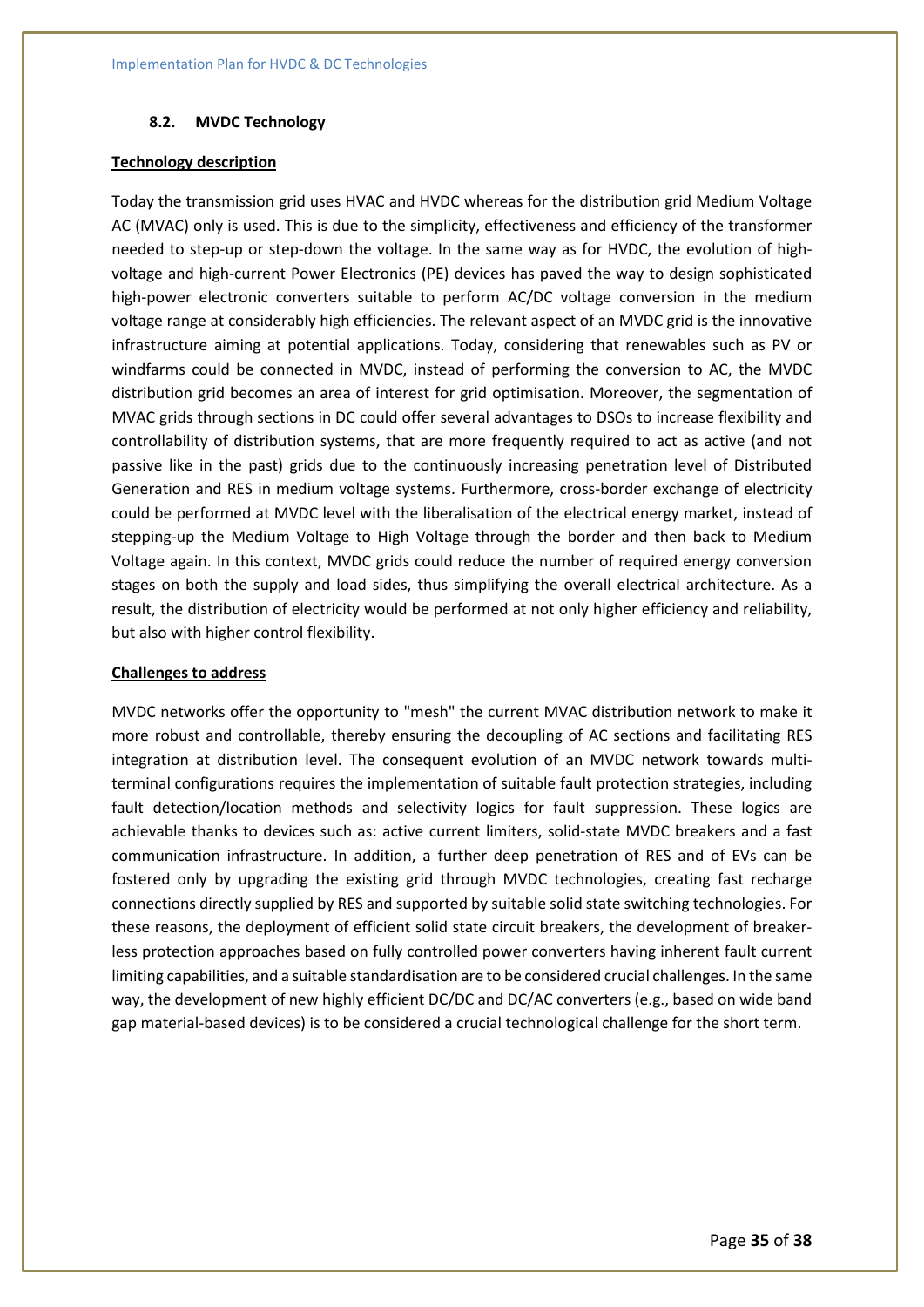## **8.3. HVDC TWG Members**

| N.                      | <b>Name</b>                          | <b>Institution / Company</b>                                        | EC, MS, AC /<br><b>Association</b> | Status:<br>Full /<br>Correspondent<br><b>Member</b><br>(FM / CM) |
|-------------------------|--------------------------------------|---------------------------------------------------------------------|------------------------------------|------------------------------------------------------------------|
| 1                       | Andrade, Ana                         | Directorate-General of Energy and Geology                           | Portugal                           | FM                                                               |
| $\mathbf{2}$            | Baldursdottir, Iris                  | ENTSO-E                                                             | ENTSO-E                            | FM                                                               |
| 3                       | Barker, Carl                         | <b>GE</b>                                                           | T&D Europe                         | FM                                                               |
| 4                       | Basosi, Riccardo                     | MUR - Italian Ministry of University &<br>Research                  | Italy                              | FM                                                               |
| 5                       | Bikulcius, Ramunas                   | Head of Strategy and Research Division<br>Litgrid AB (National TSO) | Lithuania                          | FM                                                               |
| 6                       | BİLGİN, Hazım Faruk                  | Tubitak                                                             | Turkey                             | FM                                                               |
| $\overline{\mathbf{z}}$ | Bongiorno, Massimo                   | <b>Chalmers University of Technology</b>                            | Sweeden                            | FM                                                               |
| 8                       | Bray, Morris                         | <b>National Grid Ventures UK</b>                                    | Wind Europe                        | FM                                                               |
| 9                       | <b>Butkus, Paulius</b>               | ENTSO-E                                                             | ENTSO-E                            | FM                                                               |
| 10                      | Capra, Marcello                      | MITE - Italian Ministry for Ecological<br>Transition                | Italy                              | <b>FM</b>                                                        |
| 11                      | Charalambous, Chrysanthos            | University of Cyprus                                                | Cyprus                             | FM                                                               |
| 12                      | CLOCCHIATTI, Alessia                 | <b>DG ENER</b>                                                      | <b>European Commission</b>         | FM                                                               |
| 13                      | Collombet, Rémi                      | Oceanenergy                                                         | Ocean Energy Europe                | FM                                                               |
| 14                      | Constantinescu, Norela               | ENTSO-E                                                             | ENTSO-E                            | FM                                                               |
| 15                      | Cruz, José Ignacio                   | Faculty of Electrical Engineering                                   | Spain                              | <b>FM</b>                                                        |
| 16                      | Cutululis, Nicolaos Antonio          | <b>DTU</b>                                                          | Denmark                            | Co-chair                                                         |
| 17                      | DIONISIO, Mario                      | <b>DG ENER</b>                                                      | <b>European Commission</b>         | FM                                                               |
| 18                      | Van Hertem, Dirk                     | KU Leuven, Department of Electrical<br>Engineering                  | Belgium                            | Co-chair                                                         |
| 19                      | Efthymiou, Venizelos                 | University of Cyprus                                                | Cyprus                             | <b>FM</b>                                                        |
| 20                      | Eickhoff, Ralf                       | Forschungszentrum Juelich GmbH<br>Project Management Juelich        | Germany                            | FM                                                               |
| 21                      | El-Khatib, Walid                     | Vattenfall                                                          | Wind Europe                        | FM                                                               |
| 22                      | Ging, John                           | Sustainable Energy Authority of Ireland                             | Ireland                            | FM                                                               |
| 23                      | Klonari, Vasiliki                    | Wind Europe                                                         | Wind Europe                        | FM                                                               |
| 24                      | L'Abbate, Angelo                     | <b>RSE</b>                                                          | Italy                              | FM                                                               |
| 25<br>26                | Lampasona, Alberto<br>Le, Khanh Tuan | Europacable<br>The Research Council of Norway                       | Europacable<br>Norway              | FM<br>FM                                                         |
| 27                      | LIMA DA CUNHA, Carlos<br>Eduardo     | <b>RTD</b>                                                          | <b>European Commission</b>         | FM                                                               |
| 28                      | Lundberg, Peter                      | Hitachi ABB Powergrids                                              | T&D Europe                         | FM                                                               |
| 29                      | Luscan, Bruno                        | Supergrid Institute                                                 | Supergrid Institute                | FM                                                               |
| 30                      | Marshall, Benjamin                   | National HVDC Centre                                                | Wind Europe                        | FM                                                               |
| 31                      | Montagne, Xavier.                    | Ministry of higher education, research and<br>Innovation            | France                             | FM                                                               |
| 32                      | Morollon, Gonzalo                    | ENTSO-E                                                             | ENTSO-E                            | FM                                                               |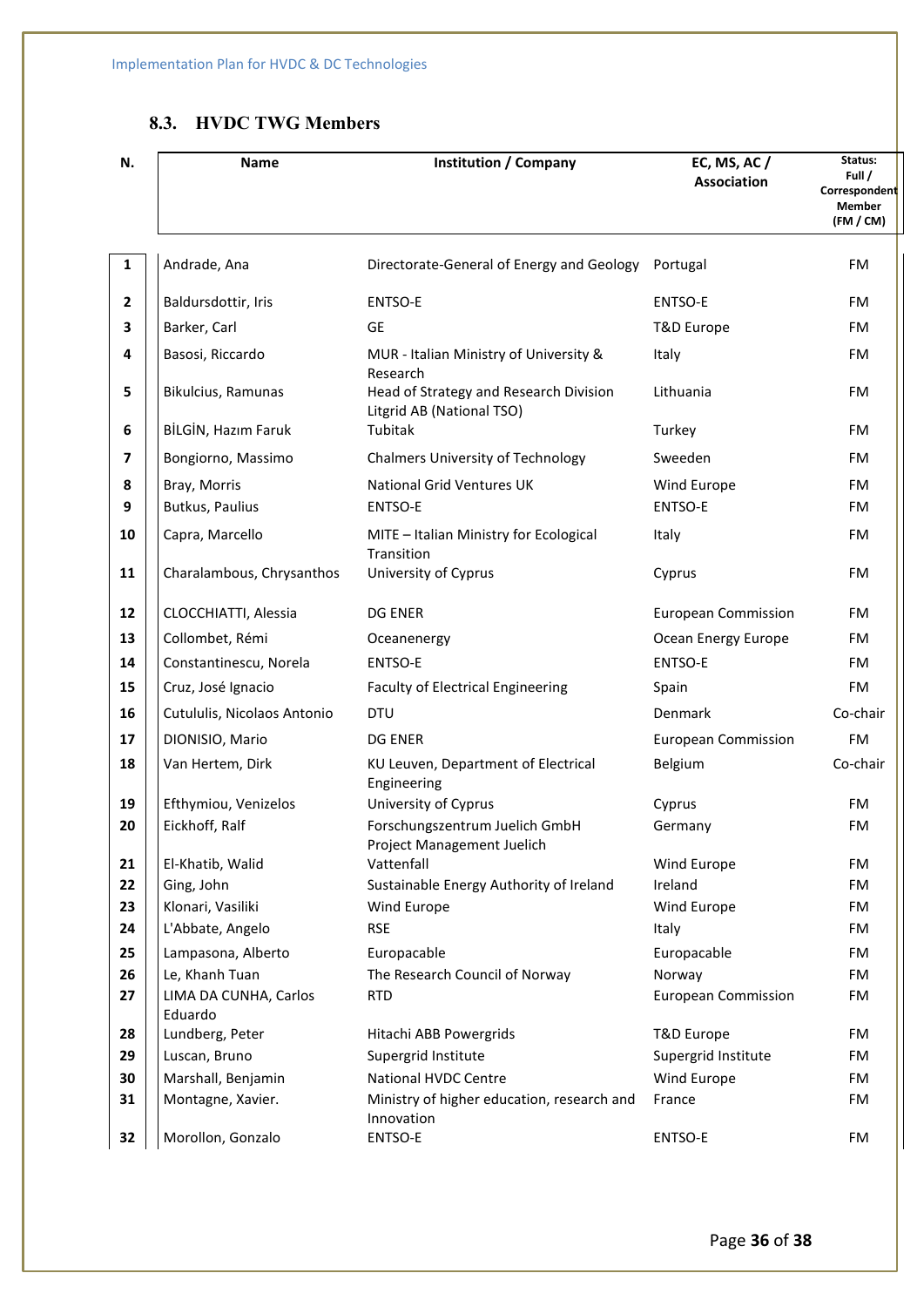| 33 | Müller, Zdenek             | Head of the Department of Electrical<br>Power Engineering Czech Technical<br>University in Prague | Czech Republic             | <b>FM</b> |
|----|----------------------------|---------------------------------------------------------------------------------------------------|----------------------------|-----------|
| 34 | Ndreko, Mario              | <b>ENTSO-E</b>                                                                                    | <b>ENTSO-E</b>             | <b>FM</b> |
| 35 | Palsson, Magni             | Landsnet, Iceland                                                                                 | Iceland                    | <b>FM</b> |
| 36 | Peereboom, Diederik        | T&D Europe                                                                                        | T&D Europe                 | FM.       |
| 37 | Pirttimaa, Lotta           | Oceanenergy                                                                                       | Ocean Energy Europe        | FM.       |
| 38 | Riva Sanseverino, Eleonora | Università di Palermo                                                                             | Italy                      | FM.       |
| 39 | Rodriguez, Pedro           | Universitat Politècnica de Catalunya                                                              | Spain                      | <b>FM</b> |
| 40 | Schettler, Frank           | Siemens Energy                                                                                    | T&D Europe                 | FM.       |
| 41 | Sharifabadi, Kamran        | Equinor                                                                                           | Wind Europe                | <b>FM</b> |
| 42 | SHTJEFNI, Drilona          | <b>JRC</b>                                                                                        | <b>European Commission</b> | FM.       |
| 43 | SOEDE, Matthijs            | <b>RTD</b>                                                                                        | <b>European Commission</b> | FM.       |
| 44 | Sørensen, Troels Stybe     | Ørsted                                                                                            | Wind Europe                | <b>FM</b> |
| 45 | TELSNIG, Thomas            | <b>JRC</b>                                                                                        | <b>European Commission</b> | FM.       |
| 46 | van der Meijden, Mart      | <b>Technical University Delft</b>                                                                 | <b>Netherlands</b>         | <b>FM</b> |
| 47 | VAN STIPHOUT, Mark         | <b>DG ENER</b>                                                                                    | <b>European Commission</b> | <b>FM</b> |
| 48 | Wendt, Volker              | Europacable                                                                                       | Europacable                | <b>FM</b> |
| 49 | Winter, Wilhelm            | <b>ENTSO-E RDIC-WG2 Convenor for Security</b><br>and operations of tomorrow                       | <b>ENTSO-E</b>             | <b>FM</b> |
| 50 | YILDIRIM, Çağrı            | SET Plan country representative of Turkey<br>Turkey                                               |                            | <b>FM</b> |
| 51 | Zachia, Oana               | <b>CNTEE Transelectrica S.A.</b>                                                                  | Romania                    | <b>FM</b> |
| 52 | Zsolt Zoltán, LENGYEL      | MAVIR Hungarian Independent<br>Transmission Operator Company Ltd.                                 | Hungary                    | <b>CM</b> |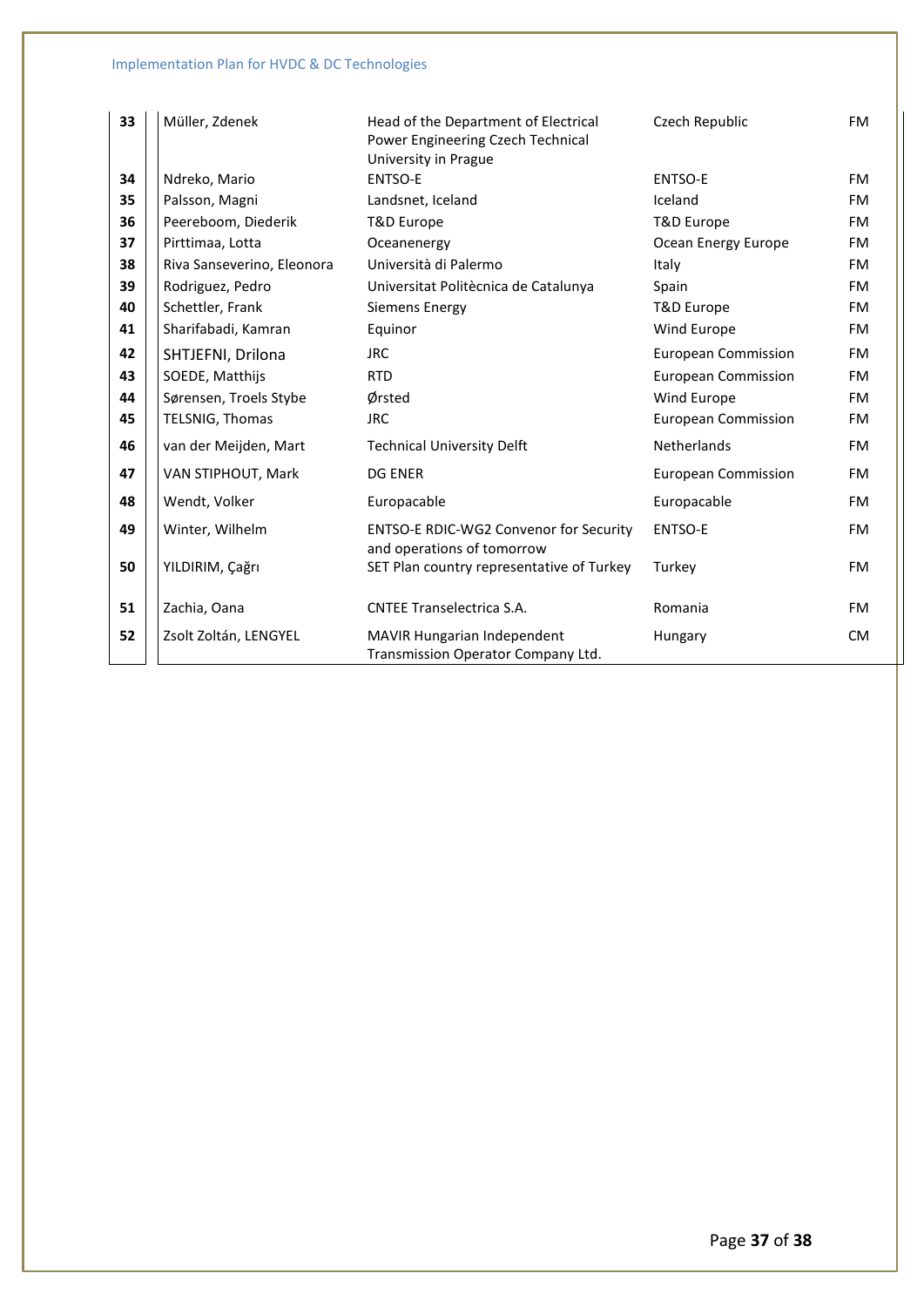# **8.4. HVDC projects inventory**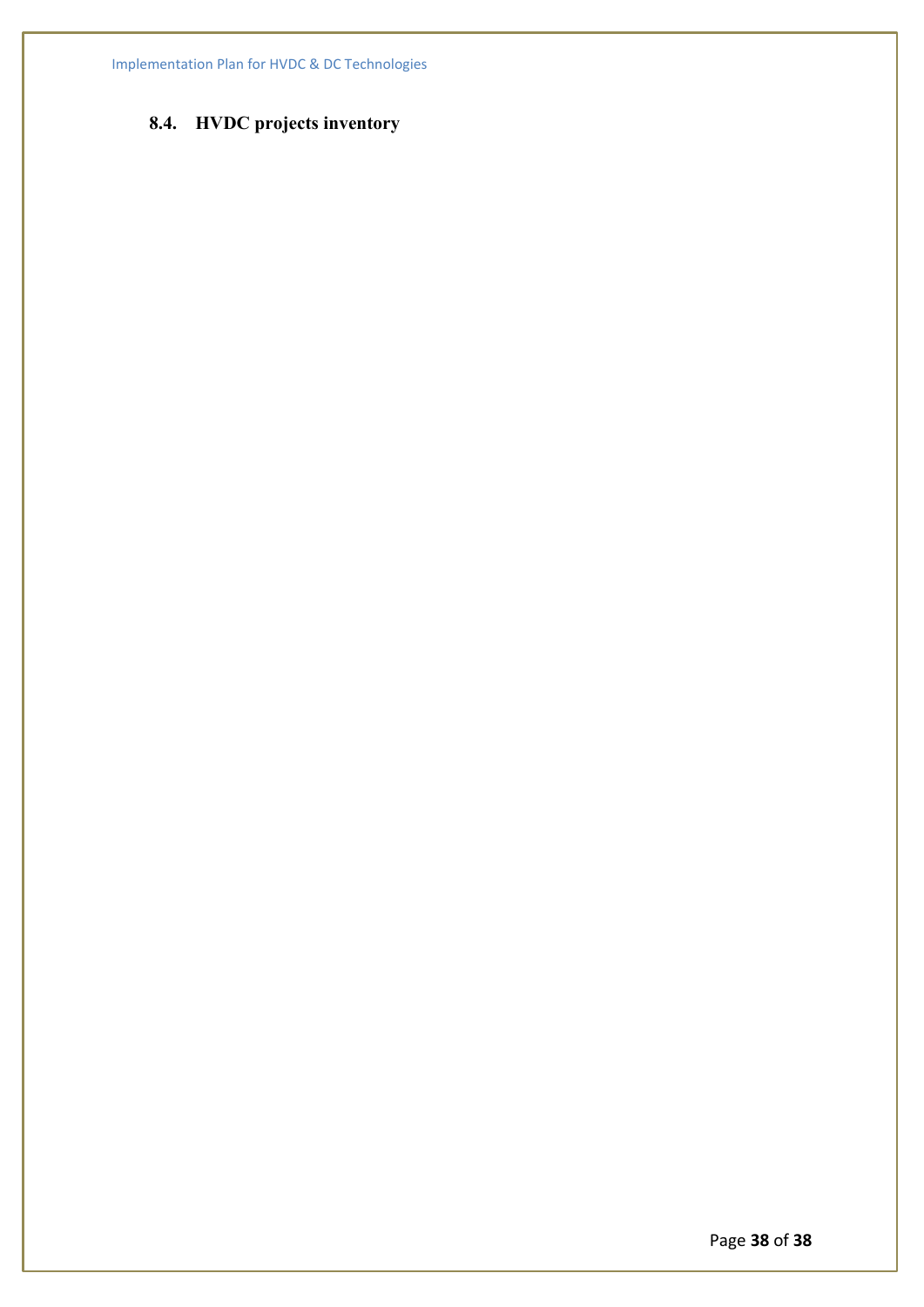| Nr | Research Project                                                                       | <b>Dates</b>      |                                                                                                            | Funding Organization(s) Funding Important Results |                                                     |                                                                                                                                                                                                                                         |                                                               | TRL Level Demonstrator(s) Topics addressed (add rows for multiple selection)                                     | <b>Links</b>                                                                                                                                                                                                                         |
|----|----------------------------------------------------------------------------------------|-------------------|------------------------------------------------------------------------------------------------------------|---------------------------------------------------|-----------------------------------------------------|-----------------------------------------------------------------------------------------------------------------------------------------------------------------------------------------------------------------------------------------|---------------------------------------------------------------|------------------------------------------------------------------------------------------------------------------|--------------------------------------------------------------------------------------------------------------------------------------------------------------------------------------------------------------------------------------|
|    | PROMOTION                                                                              | 2016-2020         | DNV GL TSOs. HVDC Manufacturers, wind<br>urbine suppliers and offshore dev                                 | Horizon 2020                                      |                                                     | 42.8M Euro Meshed offshore HVDC Technologies<br>$7-9$                                                                                                                                                                                   | DC breaker testing Technolog                                  |                                                                                                                  |                                                                                                                                                                                                                                      |
|    |                                                                                        |                   |                                                                                                            |                                                   |                                                     | HVDC grid protection equipment and principle                                                                                                                                                                                            | DC grid protection RES Integration                            |                                                                                                                  |                                                                                                                                                                                                                                      |
|    |                                                                                        |                   |                                                                                                            |                                                   |                                                     | Regulatory and financing recommendations                                                                                                                                                                                                |                                                               | Laboratory validation Regulation and governance                                                                  |                                                                                                                                                                                                                                      |
|    |                                                                                        |                   |                                                                                                            |                                                   |                                                     |                                                                                                                                                                                                                                         |                                                               | Planning<br>Control and protecti                                                                                 |                                                                                                                                                                                                                                      |
|    | REST PATHS                                                                             | 2014-2018         | Research centres, Universities, TSOs, HVDC EU FP7<br>manufacturers, wind turbine manufacturers,            |                                                   |                                                     | 62.8 M Euro HVDC links in offshore wind farms and offshore 7-9                                                                                                                                                                          |                                                               | nology                                                                                                           |                                                                                                                                                                                                                                      |
|    |                                                                                        |                   | generation company, cable manufacturers,                                                                   |                                                   | (total funding,<br>of which 35.5                    |                                                                                                                                                                                                                                         |                                                               |                                                                                                                  |                                                                                                                                                                                                                                      |
|    |                                                                                        |                   | offshore developers                                                                                        |                                                   | M Euro EU                                           |                                                                                                                                                                                                                                         |                                                               |                                                                                                                  |                                                                                                                                                                                                                                      |
|    | FASTGRID                                                                               | 2017-2020         | Research centres, Universities, TSOs, HVDC<br>manufacturers, wind turbine manufacturers,                   |                                                   |                                                     | Community<br>C 8 602 250,54 improving the properties of the REBCO tapes to<br>(total funding, enhance significantly (by 2 to 3 times) the electric                                                                                      |                                                               | Control and protectio                                                                                            | Home (fastgrid-h2020.eu)                                                                                                                                                                                                             |
|    |                                                                                        |                   | generation company, cable manufacturers,                                                                   |                                                   | of which £7                                         | field limit and so the economical attractiveness                                                                                                                                                                                        |                                                               |                                                                                                                  |                                                                                                                                                                                                                                      |
|    |                                                                                        |                   | offshore developers                                                                                        |                                                   | 248 235.42 EU of SCFCL                              |                                                                                                                                                                                                                                         |                                                               |                                                                                                                  |                                                                                                                                                                                                                                      |
|    | HYPERRIDE                                                                              | $2020 - 2024$     | Research centres, Universities, TSOs, HVDC H2020<br>manufacturers, wind turbine manufacturers,             |                                                   | € 8 233 501,25 on going                             |                                                                                                                                                                                                                                         |                                                               | grid planning, operation strategies and its implementation   Qbjectives - HYPERRIDE                              |                                                                                                                                                                                                                                      |
|    |                                                                                        |                   | generation company, cable manufacturers,                                                                   |                                                   | (total funding<br>of which 6965                     |                                                                                                                                                                                                                                         |                                                               |                                                                                                                  |                                                                                                                                                                                                                                      |
|    |                                                                                        |                   | offshore developer                                                                                         |                                                   | 520.50 EU                                           |                                                                                                                                                                                                                                         |                                                               |                                                                                                                  |                                                                                                                                                                                                                                      |
|    | TIGON                                                                                  | 2020 - 2024       | Research centres, Universities, TSOs, HVDC                                                                 | H2020                                             | £7996115 on-going                                   |                                                                                                                                                                                                                                         |                                                               |                                                                                                                  | https://tigon-project.eu/                                                                                                                                                                                                            |
|    |                                                                                        |                   | manufacturers, wind turbine manufacturers                                                                  |                                                   | (total funding,                                     |                                                                                                                                                                                                                                         |                                                               |                                                                                                                  |                                                                                                                                                                                                                                      |
|    |                                                                                        |                   | manuse.curers, wind cureme manuse.curer<br>generation company, cable manufacturers,<br>offshore developers |                                                   | of which C6<br>957 197,01 EU                        |                                                                                                                                                                                                                                         |                                                               |                                                                                                                  |                                                                                                                                                                                                                                      |
|    | Celtic Interconnector                                                                  |                   |                                                                                                            |                                                   |                                                     |                                                                                                                                                                                                                                         |                                                               |                                                                                                                  |                                                                                                                                                                                                                                      |
|    |                                                                                        |                   | EirGrid                                                                                                    |                                                   |                                                     |                                                                                                                                                                                                                                         |                                                               |                                                                                                                  |                                                                                                                                                                                                                                      |
|    | Furnácia Intern                                                                        |                   | EuroAsia Interconnector Limited                                                                            | Connecting Europe                                 | estimated                                           |                                                                                                                                                                                                                                         |                                                               |                                                                                                                  |                                                                                                                                                                                                                                      |
|    |                                                                                        |                   |                                                                                                            | Facility                                          | total cost: 29<br>000 000 €                         |                                                                                                                                                                                                                                         |                                                               |                                                                                                                  |                                                                                                                                                                                                                                      |
|    |                                                                                        |                   |                                                                                                            |                                                   | maximum EU<br>contribution                          |                                                                                                                                                                                                                                         |                                                               |                                                                                                                  |                                                                                                                                                                                                                                      |
|    | CABOTION                                                                               |                   | 2021-2023 AALBORG UNIVERSITET                                                                              | H2020-MSCA-IF-2020 € 219 312                      | 4500000                                             | $4-6$                                                                                                                                                                                                                                   |                                                               | Control and protection                                                                                           |                                                                                                                                                                                                                                      |
|    |                                                                                        |                   |                                                                                                            | <b>EXCELLENT SCIENCE -</b>                        |                                                     | cable modelling                                                                                                                                                                                                                         |                                                               |                                                                                                                  |                                                                                                                                                                                                                                      |
|    |                                                                                        |                   |                                                                                                            | Marie Skłor                                       |                                                     |                                                                                                                                                                                                                                         |                                                               |                                                                                                                  |                                                                                                                                                                                                                                      |
|    | VILB                                                                                   | 2018-2021         | AUXEL                                                                                                      |                                                   |                                                     |                                                                                                                                                                                                                                         |                                                               |                                                                                                                  |                                                                                                                                                                                                                                      |
|    |                                                                                        |                   |                                                                                                            | Systems                                           | of which £497                                       | (total funding, temperature applications                                                                                                                                                                                                |                                                               |                                                                                                                  |                                                                                                                                                                                                                                      |
|    |                                                                                        |                   |                                                                                                            |                                                   | 355 EU                                              |                                                                                                                                                                                                                                         |                                                               |                                                                                                                  |                                                                                                                                                                                                                                      |
| 10 | 9eGEN                                                                                  | 2016-2021 ASE SPA |                                                                                                            | H2020-EU.3.4.5.3. - IADP € 1 670 550              |                                                     |                                                                                                                                                                                                                                         |                                                               |                                                                                                                  |                                                                                                                                                                                                                                      |
|    |                                                                                        |                   |                                                                                                            | <b>Fast Rotorcraft</b>                            | total funding<br>of which $\epsilon$ 1              |                                                                                                                                                                                                                                         |                                                               |                                                                                                                  |                                                                                                                                                                                                                                      |
| 11 | HYPNOTIC                                                                               | 2020 - 2022       | <b>Holversities</b>                                                                                        |                                                   |                                                     |                                                                                                                                                                                                                                         |                                                               |                                                                                                                  |                                                                                                                                                                                                                                      |
|    |                                                                                        |                   |                                                                                                            |                                                   | t 1 044 345,75<br>(total funding,<br>of which € 822 | together as only one equipment                                                                                                                                                                                                          |                                                               |                                                                                                                  |                                                                                                                                                                                                                                      |
|    |                                                                                        |                   |                                                                                                            |                                                   | 962,50 EU                                           |                                                                                                                                                                                                                                         |                                                               |                                                                                                                  |                                                                                                                                                                                                                                      |
|    | 12 GB HVDC de-risking via MTTE project                                                 |                   | 2013-2021 SHE Transmission, National Grid Electricity Trans Ofgem, Network Innovati: £11m                  |                                                   |                                                     | live project support for HVDC in GB<br>7.9                                                                                                                                                                                              | TSO test facilities Planning                                  |                                                                                                                  | https://www.ofgem.gov.uk/cy/publications/funding-decision-letter-2013-nic-project-direction-multi-terminal-test-environment-mtte                                                                                                     |
|    |                                                                                        |                   |                                                                                                            |                                                   |                                                     | R&D support in key HVDC innovations<br>replica hosting, update tracking, enhanced FST de 7-9                                                                                                                                            |                                                               |                                                                                                                  | https://www.hvdccentre.com/completed-innovation/<br>https://www.hvdccentre.com/completed-innovation/<br>https://www.hvdccentre.com/our-centre/our-services/replicas/why-replicas/                                                    |
|    | 13 Calthness-Moray Project                                                             | 2017-2019         | SHE Transmission, National HVDC Centre, Natio Ofgem                                                        |                                                   |                                                     | Enhanced Functional Testing using enhanced syste 7-9<br>validation of onshore AC system focussed controls 7-9                                                                                                                           | TSO test facilities<br><b>TSO test facilities</b>             | Control and protection<br>Control and protection                                                                 | https://www.hvdccentre.com/our-projects/caithness-moray/                                                                                                                                                                             |
|    |                                                                                        |                   |                                                                                                            |                                                   |                                                     |                                                                                                                                                                                                                                         | <b>TSO test facilities</b>                                    | Operation                                                                                                        |                                                                                                                                                                                                                                      |
|    | 14 COMPOSITE Project                                                                   |                   | 2020-2020 National HVDC centre. RTE international. Nation National HVDC Centre                             |                                                   |                                                     | vanished on onstant medicines and were interested to the Tradisin control modifications and were view of 2-9<br>Tradising control modifications and were view of 2-9<br>identifying key wide area and supervisory control 4-6<br>Identi | TSO test facilities<br>TSO test facilities                    | planning<br>Control and protection                                                                               | https://www.hvdccentre.com/composite/                                                                                                                                                                                                |
|    | 15 Future protection in a low strength HVDC dominated environment                      |                   | 2021-2024 SHE Transmission, National HVDC centre.                                                          |                                                   |                                                     | Ofterm via ENA (Network Innovation Allow identifying new tests required for new solutions of 4-6                                                                                                                                        |                                                               | TSO test facilities Control and protection<br>Laboratory validation Control and protection                       | https://smarter.energynetworks.org/projects/nia_shet_0033/                                                                                                                                                                           |
|    |                                                                                        |                   |                                                                                                            |                                                   |                                                     | install in open loop and evaluate practical perforn 7-9                                                                                                                                                                                 |                                                               | installation on TSO sy Control and protection                                                                    |                                                                                                                                                                                                                                      |
|    | 16 Moyle HVDC control refurbishment                                                    |                   | 2019-2021 Mutual Energy, National HVDC centre Mutual energy                                                |                                                   | TBC                                                 | Review and refine against testing expectations an: 7-9<br>Provide replica hosting and associated de-risking c 7-9                                                                                                                       |                                                               | TSO test facilities Control and protection<br>TSO test facilities Control and protection                         | ttps://bidstats.uk/tenders/2020/W08/721223852                                                                                                                                                                                        |
|    |                                                                                        |                   |                                                                                                            |                                                   |                                                     |                                                                                                                                                                                                                                         |                                                               |                                                                                                                  | https://www.hvdccentre.com/wp-content/uploads/2019/07/Operators Forum 2019 Hemphill.pdf                                                                                                                                              |
|    | 17 GR stability nathfinder & Grid Forming testing                                      |                   | 2019-2021 National Grid ESO, National HVDC centre, Grid o National Grid ESO                                |                                                   |                                                     | c.£150k equival Defined key differences across grid following and s 4-6<br>supported key Grid code change specification and 7-9                                                                                                         | TSO test facilities<br>TSO test facilities                    | Control and protection<br>Regulation and governance                                                              | https://www.hvdccentre.com/our-projects/eso-stability-pathfinder/                                                                                                                                                                    |
|    |                                                                                        |                   |                                                                                                            |                                                   |                                                     |                                                                                                                                                                                                                                         |                                                               |                                                                                                                  | nups//www.mutucmure.com/uni-sruppic.tyeo-s-acomp-paommon/<br>https://www.nationalgrideso.com/industry-information/codes/grid-code-old/modifications/gc0137-minimum-specification-required<br>https://www.nationalgrideso.com/documen |
|    | 18 Offshore Co-ordination project                                                      |                   | 2020-2021 DNVGL National HVDC centre, National Grid ESC National Grid ESD                                  |                                                   |                                                     | c. £250k total identified key capabilities and performance of HV 4-6<br>introduced a proposed holistic approach to GB pla 4-6                                                                                                           |                                                               | TSO test facilities Control and protection                                                                       | https://www.nationalgrideso.com/document/182931/download                                                                                                                                                                             |
|    |                                                                                        |                   |                                                                                                            |                                                   |                                                     | identified the key services and control and operat 4-6                                                                                                                                                                                  | TSO test facilities Planning<br>TSO test facilities Operation | Regulation and grey                                                                                              | https://www.nationalarideso.com/document/183031/download<br>https://www.nationalgrideso.com/document/176251/download                                                                                                                 |
|    | 19 Calthness-Moray-Shetland Functional System Tests                                    | 2019-24           | SHE Transmission, National HVDC centre                                                                     | SHE Transmission                                  | c. £500k total er ex                                | conducted CBA into value of new approaches, and 4-6<br>examine composite control function behaviour su 7-9<br>HVDC intefacing a wide variety of power electroni 7-9                                                                     | Laboratory validati                                           | Control and protection                                                                                           | https://www.nationalgrideso.com/document/182936/download<br>https://www.nationalgrideso.com/document/182936/download<br>https://www.ssen.co.uk/WorkArea/DownloadAsset.aspx?id=5334                                                   |
|    |                                                                                        |                   |                                                                                                            |                                                   |                                                     | services and performance design                                                                                                                                                                                                         | TSO test facilities<br><b>TSO test facilities</b>             | Planning<br>Operation                                                                                            |                                                                                                                                                                                                                                      |
|    | 20 Open MMC -VSC-HVDC model                                                            |                   |                                                                                                            |                                                   |                                                     | 2016-19 University of Strathclyde, National HVDC centre National HVDC Centre c.E200k total develop an RT granular generic MMC VSC-HVDC n 4-6                                                                                            |                                                               | Laboratory validation Control and protection<br>TSO test facilities Control and protection                       | https://www.hydccentre.com/open-source-converters/                                                                                                                                                                                   |
|    |                                                                                        |                   |                                                                                                            |                                                   |                                                     |                                                                                                                                                                                                                                         |                                                               |                                                                                                                  |                                                                                                                                                                                                                                      |
|    | 21 AC protection verification to support Dersalloch Windfarm in grid forming operation |                   |                                                                                                            |                                                   |                                                     | 2019-2020 Siemens, Scottish Power Renewables, Scottish Pc Scottish Power Transmissi c. £150k total er verify AC protection performance across blackstar 7-9                                                                             |                                                               | TSO test facilities & fis Control and protection                                                                 | https://www.hvdccentre.com/wp-content/uploads/2021/04/HVDC-Centre-Newsletter-April-2021.pdf<br>https://globalpst.org/wp-content/uploads/Survey-of-Grid-Forming-Inverter-Applications-Julia-Matevosyan.pdf                            |
|    | 22 Distributed Re-start analysis.                                                      |                   |                                                                                                            |                                                   |                                                     | 2020-22 Scottish Power Transmission. TNEI: National Grid Ofaem (Network Innovati: c. £250k total er analysis in detail of conventional and unconventic 7-9                                                                              | TSO test facilitues & fi Planning                             |                                                                                                                  | https://jourbigins/purp.com/shipson.org/windows/marguments-waper.com/shipson-purp.com/shipson-purp.com/shipson-<br>https://jourbigins/surah.ac.uk/71689/L/Narricon etail EEEA 2021 Impact of wind variation on the measurement of    |
|    |                                                                                        |                   |                                                                                                            |                                                   |                                                     | specify wide area control testing needs to support 7-9                                                                                                                                                                                  |                                                               | TSO test facilities Control and protection<br>TSO test facilities & fi Control and protection                    |                                                                                                                                                                                                                                      |
|    |                                                                                        |                   |                                                                                                            |                                                   |                                                     | verify AC protections and protection strategies acr 7-9<br>test distributed controller designed to support cur 7-9                                                                                                                      |                                                               | TSO test facilitues & fi Control and protection                                                                  |                                                                                                                                                                                                                                      |
|    | 23 North Sea Link connection analysis                                                  |                   |                                                                                                            |                                                   |                                                     | 2019-2021 Scottish Power Transmission, National Grid Elect Scottish Power Transmissi c. £250k equiv test HVDC effect on onshore AC system including s 7-9<br>cross niatform RMS FMT RT FMT with nentection 7.9                          | <b>TSO test facilities</b><br>TSO test facilities simulation  | Control and protection                                                                                           | https://www.hydccentre.com/our-projects/north-sea-link-protection-coordination-testing/                                                                                                                                              |
|    |                                                                                        |                   |                                                                                                            |                                                   |                                                     | e - www.pulsure.men.me.com/<br>9-7 Drotection system Hill verification aross druits a 7-9<br>9-7 HE Transmission, National HVDC centre - SHE Transmission - Operation specificatablish control room emulation for Calthess-M            | SO test facilities                                            | Control and protection                                                                                           |                                                                                                                                                                                                                                      |
|    | 24 HVDC SCADA for operational training                                                 |                   |                                                                                                            |                                                   |                                                     |                                                                                                                                                                                                                                         | <b>TSO test facilities</b>                                    |                                                                                                                  | https://www.hvdccentre.com/current-projects/                                                                                                                                                                                         |
|    | 25 multi-vendor investigations for Shetland extension of Calthness-Moray               |                   | 2017-2019 SHE Transmission, National HVDC centre                                                           | MTTE project scope                                |                                                     | included within linked to use of generic modelling above<br>7.9                                                                                                                                                                         |                                                               | TSO Test facilities control and protection                                                                       | https://www.ssen.cn.uk/MorkArea/DownloadAsset.asny7id=5334                                                                                                                                                                           |
|    |                                                                                        |                   |                                                                                                            |                                                   |                                                     |                                                                                                                                                                                                                                         |                                                               |                                                                                                                  |                                                                                                                                                                                                                                      |
|    | 26 HVDC blackstart and AC system protection performance                                |                   |                                                                                                            |                                                   |                                                     | 2019-2020 EPRI, SHE Transmission, Scottish Power Transmis National HVDC centre c. £150k equiv. simulate credible sequential black start re-energis 4-6                                                                                  |                                                               | TSO Test facilities Operation and control and Protection                                                         | https://www.hvdccentre.com/ac-protection-dc-energisation/                                                                                                                                                                            |
|    |                                                                                        |                   |                                                                                                            |                                                   |                                                     | consideration of conventional and soft-start strate 4-6                                                                                                                                                                                 |                                                               | Laboratory validation Planning and Operation<br>TSO Test facilities Control and protection                       |                                                                                                                                                                                                                                      |
|    | 27 Maximising black start capability from HVDC                                         |                   | Scottish Government, National HVDC Centre Scottish Government                                              |                                                   | included within hiark start as                      | addration of AC and HVDC protection needs tr 4-6<br>Sideration of AC and HVDC protection needs tr 4-6<br>9: start approaches, options and key considera 4-6                                                                             |                                                               |                                                                                                                  | https://www.hydccentre.com/our-projects/maximising-hydc-for-black-start/                                                                                                                                                             |
|    |                                                                                        |                   |                                                                                                            |                                                   |                                                     |                                                                                                                                                                                                                                         |                                                               |                                                                                                                  |                                                                                                                                                                                                                                      |
|    | 28 Stability of co-located convertors                                                  |                   | 2016 University of Manchester                                                                              |                                                   |                                                     | National HVDC centre c.£100k equiv. provided advice on the development of a detailed 4-6 Laboratory validation Planning                                                                                                                 |                                                               |                                                                                                                  | https://www.hvdccentre.com/stability-assessment-for-co-located-converters/                                                                                                                                                           |
|    | 29 Design of DC/DC converters                                                          |                   | University of Aberdeen                                                                                     |                                                   |                                                     | National HVDC centre c.£100k equiv. specifying a particular example of a DC/DC conver 4-6                                                                                                                                               |                                                               |                                                                                                                  | https://www.hvdccentre.com/design-of-dc-dc-converter/                                                                                                                                                                                |
|    |                                                                                        | 2015              |                                                                                                            |                                                   |                                                     |                                                                                                                                                                                                                                         | Laboratory validation Planning                                |                                                                                                                  |                                                                                                                                                                                                                                      |
|    | 30 Stability assessment and mitigation of convertor interactions (stage1)              |                   |                                                                                                            |                                                   |                                                     | 2019-2020 University of Strathclyde, National HVDC centre, National HVDC centre c.£100k equiv. delivered a new method of small signal analysis to 4-6                                                                                   | Laboratory validation Planning                                |                                                                                                                  | https://www.hvdccentre.com/hvdc-stability-assessment/                                                                                                                                                                                |
|    |                                                                                        |                   |                                                                                                            |                                                   |                                                     | ed completeness of vendor supplied model 4-6                                                                                                                                                                                            | TSO Test facilities                                           | control and protection                                                                                           |                                                                                                                                                                                                                                      |
|    | 31 Stability assessment (stage 2)                                                      |                   |                                                                                                            |                                                   |                                                     | 2020-2021 University of Strathclyde. National HVDC centre. National HVDC centre c.£100k equiv. considered completeness and considerations acro 4-6                                                                                      | Laboratory validation Planning                                |                                                                                                                  | https://www.hydccentre.com/stability-phase-2                                                                                                                                                                                         |
|    |                                                                                        |                   |                                                                                                            |                                                   |                                                     |                                                                                                                                                                                                                                         |                                                               |                                                                                                                  |                                                                                                                                                                                                                                      |
|    | 32 Stability assessment (stage3)                                                       |                   |                                                                                                            |                                                   |                                                     | 2021-2022 University of Strathclyde, National HVDC centre, Engineering Technical Pro c.£100k equiv. explores how best to define network elements ans 4-6                                                                                | Laboratory validation Planning                                | ning and Operation                                                                                               | https://inkd.in/deNu-dX                                                                                                                                                                                                              |
|    |                                                                                        |                   |                                                                                                            |                                                   |                                                     | velops a small signal tool to deliver scanning of 4-6                                                                                                                                                                                   |                                                               |                                                                                                                  |                                                                                                                                                                                                                                      |
|    | 33 Investigation of effectiveness of HVDC Power Oscillation Damping Controls           |                   |                                                                                                            |                                                   |                                                     | 2020-2021 EPRI, SHE Transmission, National Grid ESO, Natio National HVDC centre c.£100k equiv. develop an adaptive, HVDC focussed POD solution 4-6<br>analyis optimality of parrallel HVDC vs radial HVD 4-6                            |                                                               | Laboratory validation Planning, Control and Protection<br>Laboratory validation Planning, Control and Protection | https://www.hvdccentre.com/pod_project/                                                                                                                                                                                              |
|    |                                                                                        |                   |                                                                                                            |                                                   |                                                     |                                                                                                                                                                                                                                         |                                                               | Laboratory validation Planning, Control and Protection<br>Laboratory validation Planning, Control and Protection |                                                                                                                                                                                                                                      |
|    |                                                                                        |                   |                                                                                                            |                                                   |                                                     | analysis of inter-area mode change on a weak syst 4-6<br>illustrate use and effect of HVDC POD control on k 4-6<br>implement a physical optimised controller in real- 7-9                                                               |                                                               |                                                                                                                  |                                                                                                                                                                                                                                      |
|    | 34 GB Research and Development priorities for HVDC in advancing co-ordinated offshore  |                   | 2021 BEIS, Ofgem, National HVDC centre                                                                     |                                                   |                                                     | National HVDC centre c. £70k equiv. identify key challenges and priority analysis 7-9                                                                                                                                                   |                                                               | TSO Test Facilities Planning, Operation<br>TSO Test Facilities Regulation and Governance                         | https://www.hvdccentre.com/wp-content/uploads/2021/07/Offshore Co-Ordination RD Strategy v2.0.pdf<br>https://www.hydccentre.com/wp-content/uploads/2021/07/Offshore Co-Ordination Supply Report v2.0.odf                             |
|    |                                                                                        |                   |                                                                                                            |                                                   |                                                     |                                                                                                                                                                                                                                         |                                                               |                                                                                                                  |                                                                                                                                                                                                                                      |
|    | 35 Improving Grid code for HVDC and convertor sources.                                 |                   | 2019-2020 Cardiff University. National HVDC centre                                                         |                                                   |                                                     | National HVDC centre c.£100k equiv. reverse-engineer HVDC control strategies to delive 4-6<br>identify Gaps & opaque requirements/ highlight li 4-6                                                                                     |                                                               | Laboratory validation Control and Protection<br>Laboratory validation Regulation and Governance                  | https://www.hvdccentre.com/hvdc-erid-code-compliance                                                                                                                                                                                 |
|    | 36 protection challenges and testing in a converter domininated environment            |                   |                                                                                                            |                                                   |                                                     | 2020-2021 University of Strathclyde, SHE Transmission, Nati National HVDC centre c.£180k equiv. test vendor relays within a TSO network relevant designed te Laboratory validation Control and Protection                               |                                                               |                                                                                                                  | https://www.hydccentre.com/innovation/dc_with_ac_protection/                                                                                                                                                                         |
|    |                                                                                        |                   |                                                                                                            |                                                   |                                                     | identify source of vulnerabilities & potl solutions                                                                                                                                                                                     |                                                               | <b>Jahoratory validation Control and Protection</b>                                                              |                                                                                                                                                                                                                                      |
|    | modelling in PSCAD in a converter dominated envi                                       |                   |                                                                                                            |                                                   |                                                     | Manitoba Hydro International, Scottish Power Ti National HVDC Centre c. £60k equiv improve PSCAD protection models, applying to de 4-6                                                                                                  |                                                               | Laboratory validation Control and Protection                                                                     | https://www.hvdccentre.com/protection                                                                                                                                                                                                |
|    |                                                                                        |                   |                                                                                                            |                                                   |                                                     |                                                                                                                                                                                                                                         |                                                               |                                                                                                                  |                                                                                                                                                                                                                                      |